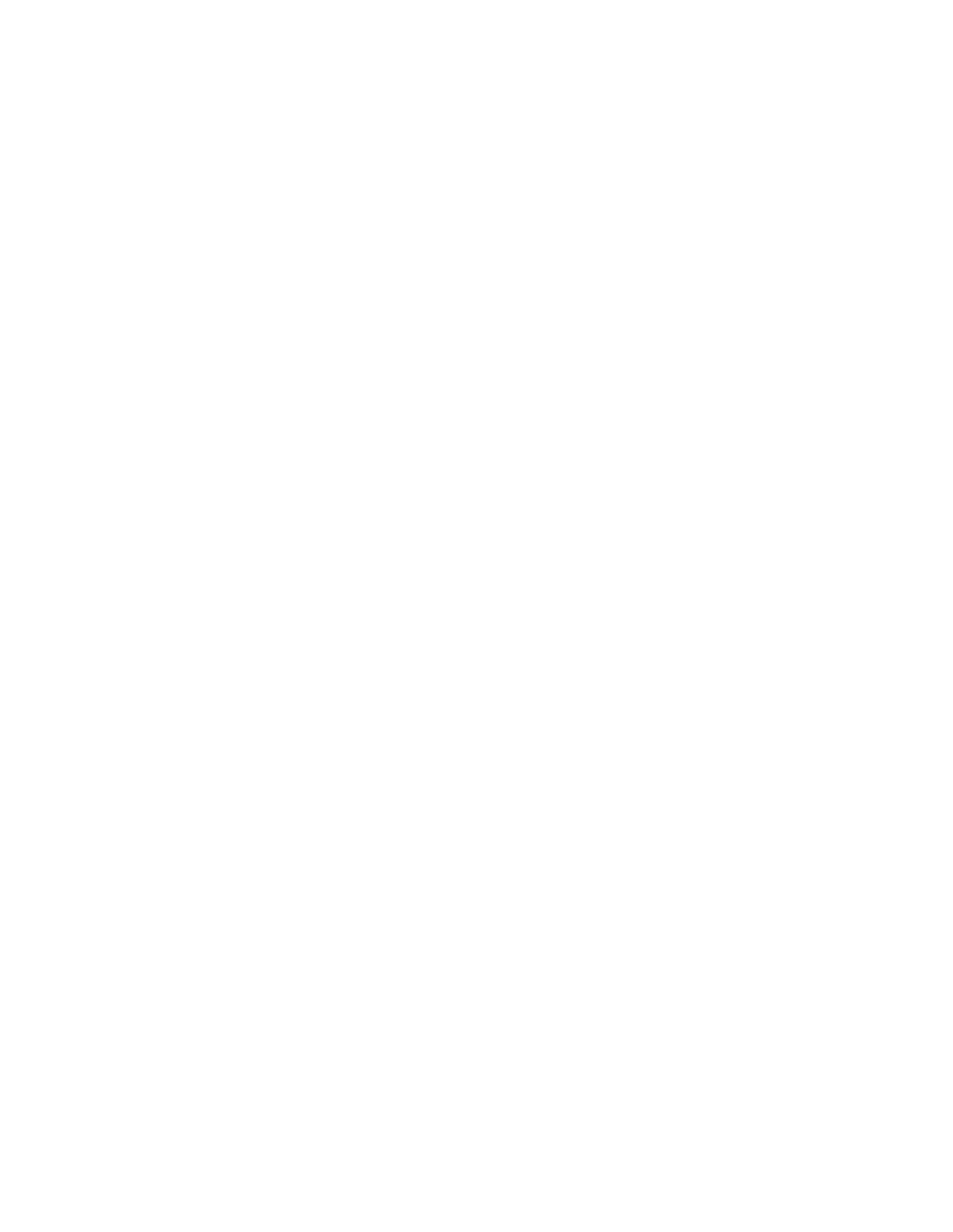| August 2021 |  |    |  |                 |                |  |  |  |
|-------------|--|----|--|-----------------|----------------|--|--|--|
|             |  |    |  |                 |                |  |  |  |
|             |  | з  |  | 5               | 6              |  |  |  |
| 8           |  | 10 |  | 12 <sup>1</sup> | 13             |  |  |  |
| 15          |  |    |  |                 | 7 18 19 20 21  |  |  |  |
| 22          |  |    |  |                 | 24 25 26 27 28 |  |  |  |
| 29          |  | 31 |  |                 |                |  |  |  |

| September 2021 |    |             |     |                |           |   |  |  |
|----------------|----|-------------|-----|----------------|-----------|---|--|--|
|                |    |             |     |                |           |   |  |  |
|                |    |             |     | 2 L            |           | 4 |  |  |
|                |    |             | I8. |                | $9$ 10 11 |   |  |  |
| 12             |    |             |     | 14 15 16 17 18 |           |   |  |  |
| 19             | 20 |             |     | 21 22 23 24 25 |           |   |  |  |
| 26             |    | 27 28 29 30 |     |                |           |   |  |  |

| October 2021 |  |    |    |  |    |    |  |  |  |  |
|--------------|--|----|----|--|----|----|--|--|--|--|
|              |  |    |    |  |    |    |  |  |  |  |
|              |  |    |    |  |    |    |  |  |  |  |
|              |  |    | c  |  |    |    |  |  |  |  |
|              |  |    |    |  |    |    |  |  |  |  |
|              |  |    |    |  |    | 23 |  |  |  |  |
|              |  | 26 | 27 |  | 25 | 30 |  |  |  |  |
|              |  |    |    |  |    |    |  |  |  |  |

| November 2021 |       |                 |         |  |         |    |  |  |  |
|---------------|-------|-----------------|---------|--|---------|----|--|--|--|
|               |       |                 |         |  |         |    |  |  |  |
|               |       |                 |         |  |         | 6  |  |  |  |
|               |       | э               | $10$ 11 |  | $12$ 13 |    |  |  |  |
|               | $-15$ | 16 17 18        |         |  | 19      | 20 |  |  |  |
| 21            | 22    | 23 <sup>°</sup> |         |  |         | 27 |  |  |  |
| 28            |       | 30              |         |  |         |    |  |  |  |

| December 2021 |  |  |  |    |  |    |  |  |
|---------------|--|--|--|----|--|----|--|--|
|               |  |  |  |    |  |    |  |  |
|               |  |  |  | 2. |  |    |  |  |
|               |  |  |  |    |  | 1  |  |  |
| 12            |  |  |  |    |  | 18 |  |  |
|               |  |  |  |    |  |    |  |  |
|               |  |  |  |    |  |    |  |  |

| January 2022 |                 |    |    |    |    |  |  |
|--------------|-----------------|----|----|----|----|--|--|
|              |                 |    |    |    |    |  |  |
|              |                 |    |    |    |    |  |  |
|              |                 |    |    |    | 8  |  |  |
|              |                 |    | 13 |    |    |  |  |
|              |                 |    |    |    |    |  |  |
|              | 25 <sub>1</sub> | 26 | 27 | 28 | 29 |  |  |
|              |                 |    |    |    |    |  |  |
|              |                 |    |    |    |    |  |  |

#### **IRONTON CITY SCHOOLS** 2021-2022 **School Year Calendar**

| Aug 11            | <b>Certified Professional Development Day</b> |
|-------------------|-----------------------------------------------|
| Aug 16            | <b>District Professional Development Day</b>  |
|                   | IES/IMS Open House 5:30 p.m. - 7:00 p.m.      |
|                   | IHS Open House 6:00 p.m. - 7:30 p.m.          |
| Aug 17            | <b>Professional Development Day</b>           |
| Aug 18            | <b>First Day of School for Students</b>       |
| Sep 06            | <b>Labor Day (No School)</b>                  |
| <b>Oct 15</b>     | <b>End of 1st Grading Period (42 Days)</b>    |
| Nov <sub>01</sub> | IES P/T Conferences 2:40 p.m. - 7:40 p.m.     |
|                   | IMS P/T Conferences 3:15 p.m. - 8:15 p.m.     |
|                   | IHS P/T Conferences 3:30 p.m. - 8:30 p.m.     |
| <b>Nov 02</b>     | <b>Election Day No School (No School)</b>     |
| Nov 24-26         | <b>Thanksgiving Break (No School)</b>         |
| <b>Dec 17</b>     | <b>End of 2nd Grading Period (41 Days)</b>    |
| <b>Dec 20</b>     | <b>Christmas Break Begins (No School)</b>     |
| <b>Jan 03</b>     | <b>District Professional Development Day</b>  |
| Jan 04            | <b>Classes Resume</b>                         |
| <b>Jan 17</b>     | Martin Luther King, Jr. Day (No School)       |
| Feb 17            | IES P/T Conferences 2:40 p.m. - 7:40 p.m.     |
|                   | IMS P/T Conferences 3:15 p.m. - 8:15 p.m.     |
|                   | IHS P/T Conferences 3:30 p.m. - 8:30 p.m.     |
| Feb <sub>18</sub> | <b>No School</b>                              |
| <b>Feb 21</b>     | <b>Presidents' Day (No School)</b>            |
| <b>Mar 11</b>     | End of 3rd Grading Period (46 Days)           |
| Apr 15-22         | No School (Days Designated For Make-up *)     |
| May 03            | <b>No School</b>                              |
| <b>May 27</b>     | End of 4th Grading Period (48 Days)           |
| <b>May 28</b>     | Baccalaureate (7:00 p.m.)                     |
| <b>May 29</b>     | High School Graduation (7:00 p.m.)            |
|                   | 177 Days of Instruction                       |
|                   | 3 Professional Development Days               |
|                   | 2 Parent/Techer Conference Days               |
|                   | 182 Total Calendar Days                       |

Note: April 15 - April 22 and/or days added to the end of the sohool year will be used<br>make up instructional time should the district exceed the number of calamity hours<br>ipulated in the collective bargaining agreement.

|  | <b>OHIO TESTING WINDOWS</b> |
|--|-----------------------------|

October 18 - November 05 November 29 - January 14 November 25 - January<br>January 31 - March 25<br>February 22- April 15<br>March 28 - May 06<br>March 28 - May 06 **TBA** 

| <b>Grade 3 ELA</b>              |
|---------------------------------|
| <b>H.S. End of Course Tests</b> |
| <b>OELPA</b>                    |
| <b>Alternate Assessment</b>     |
| ELA                             |
| Math, Science, Social Studies   |
| ACT                             |

**Open House School Day** Schools Closed



| <b>March 2022</b> |  |    |           |        |    |                 |  |  |
|-------------------|--|----|-----------|--------|----|-----------------|--|--|
|                   |  |    |           |        |    |                 |  |  |
|                   |  |    | $\bullet$ |        |    | 5               |  |  |
|                   |  |    |           | 9 I 10 |    | 12 <sup>1</sup> |  |  |
| 13                |  |    | 15 16 17  |        |    | 19              |  |  |
| 20                |  | 22 | 23 24     |        | 25 | 26              |  |  |
|                   |  | 29 | 30        |        |    |                 |  |  |

| orll 2022 |  |    |    |  |   |    |  |  |
|-----------|--|----|----|--|---|----|--|--|
|           |  |    |    |  |   |    |  |  |
|           |  |    |    |  |   |    |  |  |
|           |  |    |    |  |   | е  |  |  |
|           |  |    |    |  | 5 |    |  |  |
|           |  |    | п  |  |   | 23 |  |  |
|           |  | ١G | 27 |  |   |    |  |  |

| <b>May 2022</b> |                      |   |  |       |  |  |  |  |
|-----------------|----------------------|---|--|-------|--|--|--|--|
|                 |                      |   |  |       |  |  |  |  |
|                 |                      | ◆ |  | 4 5 6 |  |  |  |  |
| 8               | 9 10 11 12 13 14     |   |  |       |  |  |  |  |
|                 | 15 16 17 18 19 20 21 |   |  |       |  |  |  |  |
|                 | 22 23 24 25 26 27 28 |   |  |       |  |  |  |  |
|                 | 29 30 31             |   |  |       |  |  |  |  |

| <b>June 2022</b> |  |                      |             |                             |  |  |  |  |
|------------------|--|----------------------|-------------|-----------------------------|--|--|--|--|
|                  |  |                      | $\mathbf w$ |                             |  |  |  |  |
|                  |  |                      |             | $1 \quad 2 \quad 3 \quad 4$ |  |  |  |  |
|                  |  |                      |             | 7 8 9 10 11                 |  |  |  |  |
|                  |  | 12 13 14 15 16 17 18 |             |                             |  |  |  |  |
|                  |  | 19 20 21 22 23 24 25 |             |                             |  |  |  |  |
|                  |  | 26 27 28 29 30       |             |                             |  |  |  |  |

| <b>July 2022</b> |  |  |    |                      |   |    |  |  |
|------------------|--|--|----|----------------------|---|----|--|--|
|                  |  |  |    |                      |   |    |  |  |
|                  |  |  |    |                      |   | 2  |  |  |
| з                |  |  | 56 |                      | 8 | 9. |  |  |
|                  |  |  |    | 10 11 12 13 14 15 16 |   |    |  |  |
|                  |  |  |    | 18 19 20 21 22 23    |   |    |  |  |
|                  |  |  |    | 24 25 26 27 28 29 30 |   |    |  |  |
|                  |  |  |    |                      |   |    |  |  |

Adopted: 02/23/2021 Professional Development (No School) **Grading Period Ends**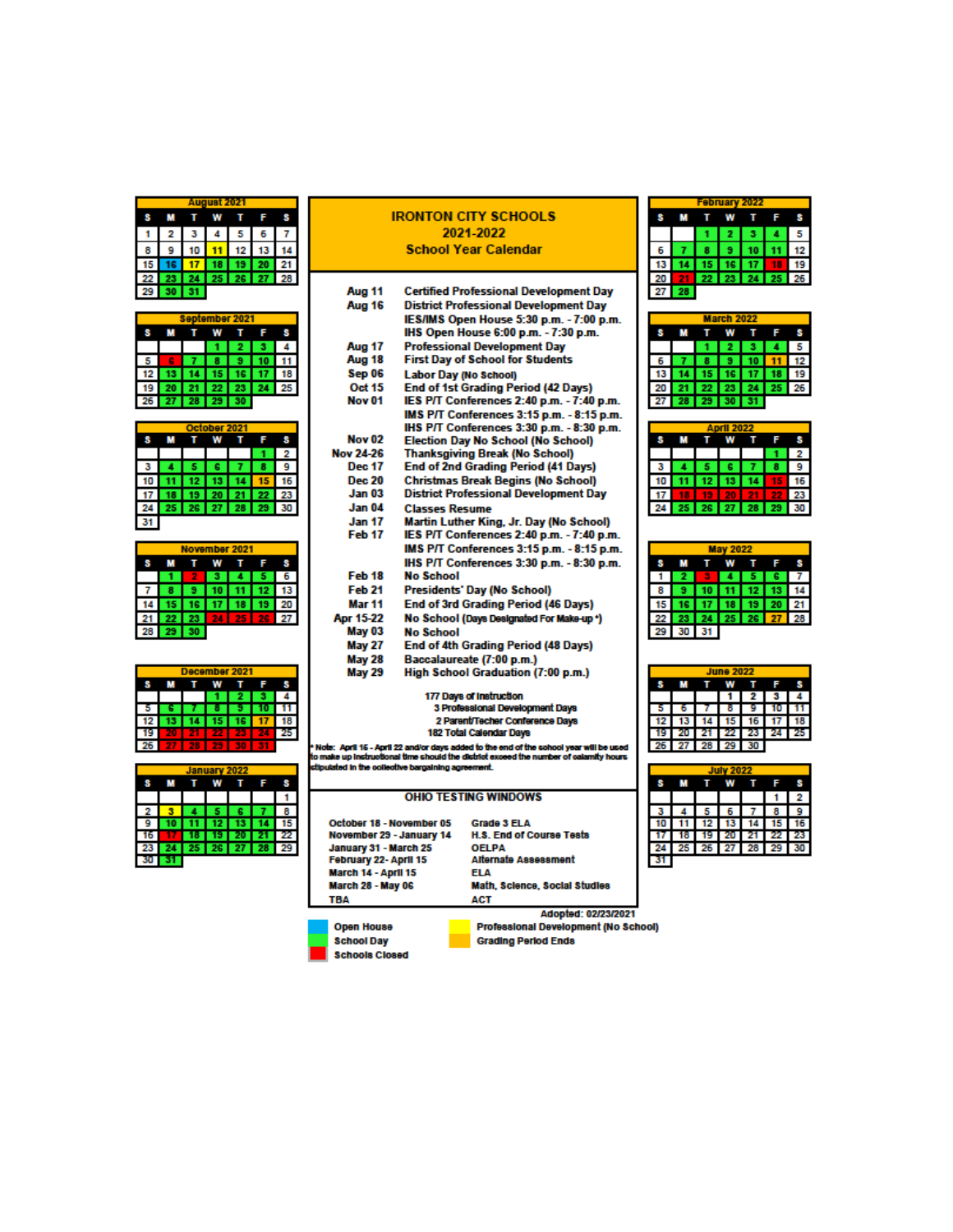# **TABLE OF CONTENTS**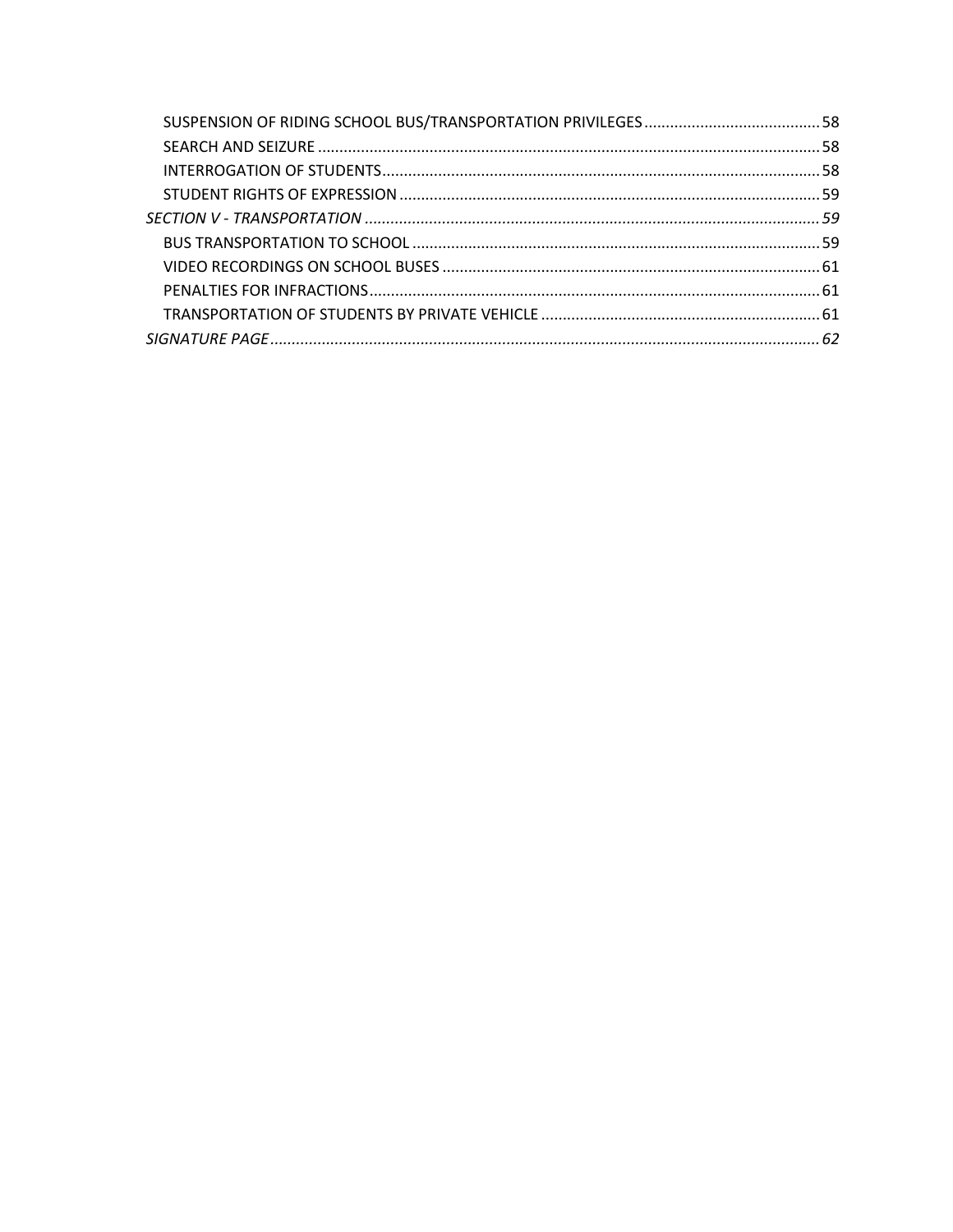## <span id="page-6-0"></span>*BOARD POLICY REFERENCE*

| <b>Equal Education Opportunity</b>                           | 2260                |
|--------------------------------------------------------------|---------------------|
| School Day                                                   | 8210                |
| <b>Student Responsibilities</b>                              | 5200, 5500          |
| <b>Student Well Being</b>                                    | 3213, 4213          |
| Injury and Illness                                           | 5330, 5430          |
| Enrolling in the School                                      | 5111                |
| <b>Scheduling and Assignment</b>                             | 5120                |
| <b>Early Dismissal</b>                                       | 5230                |
| Withdrawal/Transfer from School                              | 5130                |
| Immunizations                                                | 5320                |
| <b>Emergency Medical Authorization</b>                       | 5341                |
| <b>Use of Medications</b>                                    | 5330                |
| No prescribed Medications                                    | 5330                |
| Control of Casual-Contact Communicable Disease               | 8450                |
| <b>Control of Noncasual-Contact Communicable Diseases</b>    | 8453                |
| Control of Blood-Borne Pathogens                             | 8453.02             |
| <b>Students with Disabilities</b>                            | 2460                |
| <b>Homeless Students</b>                                     | 5111.01             |
| Children and Youth in Foster Care                            | 5111.03             |
| <b>Student Records</b>                                       | 8330                |
| <b>Student Fees and Fines</b>                                | 6152, 6152.01       |
| <b>Student Fund Raising</b>                                  | 5830                |
| <b>Student Valuables</b>                                     |                     |
| <b>Meal Service</b>                                          | 8500, 8531 AG 8500D |
| Fire, Tornado, and Safety Drills                             |                     |
| <b>Emergency Closings and Delays</b>                         | 8210                |
| Preparedness for Toxic and Asbestos Hazards                  | 8431                |
| Visitors                                                     | 9150                |
| Use of the Library                                           |                     |
| Use of School Equipment and Facilities                       | 7510, 7530          |
| Lost and Found                                               |                     |
| Use of Office Telephones                                     |                     |
| Use of Personal Communication Devices                        | 5136                |
| <b>Advertising Outside Activities</b>                        | 5722, 9700          |
| <b>Course Offerings</b>                                      |                     |
| <b>Field Trips</b>                                           | 2340                |
| Grades                                                       | 5421                |
| Promotion, Acceleration, and Retention                       | 5410                |
| <b>Graduation Requirements</b>                               | 5460                |
| Diploma Deferral                                             | 5460.01             |
| Students At Risk of Not Qualifying for a High School Diploma | 5460.02             |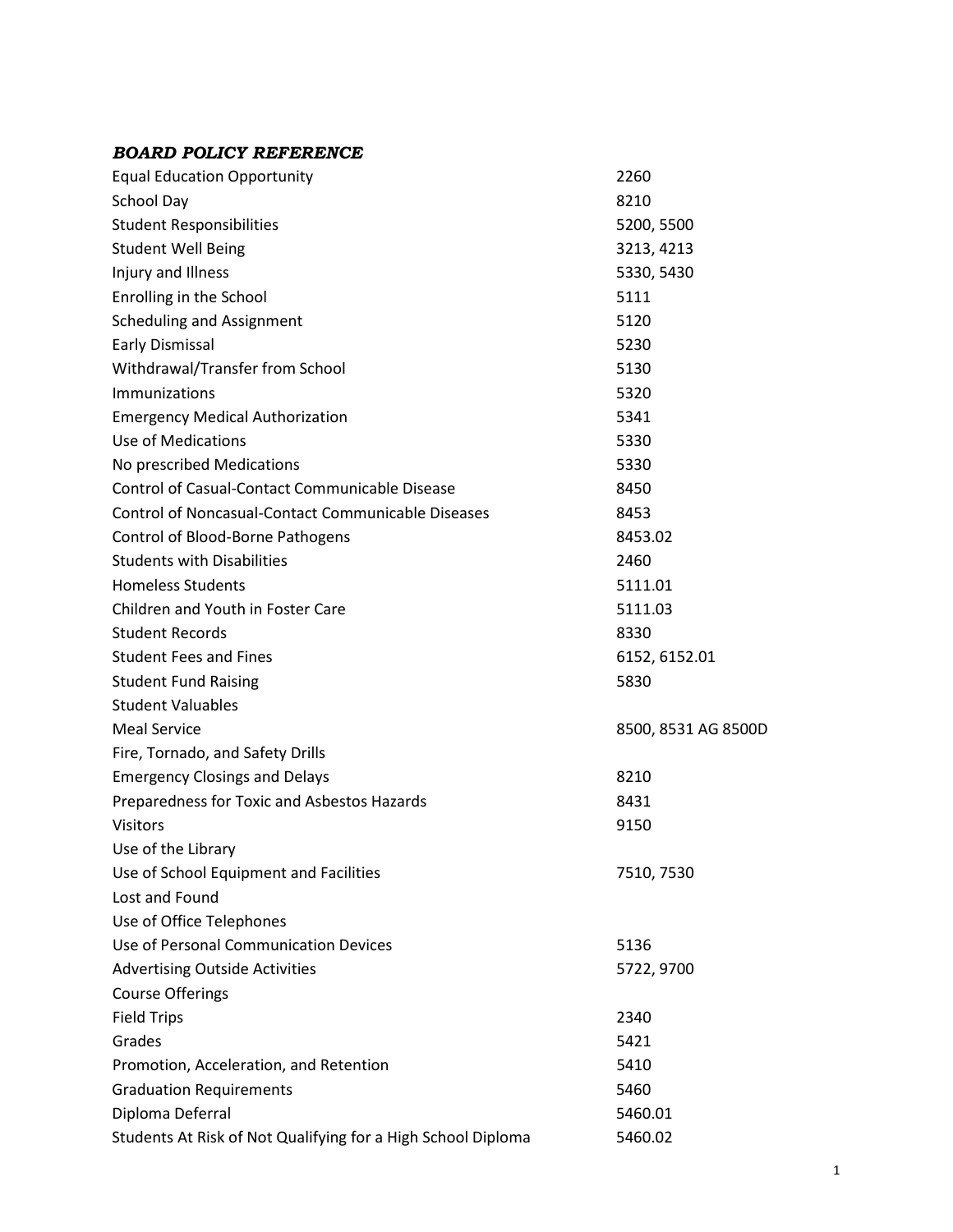| <b>Early Graduation</b>                       | 5464                                        |
|-----------------------------------------------|---------------------------------------------|
| <b>Educational Options</b>                    | 2370                                        |
| College Credit Plus Program                   | 2271                                        |
| <b>Career Advising Program</b>                | 2413                                        |
| Recognition of Student Achievement            | 5451                                        |
| Homework                                      | 2330                                        |
| <b>Computers Technology and Networks</b>      | 7540                                        |
| Social Media                                  | 7544                                        |
| <b>Student Assessment</b>                     | 2623                                        |
| School-Sponsored Clubs and Activities         | 2430                                        |
| Nonschool-Sponsored Clubs and Activities      |                                             |
| <b>Athletics</b>                              | 2431                                        |
| <b>Academic Eligibility</b>                   | 2430, 2431                                  |
| <b>Student Employment</b>                     | 5895                                        |
| <b>Student Attendance at School Events</b>    | 5855                                        |
| <b>Student Precinct Workers</b>               | 5725                                        |
| Attendance                                    | 5200                                        |
| <b>School Attendance Policy</b>               | 5200                                        |
| Code of Conduct                               | 5500                                        |
| Bullying, Harassment, and Intimidation        | 5517.01                                     |
| Zero Tolerance                                | 5600                                        |
| <b>Student Discipline Code</b>                | 3217, 5500, 5516, 5517, 5600, 5610, 5610.01 |
| Discipline                                    | 5610, 5610.01 -. 05                         |
| Due Process Rights                            | 5611                                        |
| Search and Seizure                            | 5771                                        |
| Interrogation of Students                     | 5540                                        |
| <b>Student Rights of Expression</b>           | 5722                                        |
| <b>Bus Transportation to School</b>           | 8600                                        |
| <b>Bus Conduct</b>                            |                                             |
| Videorecordings on School Buses               | 8600                                        |
| Penalties for Infractions                     | 5610, 5610.04                               |
| Transportation of Students by Private Vehicle | 8660                                        |
| Self-Transportation to School                 | 5515                                        |
| Use of Motorized Utility Vehicles             | 5515.01                                     |

NOTE: This Student/Parent Handbook is based in significant part on policies adopted by the Board of Education and Administrative Guidelines developed by the Superintendent. Those Board Policies and Administrative Guidelines are incorporated by reference into the provisions of this Handbook. The Policies and Administrative Guidelines are periodically updated in response to changes in the law and other circumstances. Therefore, there may have been changes to the documents reviewed in this Handbook since it was printed in 2021. If you have questions or would like more information about a specific issue or document, contact your school principal, or access the document on the District's website: tigertown.com by clicking on "Student Handbook" and finding the specific policy or administrative guideline in the Table of Contents for that section.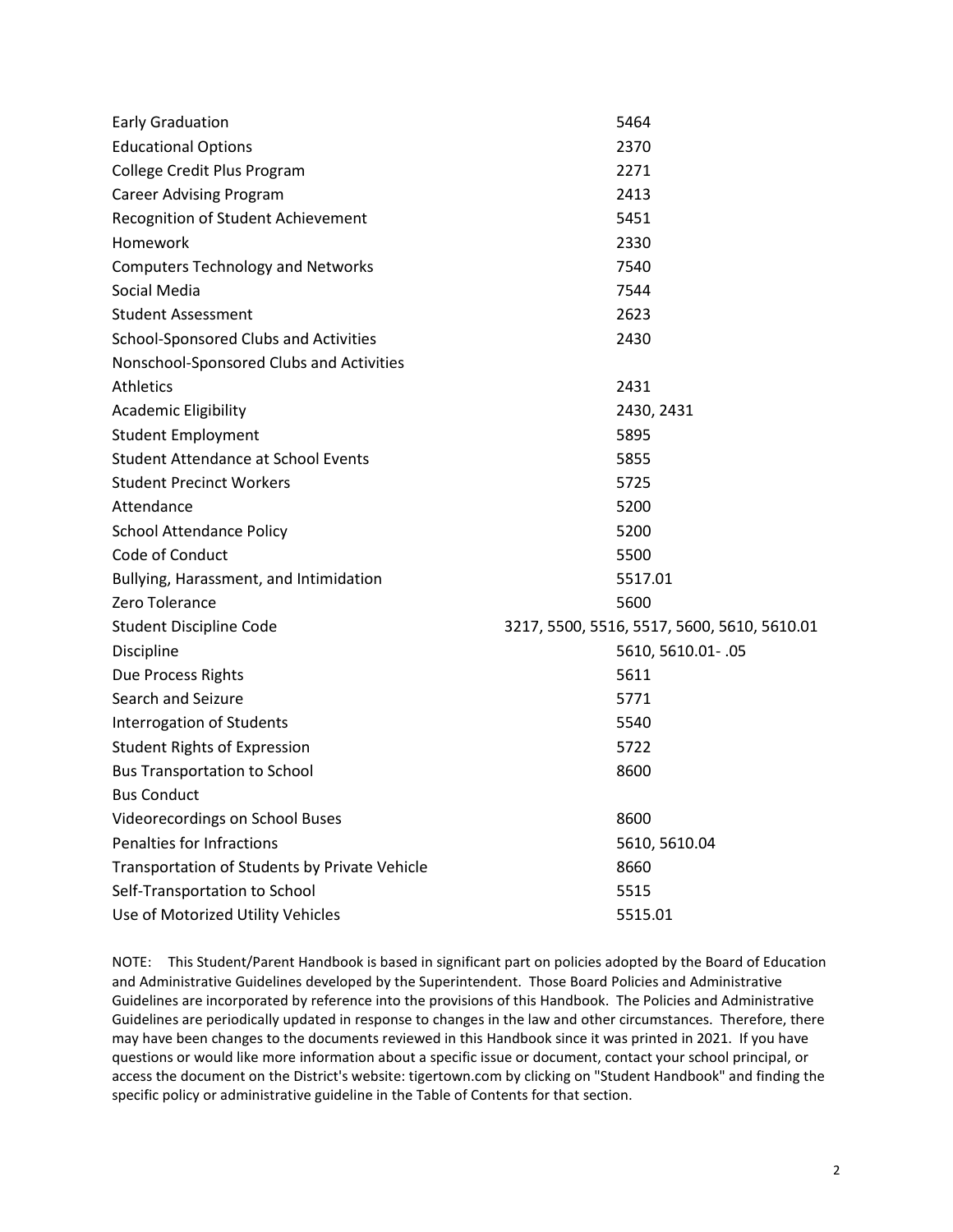#### **Student/Parent Handbook**

**for the**

# **IRONTON ELEMENTARY SCHOOL**

Principal Mr. Joe Rowe Greeting:

Welcome to Ironton Elementary School. The staff and I are pleased to have you as a student and will do our best to help make your experience here as enjoyable and successful as you wish to make it. To help provide a safe and productive learning environment for students, staff, parents and visitors, the Board of Education publishes this updated Student/Parent Handbook annually to explain students' rights, responsibilities and consequences for misbehavior.

Parents are encouraged to take a few minutes to review and discuss the information in this Handbook with their school-age children. Teachers will also review this Handbook with students at the beginning of the school year.

Thank you for taking the time to become familiar with the important information in this Handbook. If you have any questions, please contact the principal.

<span id="page-8-0"></span>

| Joe Rowe, Principal             | joe.rowe@tigertown.com          | 532-2209 |
|---------------------------------|---------------------------------|----------|
| David Ashworth, Asst. Principal | david.ashworth@tigertown.com    | 532-2209 |
| Robert Rowe, Guidance Counselor | robert.rowe@tigertown.com       | 532-2209 |
| Patty Jones, Secretary          | patty.jones@tigertown.com       | 532-2209 |
| <b>Tessa Barnard Secretary</b>  | tessa.barnard@tigertown.com     | 532-2209 |
| Shelli Culbertson, Records      | shelli.culbertson@tigertown.com | 532-2209 |
| Joe Geletka, Superintendent     | joe.geletka@tigertown.com       | 532-4133 |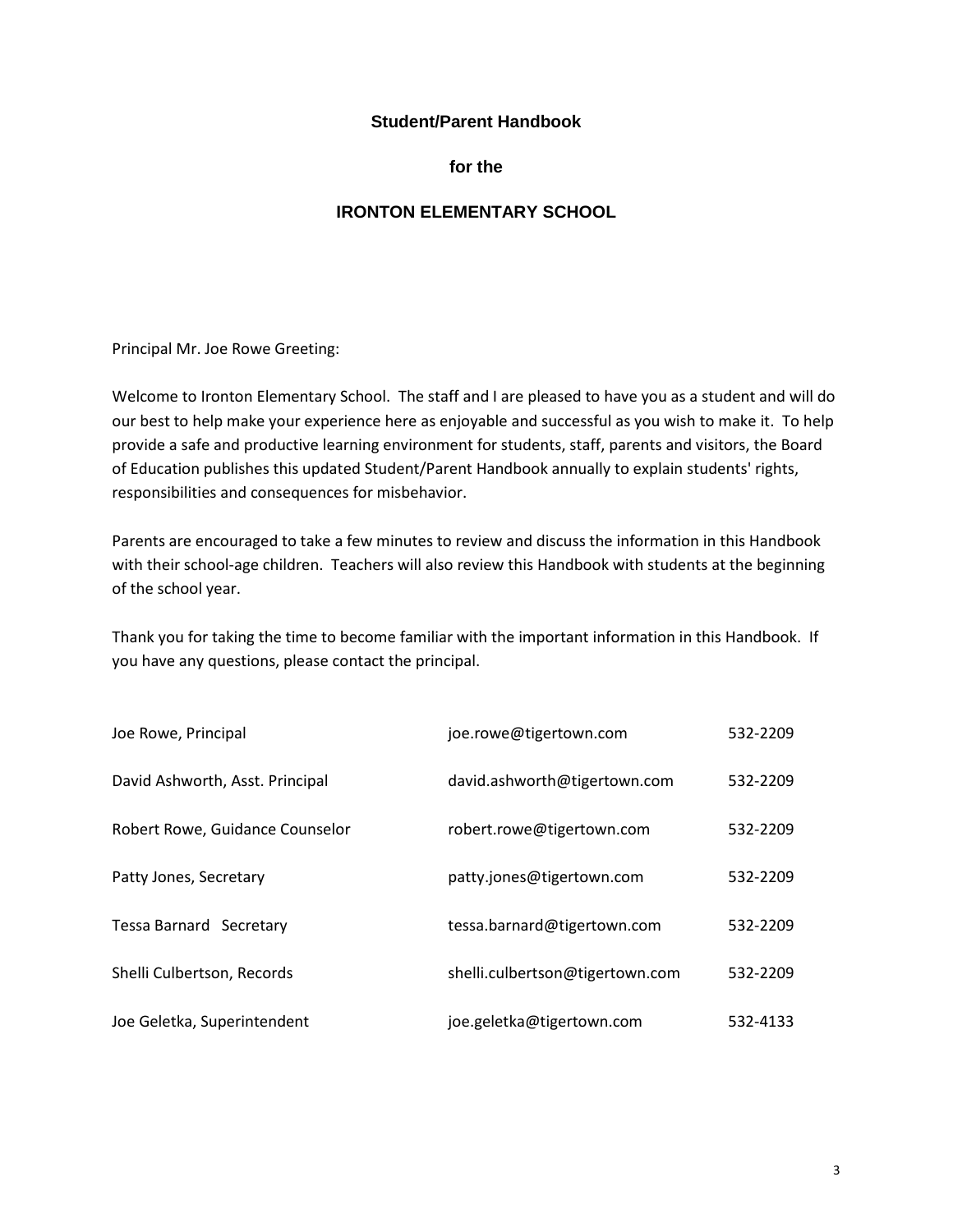#### *FOREWORD*

This Student Handbook was developed to answer many of the commonly asked questions that you and your parents may have during the school year and to provide specific information about certain Board policies and procedures. Please take time to become familiar with the important information contained in this Handbook and keep the Handbook available for frequent reference by you and your parents. If you have any questions that are not addressed in this Handbook, you are encouraged to talk to your teachers or the building principal. This Handbook replaces all prior handbooks and other written material on the same subjects. This Handbook does not equate to an irrevocable contractual commitment to the student, but only reflects the- current status of the Board's policies and the School's rules as of July 15, 2021. If any of the policies or administrative guidelines referenced herein are revised after this date, the language in the most current policy or administrative guideline prevails. Copies of current Board policies and administrative guidelines are available from the building principal and on the District's web site.

#### <span id="page-9-0"></span>*MISSION OF THE SCHOOL*

The mission of the Ironton City Schools, a system dedicated to excellence and community pride is to provide a quality education ensuring every student achieves his/her maximum potential, through a challenging curriculum provided by highly qualified, dedicated employees, in a safe environment, in partnership with parents and community.

#### <span id="page-9-1"></span>*EQUAL EDUCATION OPPORTUNITY*

This District provides an equal educational opportunity for all students.

Any person who believes that s/he has been discriminated against on the basis of his/her race, color, disability, religion, gender, or national origin while at school or a school activity should immediately contact the School District's Compliance Officer(s):

# Bill Dressel Assistant Superintendent 532-4133

Complaints will be investigated in accordance with the procedures described in this Handbook. Any student making a complaint or participating in a school investigation will be protected from retaliation. The Compliance Officer(s) can provide additional information concerning equal access to educational opportunity.

#### <span id="page-9-2"></span>*SCHOOL DAY*

School begins at 7:55 AM and dismisses at 2 PM. Students may enter for breakfast at 7:30 AM. Classrooms open at 7:40 AM.

#### <span id="page-9-3"></span>*STUDENT RESPONSIBILITIES*

The School's rules and procedures are designed to allow students to be educated in a safe and orderly environment. All students are expected to follow staff members' directions and to obey all school rules. Students must arrive at school on time, prepared to learn and participate. If, for some reason, this is not possible, the student should seek help from the assistant principal.

In order to keep parents informed of their child's progress in school, parents will be provided information on a regular basis and whenever concerns arise. Many times it will be the responsibility of the student to deliver the information. The School, however, may use the mail or hand delivery when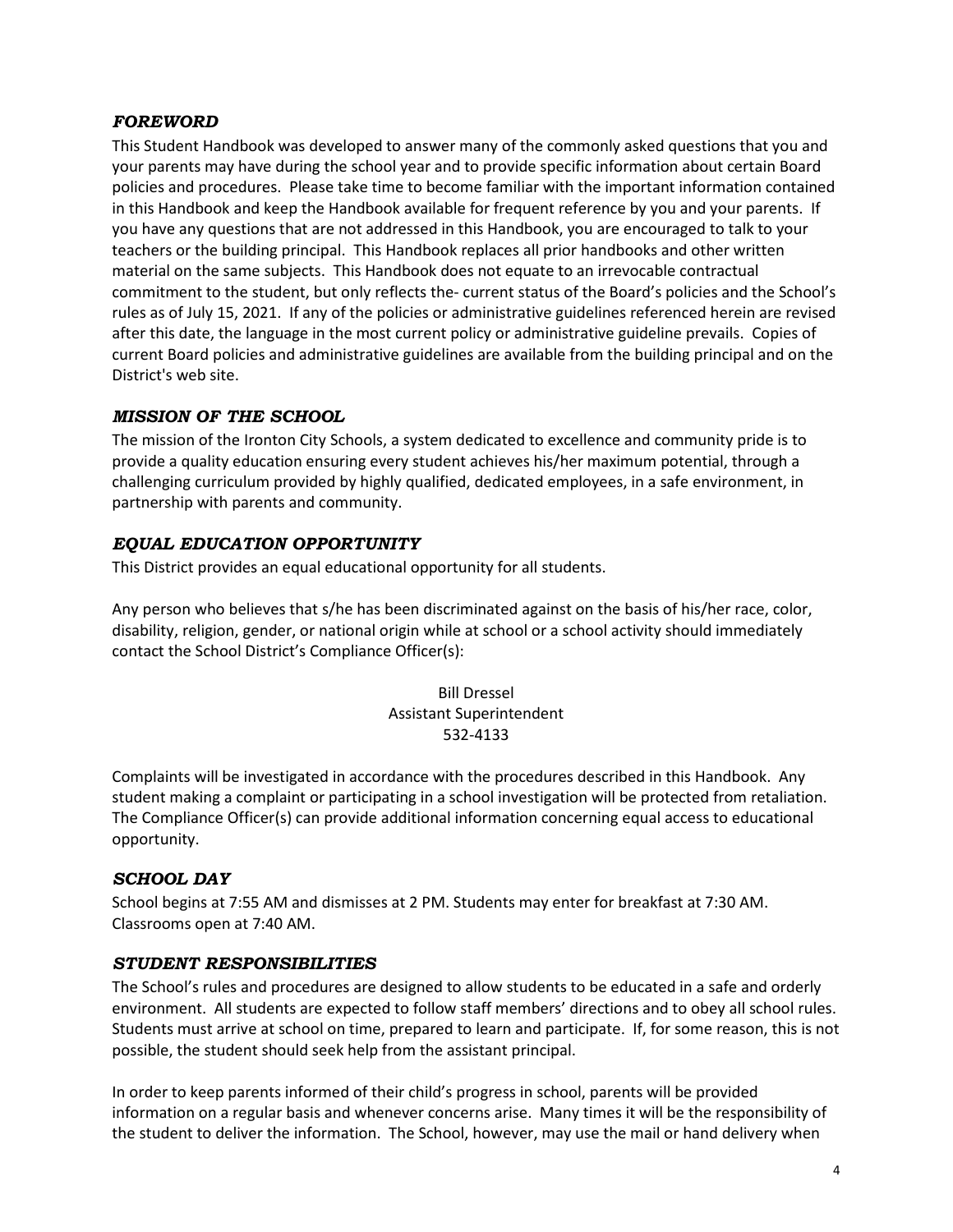appropriate. Parents have the option of receiving communication from the School via e-mail and/or facsimile by filling out the appropriate form available in the school's administrative office. Parents are encouraged to build a two-way link with their child's teachers and support staff by informing the staff of suggestions or concerns that may help their child better accomplish his/her educational goals.

### <span id="page-10-0"></span>*STUDENT WELL BEING*

Student safety is the responsibility of both students and staff. Staff members are familiar with emergency procedures such as evacuation procedures, fire and tornado drills, safety drills in the event of a terrorist or other violent attack, and accident reporting procedures. If a student is aware of any dangerous situation or accident, s/he must notify a staff person immediately.

State law requires that all students have an emergency medical authorization completed and signed by a parent or guardian on file in the School office.

Students with specific health care needs should deliver written notice about such needs, along with physician documentation, to the School office.

## <span id="page-10-1"></span>*INJURY AND ILLNESS*

All injuries must be reported to a teacher or the office. If the injuries are minor, the student will be treated and may return to class. If medical attention is required, the office will follow the School's emergency procedures and attempt to make contact with the student's parents.

A student who becomes ill during the school day should request permission to go to the office. An appropriate adult in the office will determine whether the student should remain in school or go home. No student will be released from school without proper parental permission.

# <span id="page-10-2"></span>SECTION I - GENERAL INFORMATION

## <span id="page-10-3"></span>*ENROLLING IN THE SCHOOL*

In general, State law requires students to enroll in the school district in which their parent or legal guardian resides.

- unless enrolling under the District's open enrollment policy.
- unless enrolling and paying tuition.

New students under the age of 18 must be enrolled by their parent or legal guardian. When enrolling, parents must provide copies of the following:

- A. a birth certificate or similar document
- B. court papers allocating parental rights and responsibilities, or custody (if appropriate)
- C. proof of residency
- D. proof of immunizations

Under certain circumstances, temporary enrollment may be permitted. In such cases, parents will be notified about documentation required to establish permanent enrollment.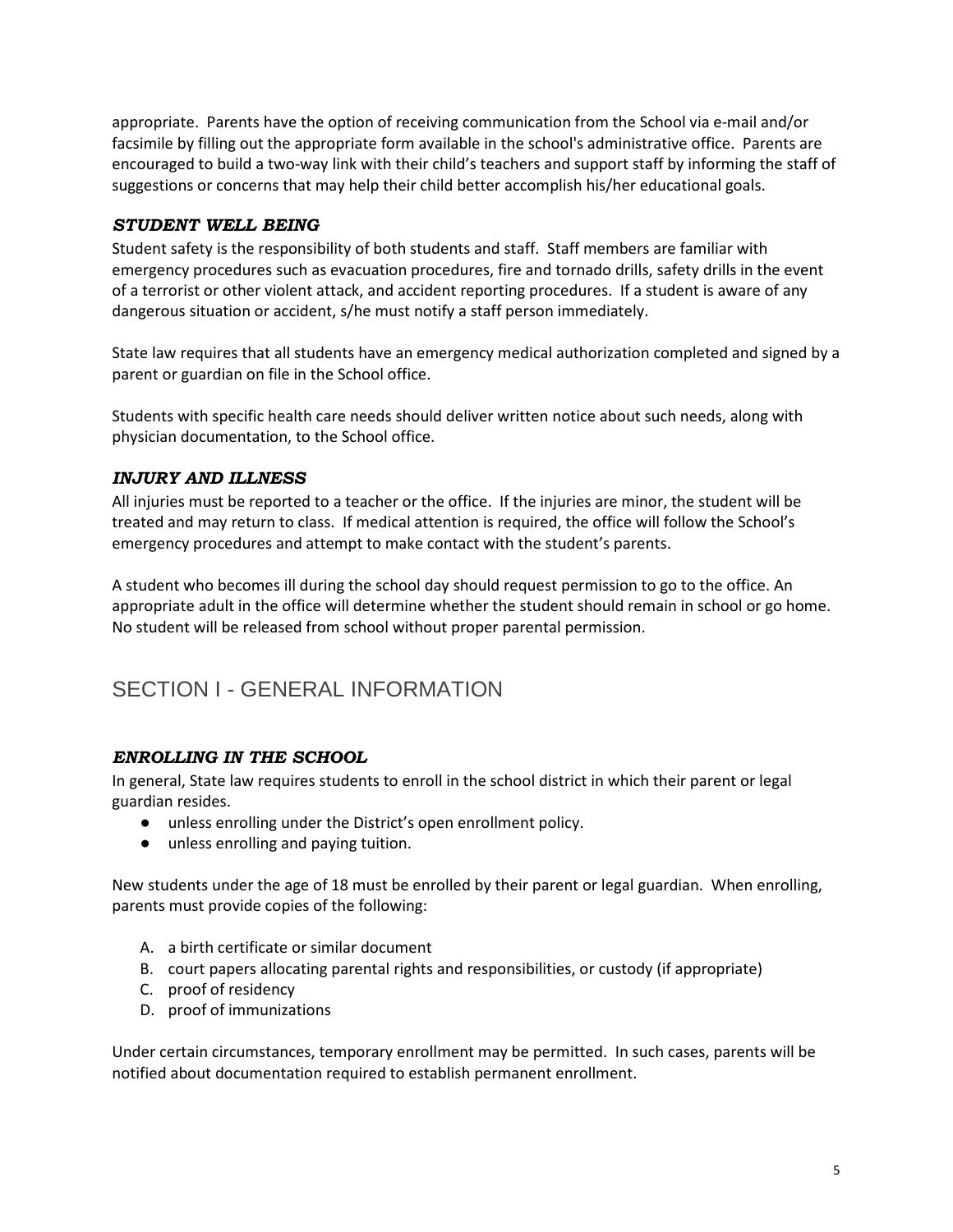Students enrolling from another school must have an official transcript from their previous school in order to have credits transferred. The IES enrollment officer or records clerk will assist in obtaining the transcript, if not presented at the time of enrollment.

Homeless students who meet the Federal definition of homeless may enroll and will be under the District Liaison Homeless Children with regard to enrollment procedures.

New students 18 years of age or older are not required to be accompanied by a parent when enrolling. When residing with a parent, these students are encouraged to include the parents in the enrollment process. When conducting themselves in school, adult students have the responsibilities of both student and parent.

In addition, if a new student resides in the District with a grandparent and is the subject of a: (1) power of attorney designating the grandparent as the attorney-if-fact; or (2) a caretaker authorization affidavit executed by the grandparent that provides the grandparent with authority over the care, physical custody, and control of the child, including the ability to enroll the child in school, consent in all school related matters, and discuss with the District the child's educational progress, the student's grandparent may enroll the child in school on a tuition-free basis. However, in addition to the above-referenced documents that are typically required for enrollment, the grandparent must provide the District with a duly executed and notarized copy of a power of attorney or caretaker authorization affidavit.

A student suspended or expelled by another public school in Ohio may be temporarily denied admission to the District's schools during the period of suspension or expulsion even if that student would otherwise be entitled to attend school in the District. Likewise, a student expelled or otherwise removed for disciplinary purposes from a public school in another state and the period of expulsion or removal has not expired may be temporarily denied admission to the District's schools during the period of expulsion or removal or until the expiration of the period of expulsion or removal which the student would have received in the District had the student committed the offense while enrolled in the District. Prior to denying admission, however, the Superintendent shall offer the student an opportunity for a hearing to review the circumstances of the suspension or expulsion and any other factors the Superintendent determines to be relevant.

If a student has been recently discharged or released from the custody of the Department of Youth Services (DYS) and is seeking admittance or re-admittance into the District, the student will not be admitted until the following records, which are required to be released by DYS to the Superintendent, have been received:

- A. an updated copy of the student's transcript;
- B. a report of the student's behavior while in DYS custody;
- C. the student's current IEP, if one has been developed for the child; and
- D. a summary of the instructional record of the child's behavior.

Foreign students and foreign-exchange students (from recognized and approved student programs) are eligible for admission on the same basis as other non-resident students.

## <span id="page-11-0"></span>*SCHEDULING AND ASSIGNMENT*

The Principal will assign each student to the appropriate classroom and program. Any questions or concerns about the assignment should be discussed with the Principal.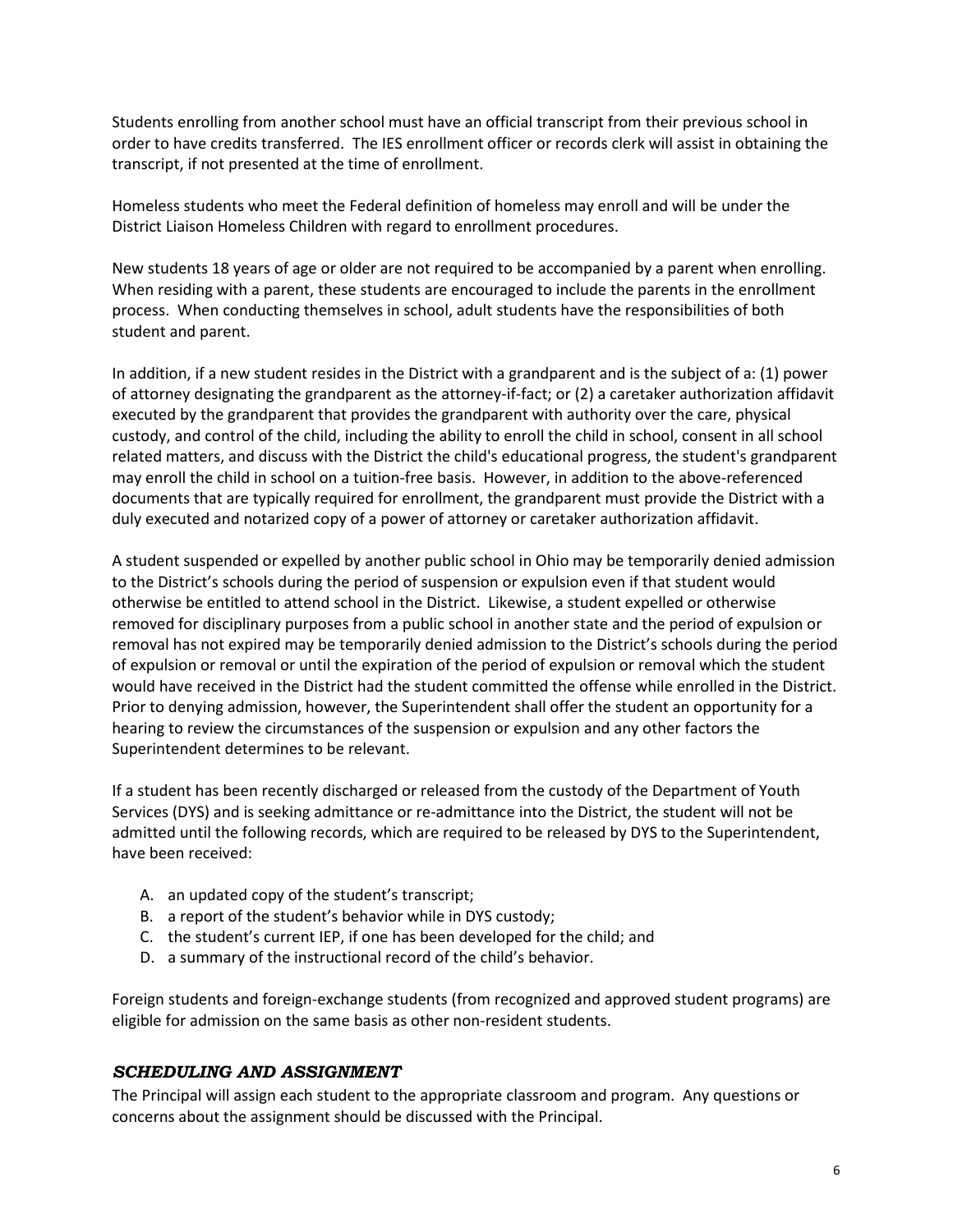### <span id="page-12-0"></span>*EARLY DISMISSAL*

No student may leave school prior to dismissal time without a parent or guardian coming to the School Office personally to request the release. Students will only be released to persons who show appropriate identification and whose name is listed on the emergency medical card of the student who is being released.

## <span id="page-12-1"></span>*WITHDRAWAL/TRANSFER FROM SCHOOL*

No student under the age of eighteen (18) is allowed to withdraw from school without the written consent of his/her parents and in compliance with State law. A student who otherwise withdraws from school shall be reported to the juvenile judge of the county and to the Bureau of Motor Vehicles for suspension of their driver's license, if s/he is under the age of 18.

Parents must notify the Principal about plans to transfer their child to another school. School records, including disciplinary records of suspension and expulsion, will be transferred to the new school within 14 days of the parents' notice or request.

#### <span id="page-12-2"></span>*HEALTH-RELATED MATTERS*

Healthy students are better learners, and academic achievement fosters a lifetime of benefits for health. Research shows an everlasting connection between healthy behaviors and academic achievement. It is a goal of the Ironton City School District to encourage healthy behaviors to support learning and a lifetime of healthier living.

#### **Communication**

As the health advocate the school nurse is responsible for the health, safety and welfare of students and the school community. To facilitate coordination and communication, all health information must be shared with the school nurse including updates and changes during the year. The school nurse should be notified when students are started on medication for educational, psychological issues or medical reasons (long and short term).

It is best for health information to be shared first hand from the parent to the school nurse and coordinated and communicated through the Health Offices. This provides opportunity for clarification on both sides and knowledge that information the nurse shares is timely and correct. Email is best which allows for including others who need to be informed and for everyone to hear the same information at the same time. The email address of the school nurse at IES and IMS i[s heather.lambert@tigertown.com](mailto:heather.lambert@tigertown.com) and the email for IHS is [marsha.wagner@tigertown.com](mailto:marsha.wagner@tigertown.com)

#### **Reporting Student Illness (All Grade Levels)**

When reporting student absence to school you should include in your message the child's symptoms or diagnosis if the child has been evaluated by a healthcare provider. This allows for tracking patterns of illness and decision making for health reporting. Particularly in the cases of Influenza (flu) and COVID-19. Flu and COVID-19 are diagnoses that require testing by a medical professional to be made and are both highly contagious and must be tracked and reported to the local health department.

When your child is ill, please contact the school to let us know he or she won't be attending that day. It is important to remember that schools are required to exclude students with certain illnesses from school for periods of time as identified in state rules. A full list of conditions for which the school must exclude children can be obtained from the school health office.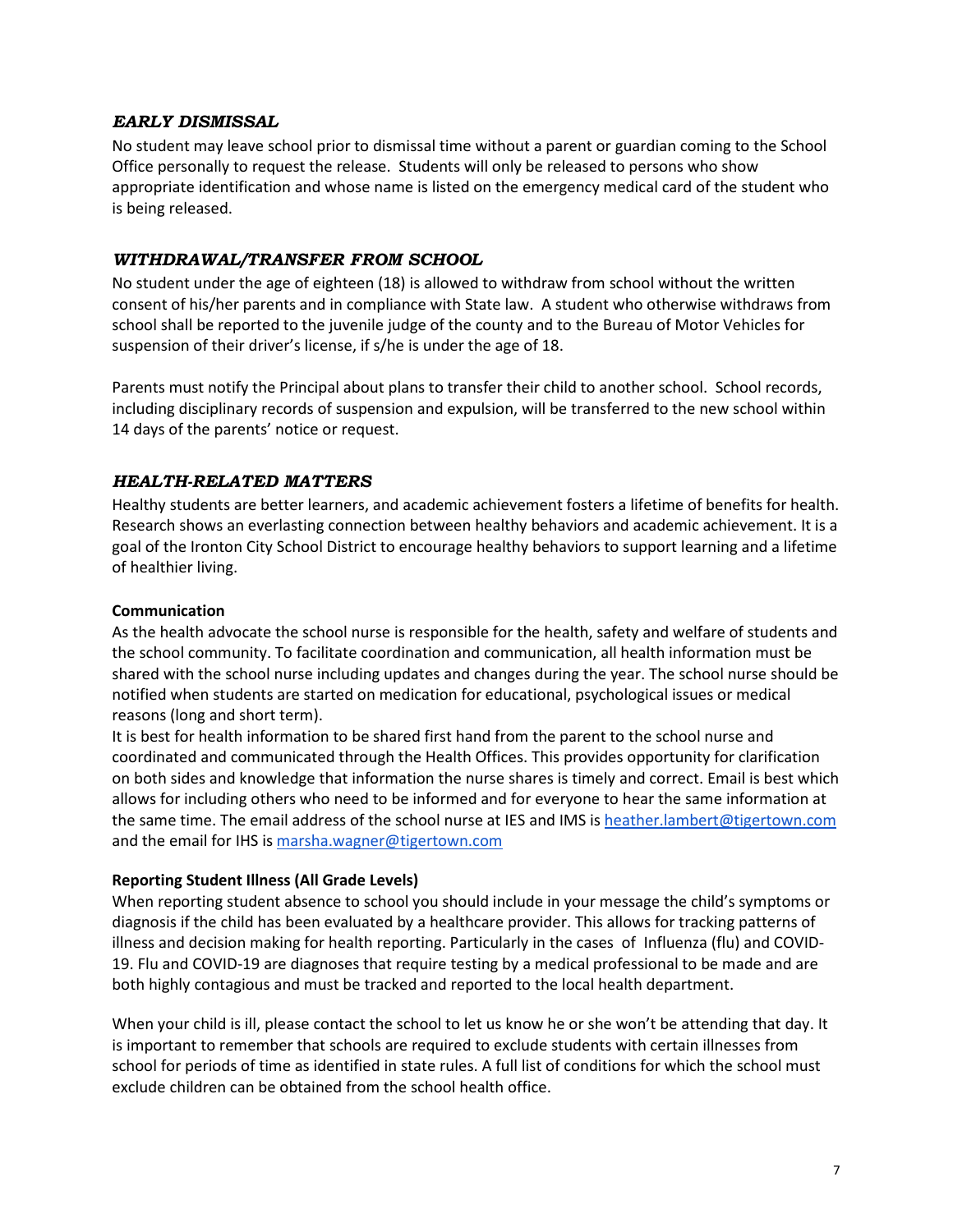If a student becomes ill during the school day, he or she must receive permission from the teacher before reporting to the school health office. If the school nurse determines that the child should go home, the nurse will contact the parent.

The district is also required to report certain contagious (communicable) diseases or illnesses to the Ohio Department of Health (ODH) as well as the Lawrence County Health Department (LCHD). The school nurse can provide information from ODH/LCHD on these notifiable conditions. Contact the school nurse if you have questions or if you are concerned about whether or not your child should stay home.

The school nurse should directly be made aware of serious illness and injury or planned surgery. A doctor's note for clearance after surgery, absence of 5 or more days due to illness or injury, communicable illness, rash illness, pink eye, or orthopedic injury is required in order for the child to return to school and return to activities.

#### **Head Injury**

Any student that sustains an injury to their head during normal school hours will be evaluated for any signs or symptoms of a concussion. These findings will be communicated to the legal guardian and principal of that building along with any necessary recommendations for evaluation by a physician. If a head injury is sustained outside of school, please contact your student's nurse so that proper care can be provided, if needed.

#### **Communicable Diseases and Exclusion Criteria**

Because a school has a high concentration of people, it is necessary to take specific measures when the health or safety of the group is at risk. The school's professional staff may remove or isolate a student who has been ill or has been exposed to a communicable disease. Specific communicable diseases include COVID-19, flu, chicken pox, diphtheria, scarlet fever, strep infections, whooping cough, mumps, measles, rubella, and other conditions indicated by the Local and State Health Departments.

To protect other students from contagious illnesses, students infected with certain diseases are not allowed to come to school while contagious. If a parent suspects that his or her child has a contagious disease, the parent should contact the school nurse or principal so that other students who might have been exposed to the disease can be alerted. The school nurse can provide information from the Ohio Department of Health regarding these diseases.

Ironton City School District will follow the Centers for Disease Control and Prevention (CDC) and Ohio Department of Health (ODH) recommendations for all communicable diseases.

For a complete list of communicable diseases and the required actions by the ODH and CDC see the attached link:<http://www.odjfs.state.oh.us/forms/num/JFS08087/pdf/>

#### **The most common communicable diseases seen in schools and the required actions are listed below:**

#### **COVID-19**

We will continue to work with the Lawrence County Health Department (LCHD), to the extent permissible by law, to provide confidential information about individuals diagnosed with or exposed to COVID-19.

Students and staff who test positive for the COVID-19 virus will be required to isolate as directed by health authorities and/or quarantine if so instructed.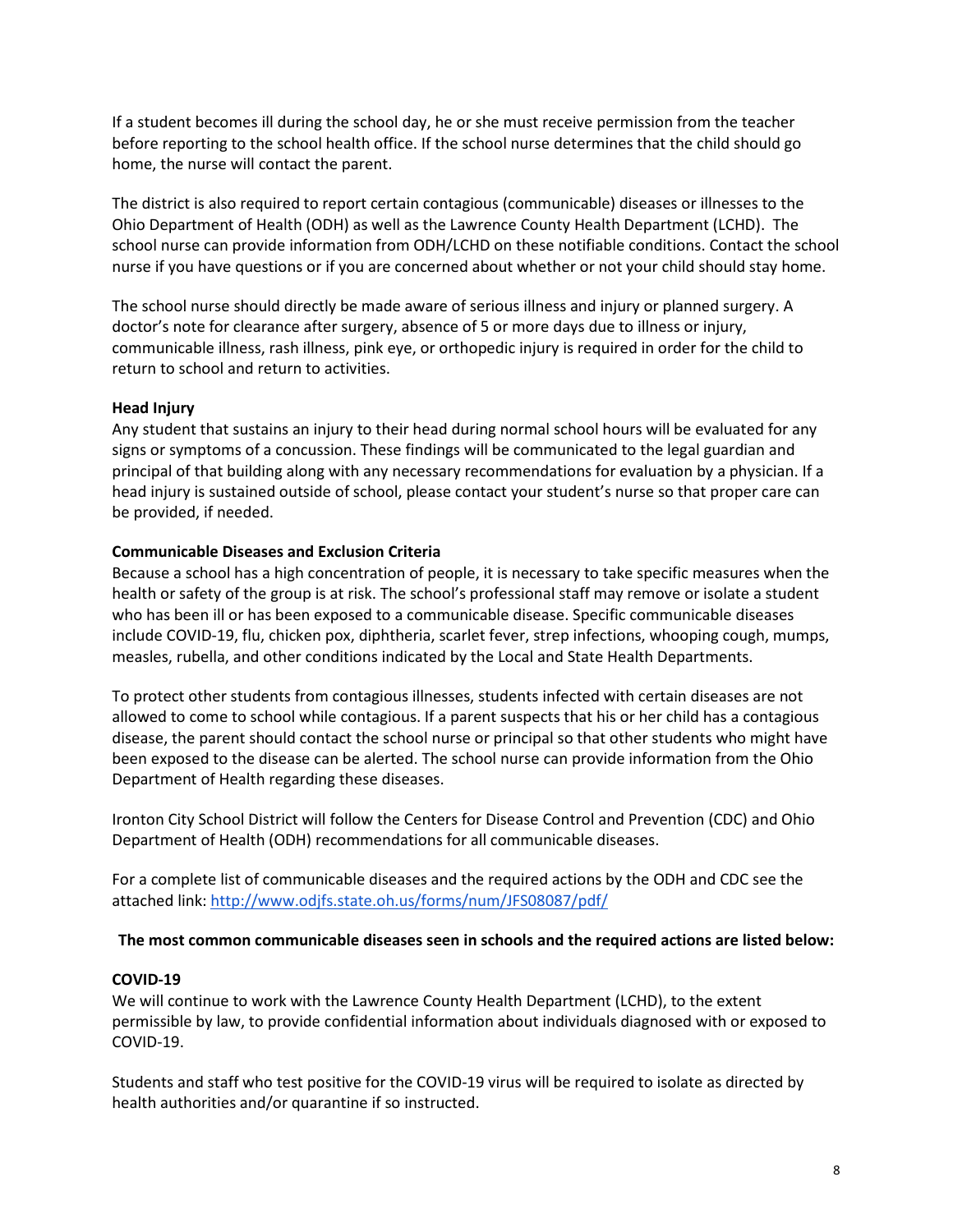The district is required to report confirmed cases to the local health department, and together, will work to notify close contacts.

#### **Influenza (flu)**

In the event that a student has been diagnosed with Influenza (flu) , or symptoms of flu are found by the school nurse or authorized ICSD staff, the child may be sent home until released by their healthcare provider or fever free for 24 hours without the help of fever-reducing medications like Tylenol, Motrin, or Ibuprofen.

ICSD will follow yearly CDC recommendations and input from the child's healthcare provider to determine the length of time the student must be fever free and absent from school or school events.

#### **Vomiting, Diarrhea, or Fevers**

ICSD defines a fever as an oral temperature of 100.0 F or higher. Diarrhea is defined as runny, watery, or bloody stools. Vomiting that occurs more than once and is accompanied by a fever and/or diarrhea will be considered as potentially contagious and will need to be handled appropriately.

In cases of fever, vomiting and/or diarrhea witnessed by staff, the student will be sent home and may be asked to be seen by a healthcare provider before being able to return to school. This will be determined at the discretion of the school nurse. If the student is not asked to go to a healthcare provider for clearance to return to school, the student must remain fever and symptom free for 24 hours without the help of fever-reducing medications such as Tylenol, Motrin, Ibuprofen and anti-diarrheal medications, in order to return to school.

A student with vomiting or diarrhea that occurs at home, should stay home until the symptoms subside for at least 24 hours without the use of diarrhea suppressing or antiemetic medications.

#### **Bed Bugs**

Actual bed bug infestations in schools are uncommon, more often a few bed bugs will hitchhike from an infested home on a student's possessions. Please advise the school health office or principal if bed bugs are confirmed in your household. These cases will be handled individually as they arise and CDC recommendations will be followed.

#### **Head Lice (All Grade Levels)**

Head lice is very common among children. Although not an illness or a disease, it spreads easily through head-to-head contact during play, sports, nap time, and when children share things like brushes, combs, hats, and headphones.

If careful observation indicates that a student has live head lice or nits, the school nurse will contact the student's parent to determine whether the student needs to be picked up from school and to discuss a treatment plan using an FDA-approved medicated shampoo or cream rinse that may be purchased from any drug or grocery store. After the student undergoes one treatment, the parent should contact the school nurse to discuss the treatment used.

Students attending ICSD found to have live lice will not be permitted in schools. Once treated and only nits are remaining, students may then return. Upon the first day back, the student will be evaluated in the school health office to determine if live lice or nits are present.

The district will provide notice to parents of elementary school students in the affected classroom without identifying the student with lice.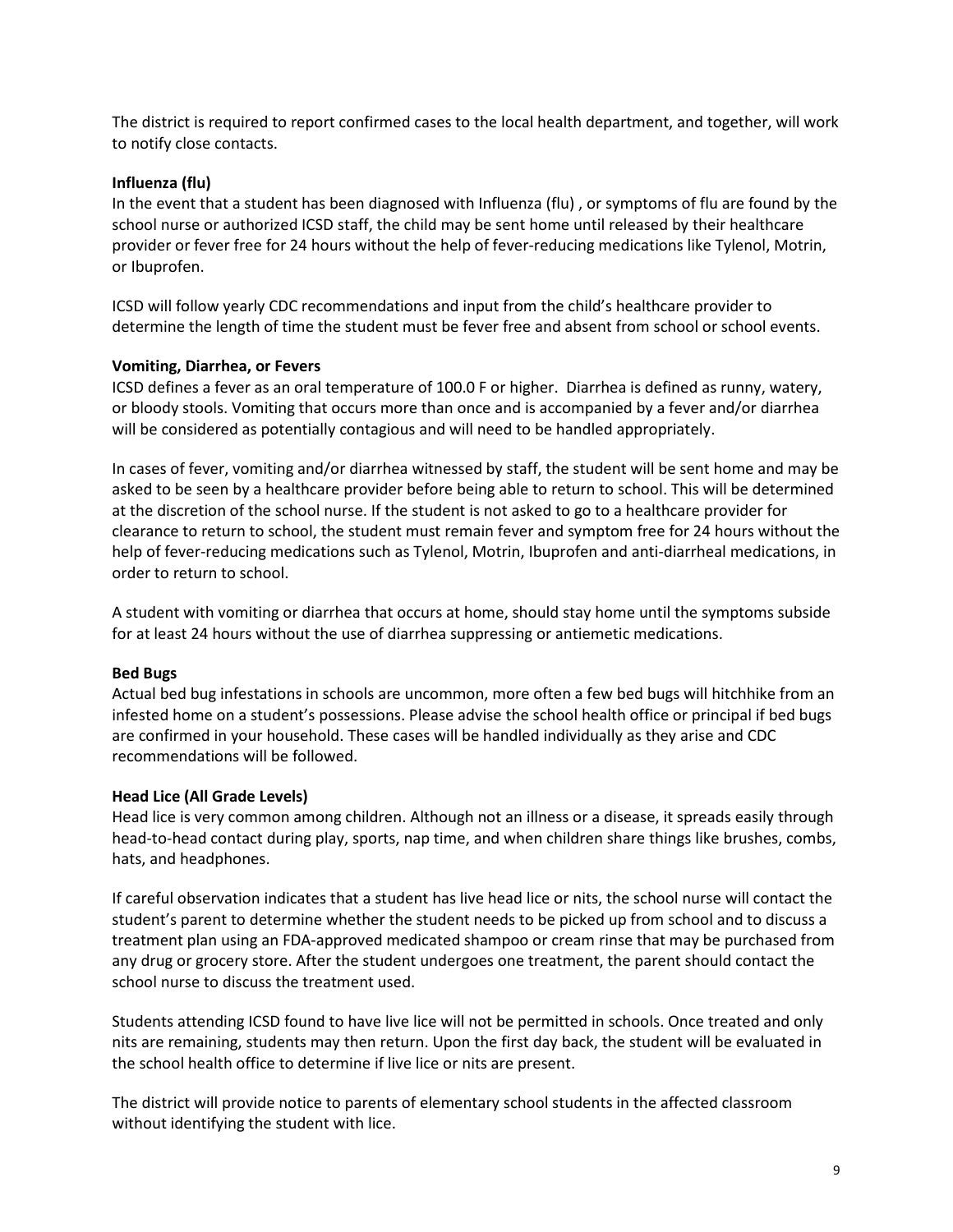#### **Conjunctivitis (Pink Eye)**

A student suspected of having conjunctivitis, commonly referred to as "pink eye", must be excluded until the condition clears completely or until effective treatment and approval from a healthcare provider for the student to return to school.

#### **Impetigo**

A student with impetigo will be excluded from school if blisters and drainage cannot be contained and maintained in a clear dry bandage.

#### **Rashes**

Rashes will be handled case by case per CDC recommendations. If a rash has open sores, oozing, blistering, etc. ICSD will require a doctor's note before returning to school to ensure the child is not contagious.

#### **Strep Throat**

If strep throat is suspected by nursing staff, the student will be sent home and will need to be cleared by a healthcare provider to return to school. ICSD will follow CDC guidelines and recommendations for students diagnosed with strep throat.

#### **Varicella (Chicken Pox)**

A student diagnosed with chicken pox disease is excluded from school for seven days after the onset of rash. All blisters must be dry or crusted over, AND the student must be fever free for 24 hours without the use of fever reducing medication.

#### **Emergency Medical Authorization/ Contact Information**

An Emergency Medical Authorization form is needed in the event of a medical emergency at school or a school related event in which the parent/guardian cannot be reached and should be up-to-date with emergency care information (name of doctor, emergency phone numbers, allergies, etc.). The Emergency Medical Authorization form is provided at the time of enrollment and at the beginning of each school year.

This form must be complete and on file in the school health office/front office in order for a student to participate in any activity off school grounds, including field trips, spectator trips, athletic and other extracurricular activities, and co-curricular activities.

Please contact the school health office (school nurse) or front office staff to update any information that the nurse or teacher needs to know.

#### **IMMUNIZATIONS (All Grade Levels)**

Students must be current with all immunizations required by law, including but not limited to varicella (chicken pox), poliomyelitis, measles, diphtheria, rubella, pertussis, tetanus, and mumps, or have an authorized exemption from State immunization requirements. Ohio allows vaccine exemptions for K-12. The state of Ohio has 3 types of exemptions: Medical and Reasons of Conscience, including Religious convictions. Medical exemptions require a signature from a licensed physician in the state of Ohio. The exemption form can be obtained from the school nurse and must be completed each school year by parent/guardian and/or healthcare provider regardless of exemption reason.

For the safety of all students, the school principal may remove a student from school or establish a deadline for meeting state requirements if a student does not have the necessary immunizations or authorized exemption.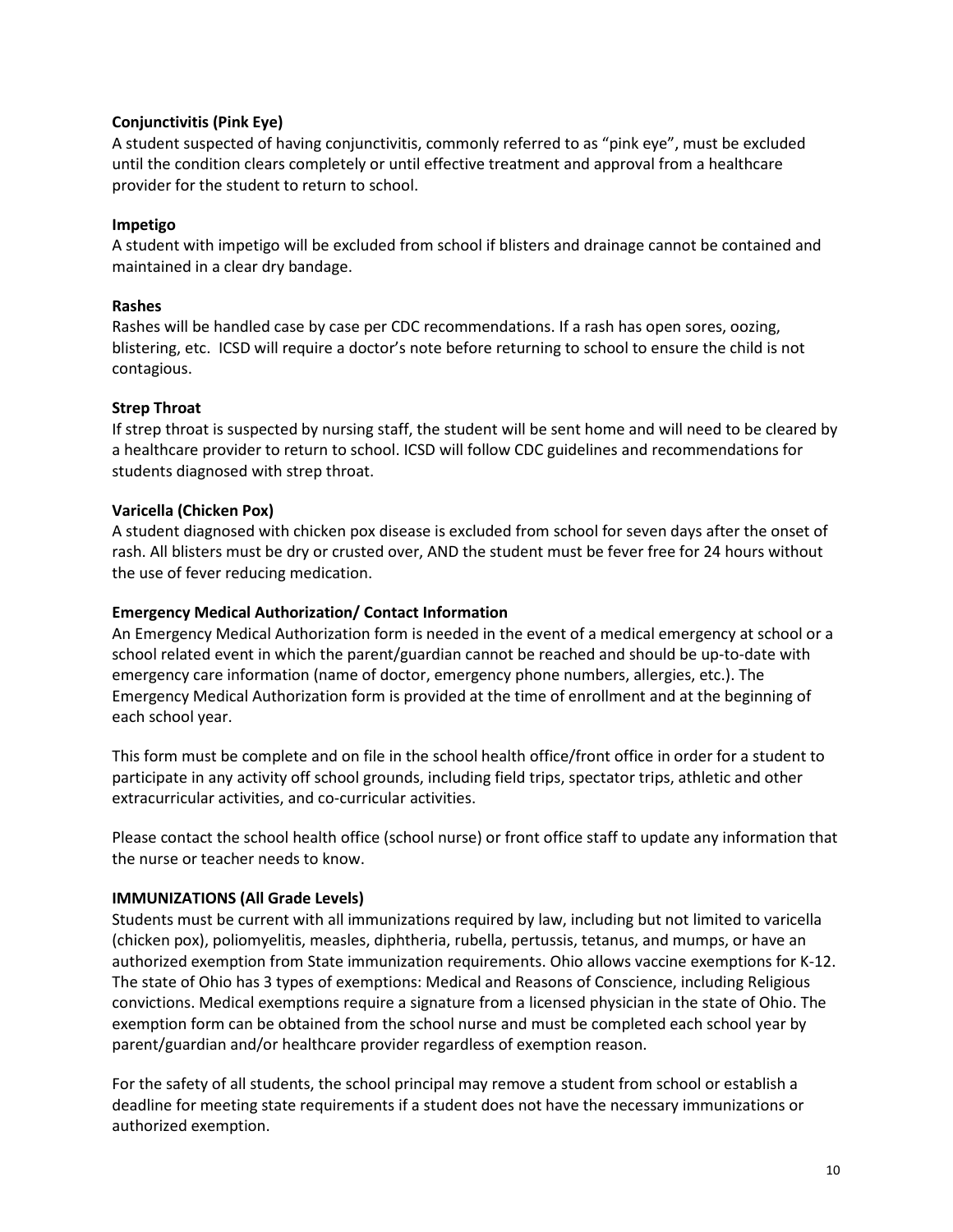In the event of a vaccine preventable communicable disease outbreak, the Superintendent may temporarily deny admission to a student otherwise exempted from the immunization requirement.

These requirements can be obtained from your school nurse or by clicking on the link below:

[https://odh.ohio.gov/wps/portal/gov/odh/know-our-programs/immunization/media/immunization](https://odh.ohio.gov/wps/portal/gov/odh/know-our-programs/immunization/media/immunization-summary-school)[summary-school](https://odh.ohio.gov/wps/portal/gov/odh/know-our-programs/immunization/media/immunization-summary-school)

#### **Additional Immunization Requirements for all Ironton City School Students:**

- All first time entrants into the public school system must provide a record of immunization prior to enrollment.
- It is the responsibility of the parent/guardian to provide the school with their child's complete immunization records at the time of enrollment.
- Additional immunizations (Tdap and Meningococcal) are required prior to starting the 7th grade and 12th grade years
- All immunization records must be provided on appropriate immunization forms obtained from the healthcare provider's office or local health department and must be signed by the healthcare provider to verify compliance. A student must be fully immunized against certain diseases or must present a certificate or statement that, for medical reasons or reasons of conscience, including a religious belief, the student will not be immunized.

## **COVID vaccine**

During the second semester of the 2020-2021 academic year, ICSD partnered with the Lawrence County Health Department to provide COVID vaccinations to district staff and students aged 12 and up. Research has shown that the higher the percentage of vaccinated individuals in a school setting greatly reduces negative impacts on school operations. It is strongly recommended that individuals eligible to get vaccinated. We will continue our partnership with the LCHD in supporting their vaccination efforts into the 2021-2022 academic year and beyond.

## **Medications at School (All Grade Levels)**

Students, who must take prescribed medication during the school day, must comply with the following guidelines:

- Parents should, with the counsel of their child's prescriber, determine whether the medication schedule can be adjusted to avoid administering medication during school hours.
- If the prescribed medication must be taken during school hours, the appropriate form must be filed with the respective building school nurse before the student will be allowed to begin taking any medication during school hours or to use an inhaler to self-administer asthma medication. Such forms must be filed annually and as necessary for any change in the medication.
- All medications must be registered with the School Nurse and must be delivered to the school health office in the original containers in which they were dispensed by the prescribing physician or licensed pharmacist, labeled with the date, the student's name, and the exact dosage to be administered.
- Medication that is brought to the school health office will be properly secured. Except as noted below, medication must be delivered to the school health office by the student's parent or guardian or by another responsible adult at the parent or guardian's request. Except as noted below, students may not bring medication to school.
- In the case of epinephrine auto injectors ("epi pens"), in addition to written permission and submission of proper forms, the parent or student must provide a backup dose to the school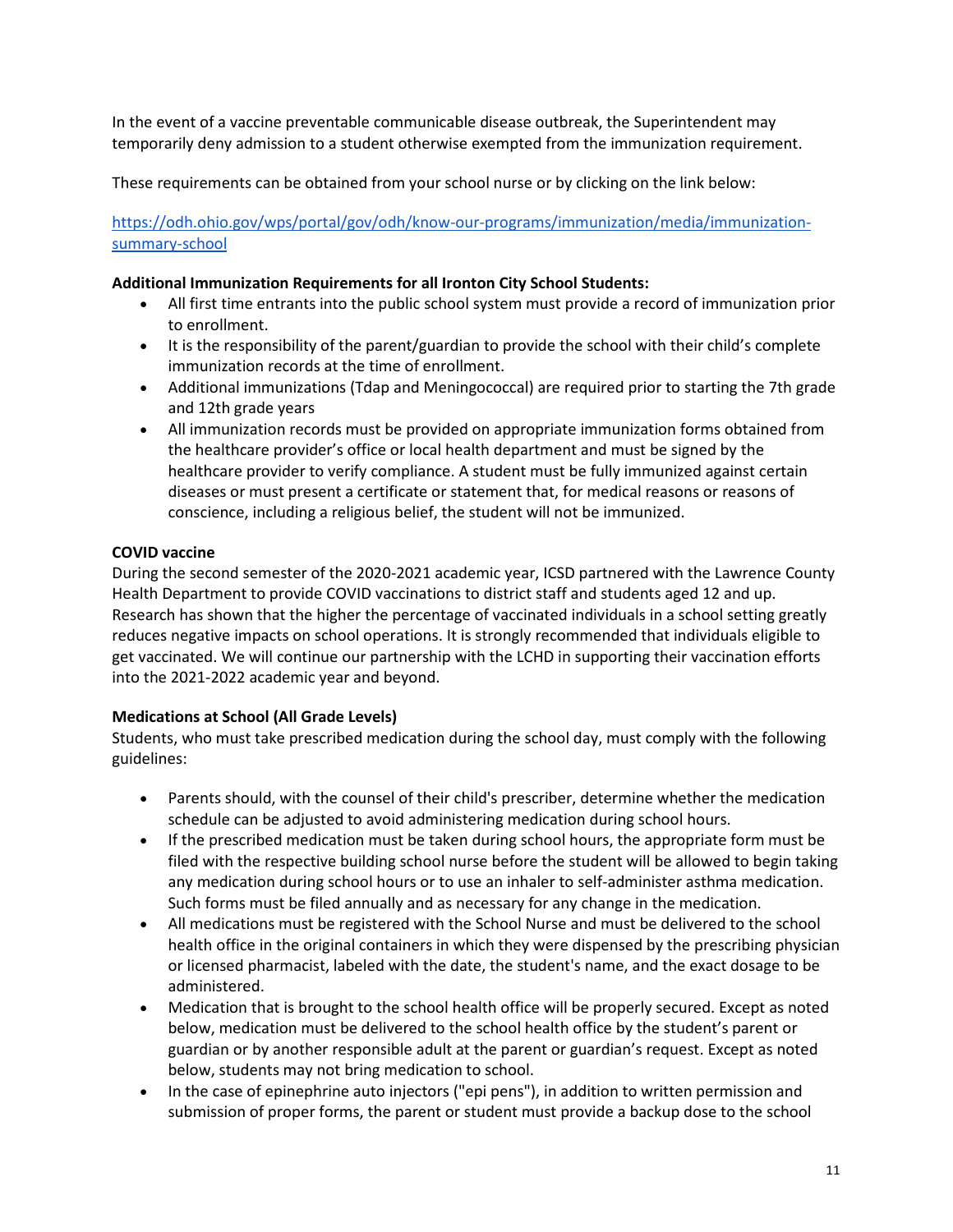nurse. Students are strictly prohibited from transferring emergency medication, epi pens, or inhalers to any other student for their use or possession.

- If, for supportable reasons, the School Nurse or Principal wish to discontinue the privilege of a student self-administering a medication, except for the possession and use of asthma inhalers, the parent(s) shall be notified of the decision in sufficient time for an alternative means of administration to be established.
- Any unused medication unclaimed by the parent will be destroyed by school personnel when a prescription is no longer to be administered or at the end of the school year
- The school nurse will maintain a log noting the personnel designated to administer medication, as well as the date and the time of day that administration is required. This log will be maintained along with the prescriber's written request and the parent's written release
- All medication, whether prescription or nonprescription, must be kept in the school health office and be administered by the nurse or another authorized district employee

#### **Non Prescribed (Over-the-Counter) Medications**

No staff member will dispense non prescribed, over-the-counter (OTC) medication to any student without prior parent authorization.

Parents may authorize administration of a non-prescribed medication on forms that are available from the school health office. Physician authorization is not required in such cases. By written notice parents may also authorize that their child be administered non prescribed medication through the school health office. A student may not keep non-prescribed medication in his/her possession.

Nonprescription medication must be sent in the original, properly labeled container, provided by the parent along with a written request. Note: Insect repellant is considered a nonprescription medication.

If a student is found using or possessing a non-prescribed medication without authorization, the student will be brought to the School office while the student's parents are contacted for authorization. The medication will be confiscated until written/verbal authorization is received.

## *Any student who distributes medication of any kind or who is found in possession of unauthorized medication is in violation of the School's Code of Conduct and will be disciplined in accordance with the drug-use provision of the Code.*

#### **Inhalers/Epi-Pens**

A student with asthma or life threatening allergic reactions (anaphylaxis) may possess and use prescribed asthma or anaphylaxis medication at school or school-related events only if he or she has written authorization from his or her parents/guardians and a physician or other licensed health-care provider.

Inhalers can be used to alleviate asthmatic symptoms or before exercise to prevent the onset of asthmatic symptoms, at school or at any activity, event, or program sponsored by or in which the student's school is a participant if the appropriate form is completed and on file in the school health office.

Epi-Pens are used for the emergency management of severe allergic reactions. Epi-Pens will be kept in the school health office. These will be used at the discretion of the nurse and/or trained staff in emergency cases for students that do not have an EpiPen prescription or that unexpectedly require such intervention.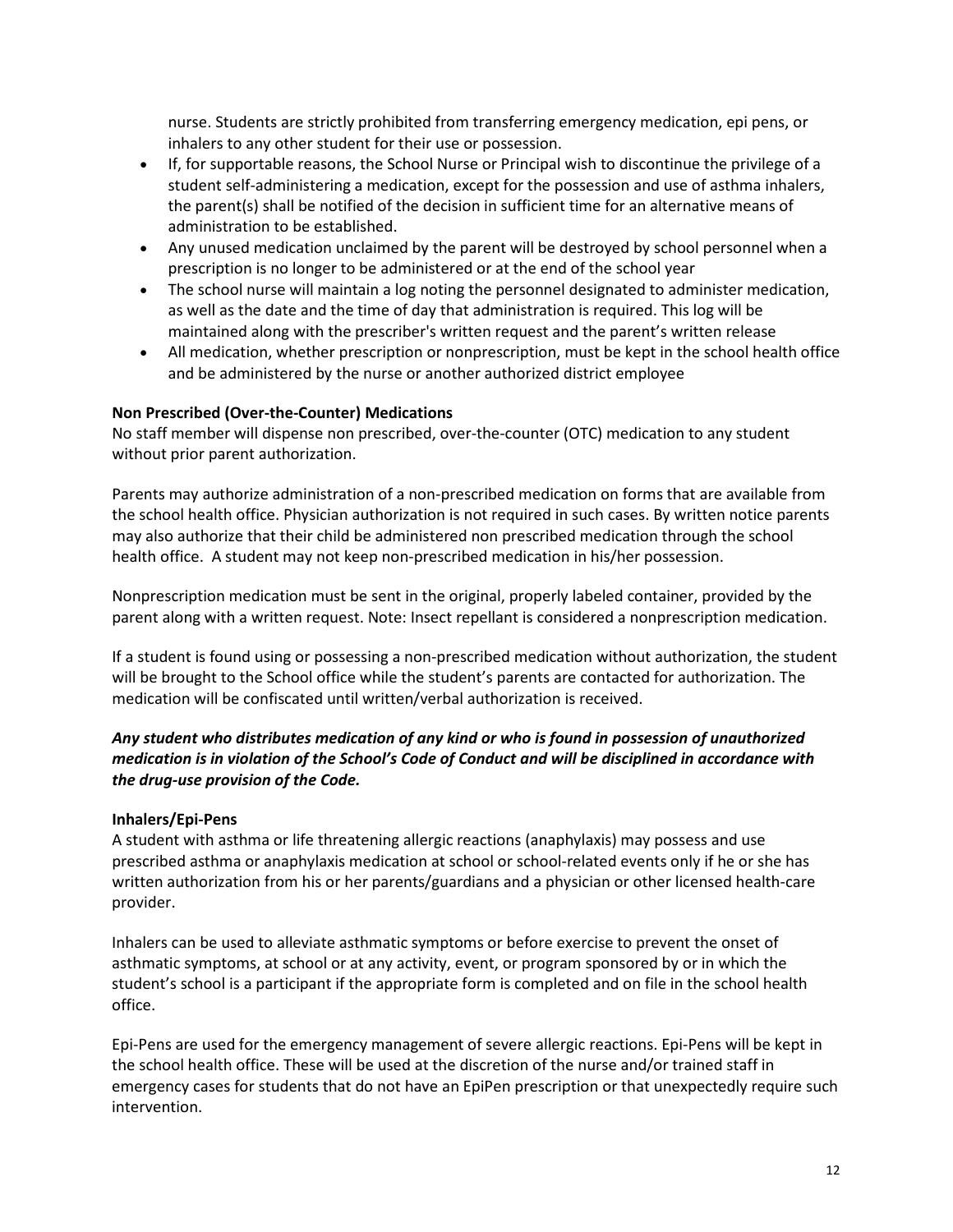Students may carry emergency medications for asthma, allergies and/or reactions during school hours provided the student has written permission from a parent and physician and has submitted the proper forms. The student must also demonstrate to his or her healthcare provider and/or the school nurse the ability to use the prescribed medication, including any device required to administer the medication.

*A student who is authorized to possess and use an inhaler or Epi-Pen may not transfer possession of any inhaler or other medication to any other student.*

For children that require the use of injected epinephrine or an inhaler, it is the parent's responsibility to provide the child's medication and medical order to the school nurse on, or before, the first day of class.

#### **Sunscreen**

Students whose schedules provide for regular time spent outdoors, including for recess and physical education classes, should apply sunscreen before coming to school.

At the elementary level, a student's teacher or other district personnel will apply sunscreen to the student's exposed skin if the student brings the sunscreen to school and asks for help applying it. A student at this level may apply his or her own sunscreen if the student is able to do so.

At the middle and high school levels, a student may possess and apply sunscreen when necessary. If the student needs assistance with sunscreen application, please address the need with the school nurse.

Whether a student is at the elementary, middle, or high school level, if sunscreen needs to be administered to treat any type of medical condition, this should be handled through communication with the school nurse so that the district is made aware of any safety and medical issues.

#### **Social-Emotional / Health / Mental Health (All grade Levels)**

Our district is serviced by a team of health professionals, including Licensed School Nurses at each campus, to ensure that student health needs are met. Our health professionals will follow the Ohio Department of Health and CDC guidelines and will assist administration and staff in understanding and implementing those guidelines.

#### **Counseling Services**

School Counselors work in each of our buildings and are an integral part of a student's educational environment. School counselors can support transitions and are available to students in need of immediate assistance with behavioral or social-emotional concerns.

Regardless of the learning model, counselors can help students with the following:

- Short term counseling
- Referrals for long term counseling services
- Academic achievement strategies and academic planning
- Managing emotions and using interpersonal skills
- Planning for college and other postsecondary options

#### **Mental Health Support**

In addition to school counselors all district buildings are serviced by licensed mental health providers (NECCO). These individuals provide small group and individual services to address mental health concerns, concerns with substance abuse, and trauma care.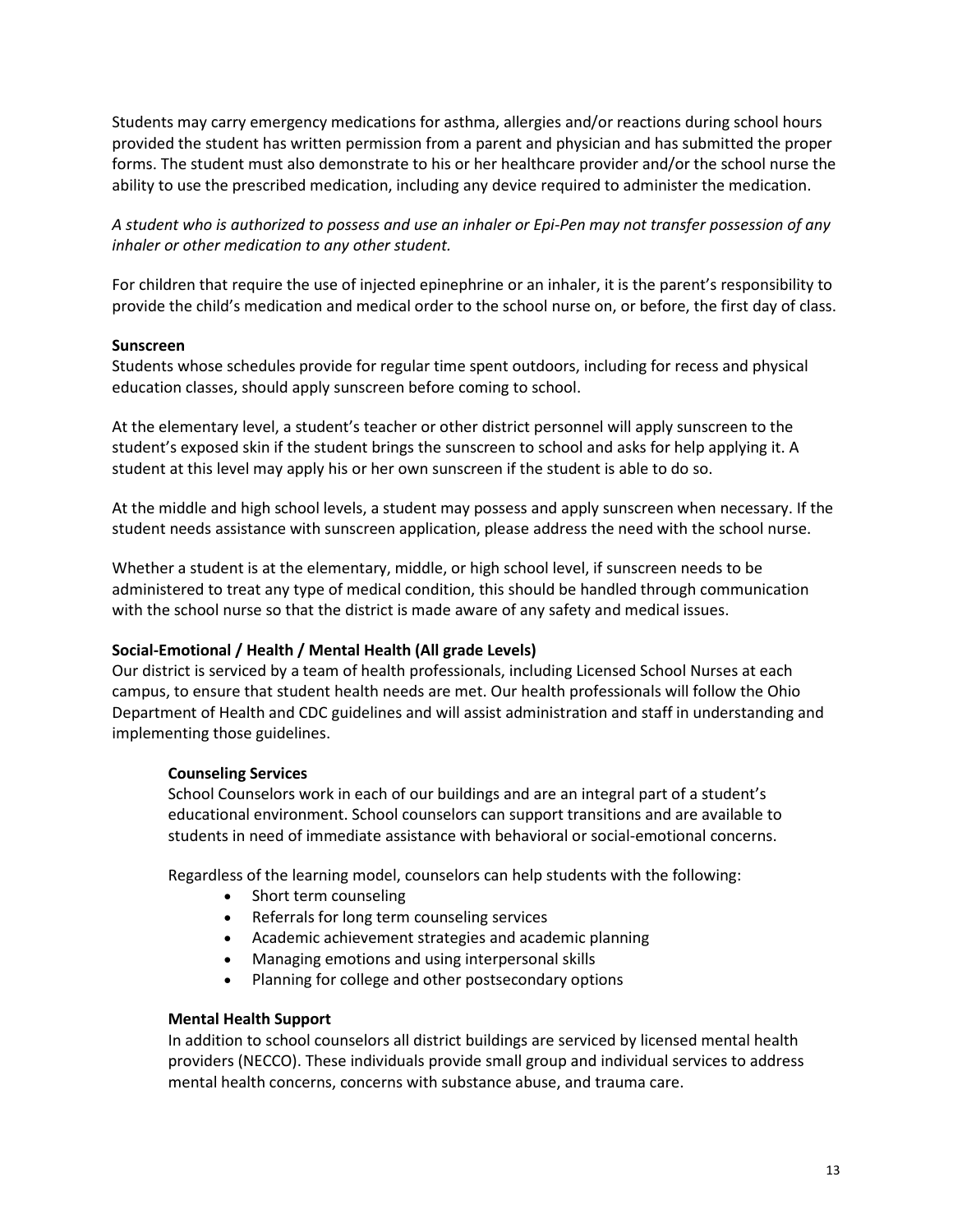#### **PHYSICAL EXAMINATIONS/HEALTH SCREENINGS**

#### **Preschool/ Kindergarten Requirements:**

A complete physical examination must be completed by a healthcare provider and submitted to the school health office within 60 days of enrollment. A new physical examination must be completed yearly at this age level.

#### **Athletics' Participation (For Middle and High School Athletes):**

For certain extracurricular activities, a student must submit certification from an authorized healthcare provider. The certification must state that the student has been examined and is physically able to participate in the relevant program, including:

- A district athletics program.
- District marching band.
- Any district extracurricular program identified by the superintendent.

#### **Spinal Screening Program**

School-based spinal screening helps identify adolescents with abnormal spinal curvature and refer them for appropriate follow-up by their physician. Screening can detect scoliosis at an early stage, when the curve is mild and may go unnoticed. Early detection is key to controlling spinal deformities.

#### **Vision and Hearing Screening Programs**

The Children's Hearing and Vision program is a program of early detection, diagnosis and treatment of children with hearing and vision problems. This program sets the screening requirements and guidelines for school-based preschool and K-12 schools. The ODH sets the requirements for what grades are routinely screened each year; what equipment is acceptable to use; what specific hearing and vision tests are needed to perform the screenings; and the referral criteria. Schools providing medical services are required to screen school-aged students for hearing and vision.

Children who do not pass school hearing and vision screenings will be referred for follow-up care. ODH stresses that hearing and vision screening, while a valuable public health procedure, is not a substitute for a professional examination.

For the more information about hearing and vision screening requirements see: [https://odh.ohio.gov/wps/portal/gov/odh/know-our-programs/children-s-hearing-vision](https://odh.ohio.gov/wps/portal/gov/odh/know-our-programs/children-s-hearing-vision-program/requirements/requirements)[program/requirements/requirements](https://odh.ohio.gov/wps/portal/gov/odh/know-our-programs/children-s-hearing-vision-program/requirements/requirements)

#### **Special Health Concerns (All Grade Levels)**

#### **Diabetes**

Diabetes can cause blood glucose (sugar) levels to be too high or too low, both of which affect the student's ability to learn as well as seriously endangering the student's health both immediately and in the long term. It is necessary for each student with the diagnosis of Type 1 Diabetes (T1D) or Type 2 to have an individualized health plan (IHP) or a 504 on file in the school health office that includes signed physician orders (diabetes management form) and emergency contacts.

In addition to the IHP, these students should have the following diabetic supplies at school with them at at times: a blood glucose monitor, Glucose test strips, batteries for meter, lancet device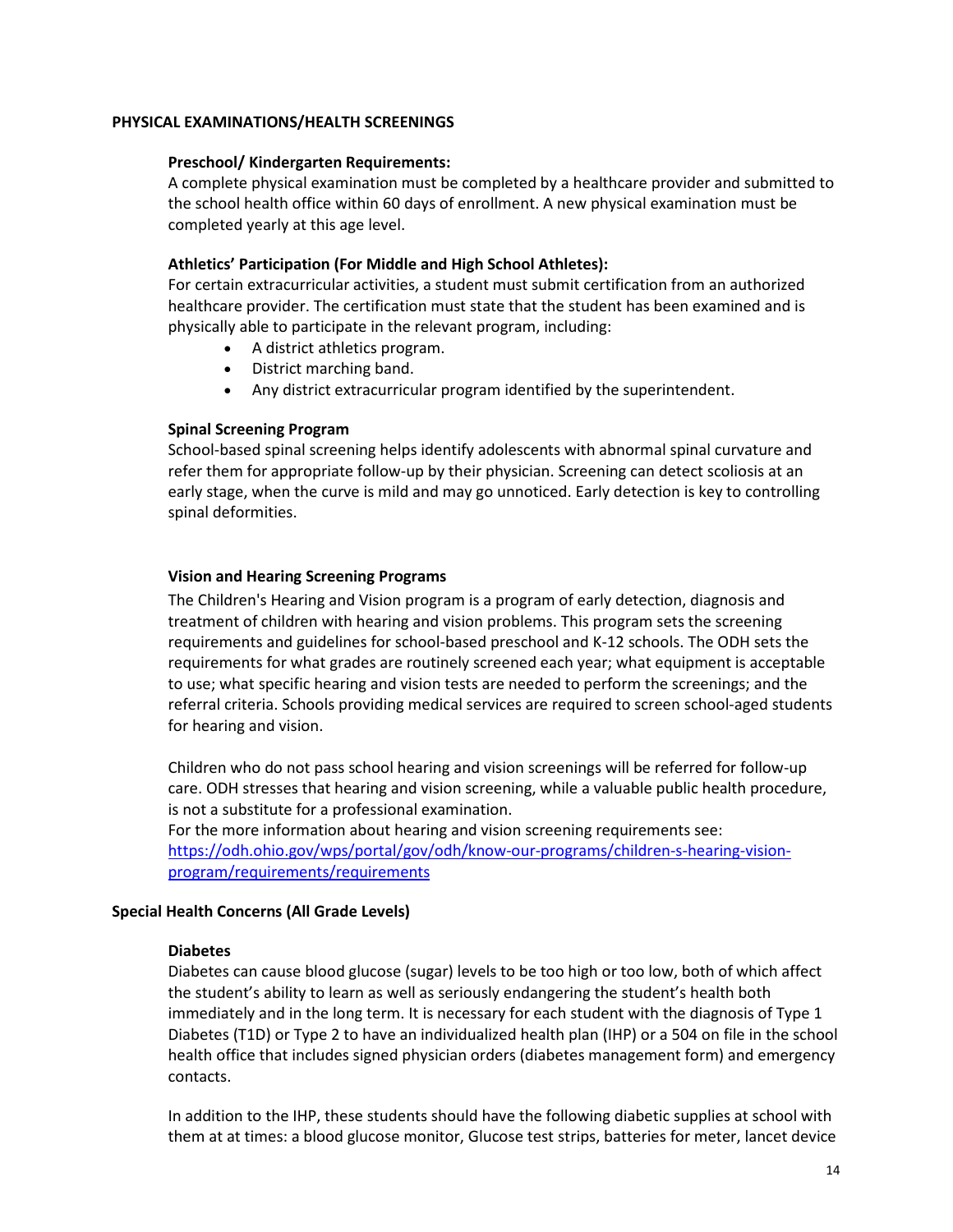with lancets, urine ketone strips, insulin pump and supplies (or) Insulin pens, pen needles, insulin cartridges, a fast acting source of glucose (candy, juice, etc.), a carbohydrate containing snack (example: peanut butter or cheese crackers), and a GLUCAGON Emergency kit.

The goal of this plan is to provide the special education and/or related aids and services needed to maintain blood glucose within this student's target range, and to respond appropriately to levels outside of this range in accordance with the instructions provided by the student's personal health care team.

In accordance with a student's individual health plan (IHP) for management of diabetes, a student with diabetes will be permitted to possess and use monitoring and treatment supplies and equipment while at school or at a school-related activity. See the school nurse or principal for information. Please make sure that your child has all necessary supplies at school every day.

#### **Food Allergies (All Grade Levels)**

The district requests to be notified when a student has been diagnosed with a food allergy, especially those allergies that could result in dangerous or possibly life-threatening reactions either by inhalation, ingestion, or skin contact with the particular food. It is important to disclose the food to which the student is allergic, as well as the nature of the allergic reaction. Please contact the school nurse or campus principal if your child has a known food allergy or as soon as possible after any diagnosis of a food allergy.

The district has developed and annually reviews a food allergy management plan, which addresses employee training, dealing with common food allergens, and specific strategies for dealing with students diagnosed with severe food allergies. When the district receives information that a student has a food allergy that puts the student at risk for anaphylaxis, individual care plans will be developed to assist the student in safely accessing the school environment.

*We expect that parents and students with food allergies remain proactive and vigilant in the management of their allergies based on their developmental level.*

#### **Meal Modification**

If a student needs meal modification due to a disability, food allergy, or food intolerance:

Contact your school nurse for the specific form, which requires BOTH a physician's and parent/guardian signature. The form MUST be in the school office BEFORE any meal adjustments can be made. (Medical Statement for a Child with a Disability with Special Dietary Needs Form).

## **Seizures (All Grade Levels)**

To address the care of a student with a seizure disorder while at school or participating in a school activity, a parent should submit a seizure management and treatment plan to the district before the beginning of the school year, upon enrollment of the student, or as soon as practicable following diagnosis of a seizure disorder. More information about seizures can be found at: <https://www.epilepsy.com/>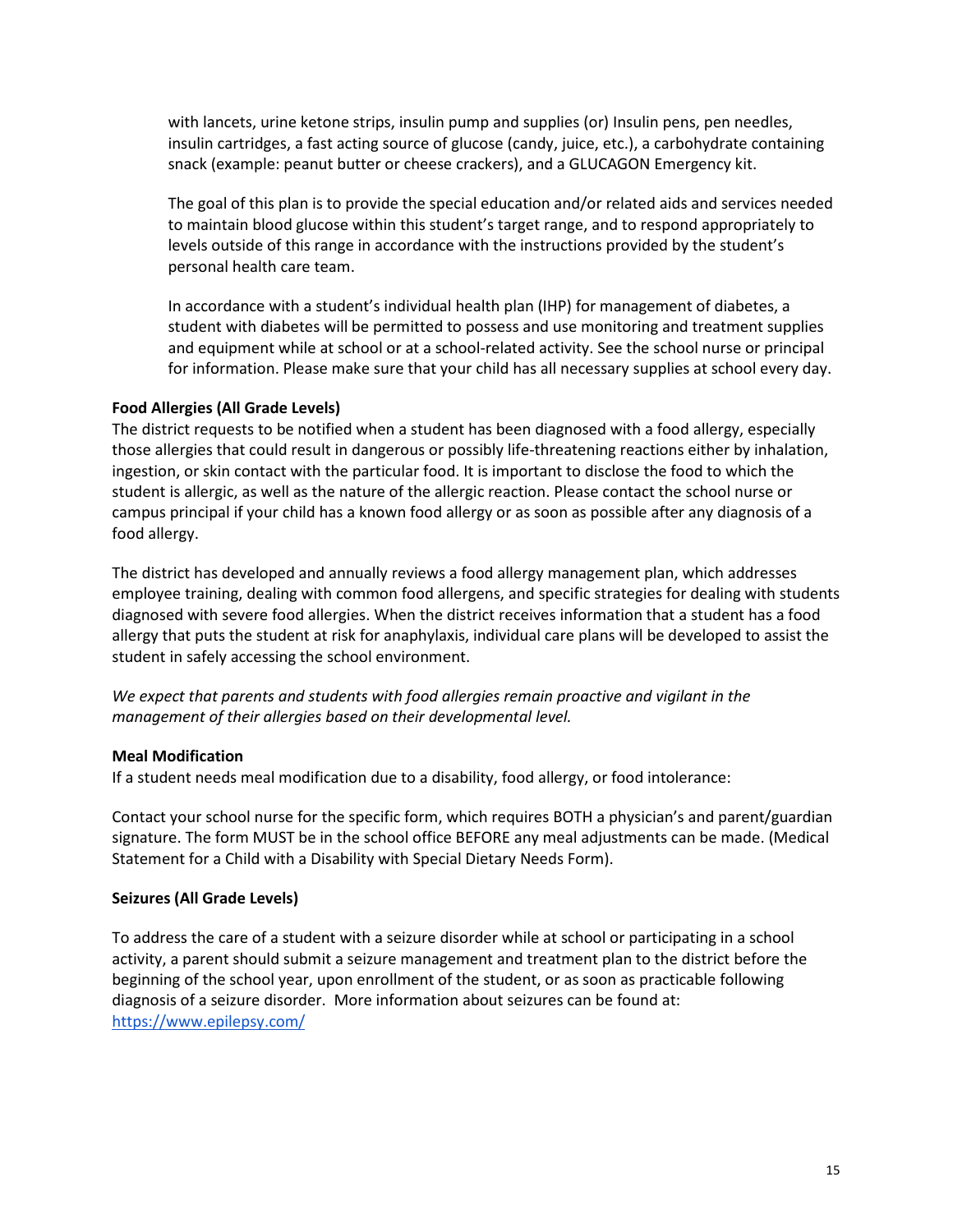# <span id="page-21-0"></span>*CONTROL OF CASUAL-CONTACT COMMUNICABLE DISEASES*

Because a school has a high concentration of people, it is necessary to take specific measures when the health or safety of the group is at risk. The School's professional staff may remove or isolate a student who has been ill or has been exposed to a communicable disease or highly-transient pest, such as lice.

Specific communicable diseases include diphtheria, scarlet fever, strep infections, whooping cough, mumps, measles, rubella, and other conditions indicated by the Local and State Health Departments.

Any removal will be limited to the contagious period as specified in the School's administrative guidelines.

## <span id="page-21-1"></span>*CONTROL OF NONCASUAL-CONTACT COMMUNICABLE DISEASES*

The School District has an obligation to protect staff and students from noncasual contact communicable diseases. When a noncasual-contact communicable disease is suspected, the student's health will be reviewed by a panel of resource people, including the County Health Department. The School will protect the privacy of the person affected and those in contact with the affected person. Students and staff will be permitted to remain in school unless there is definitive evidence to warrant exclusion.

Noncasual-contact communicable diseases include sexually transmitted diseases, AIDS, ARC-AIDS Related Complex, HIV, Hepatitis B, and other diseases that may be specified by the State Board of Health.

As required by Federal law, parents will be requested to have their child's blood checked for HIV and HBV when the child bleeds at school and students or staff members are exposed to the blood. Any testing is subject to laws protecting confidentiality.

## <span id="page-21-2"></span>*CONTROL OF BLOOD-BORNE PATHOGENS*

The School District seeks to provide a safe educational environment for students and take appropriate measures to protect those students who may be exposed to blood-borne pathogens in the school environment and/or during their participation in school-related activities. While the risks of students being exposed to blood-borne pathogens may be low, students must assume that all body fluids are potentially infectious and must take precaution to follow universal procedures in order to reduce such risks and minimize and/or prevent the potential for accidental infection.

Students may be exposed to blood-borne pathogens in situations, including, but not limited to the following:

- Engaging in activities with other students in the school environment (e.g., physical education class) where physical injuries or other actions that can cause bleeding or exposure to saliva and other body fluids may occur.
- Working with equipment in the school environment that can cause cuts or similar injuries that produce bleeding.
- Participating in extracurricular activities (i.e., athletic activities) where physical injuries or other actions that can cause bleeding may occur.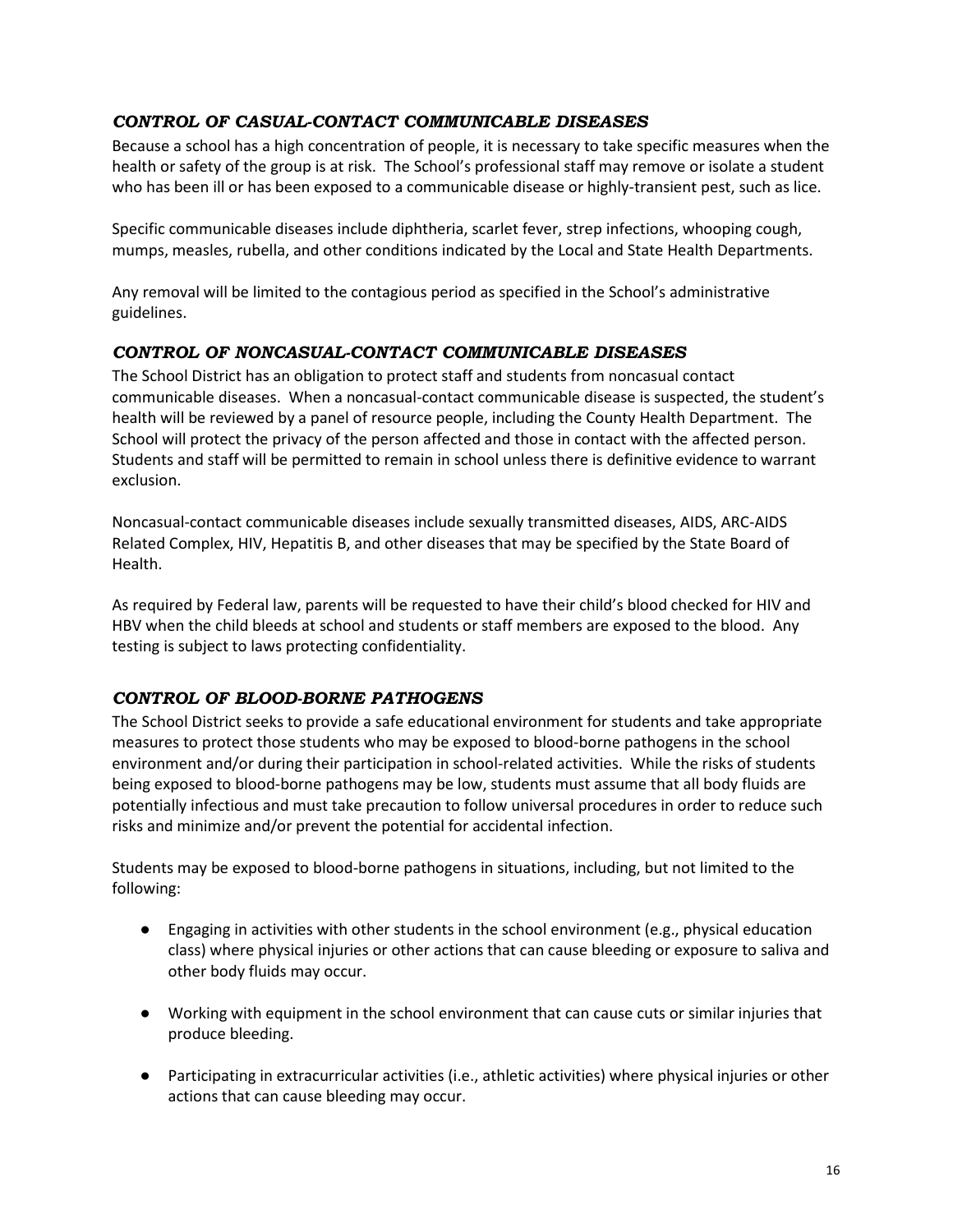Whenever a student has contact with blood or other potentially infectious material, s/he must immediately notify his/her teacher, who will contact the school nurse and assist the student in completing the requisite documents (e.g., Form 8453.02 F1 Exposure Report).

The parents of a student who is exposed will be contacted immediately regarding the exposure and encouraged to have the student's blood tested for Hepatitis B and HIV either by his/her physician or Lawrence County Health Department. The student's parents are encouraged to consult with the student's physician concerning any necessary post-exposure treatment.

- The student's parent will also be asked to provide a copy of the test results and any postexposure treatment for maintenance in the student's educational record in accordance with the Federal and State laws concerning confidentiality.
- The parents of the student who caused the exposure will also be contacted immediately and advised to have the student's blood tested for Hepatitis B and HIV virus either in cooperation with his/her physician or Lawrence County Health Department.
- The student's parents will be asked to provide a copy of the test results for maintenance in the student's educational record in accordance with Federal and State laws concerning confidentiality.
- The student's parents will be encouraged to allow the District to release their child's name to the exposed student's parents, in the event serious health issues are presented as a result of the exposure.

## <span id="page-22-0"></span>*STUDENTS WITH DISABILITIES*

The American's with Disabilities Act (A.D.A.) and Section 504 of the Rehabilitation Act (Section 504) prohibit discrimination against persons with a disability in any program receiving Federal financial assistance. This protection applies not just to students, but to all individuals who have access to the District's programs and facilities.

The laws define a person with a disability as anyone who:

- A. Has a mental or physical impairment that substantially limits one or more major life activities;
- B. Has a record of such an impairment; or
- C. Is regarded as having such an impairment.

The District has specific responsibilities under these two laws, which include identifying, reviewing and, if the child is determined to be eligible, affording access to appropriate educational accommodation.

Additionally, in accordance with State and Federal mandates, the District seeks out, assesses and appropriately services students with disabilities. Staff members use a comprehensive child study process to systematically screen, assess and, if appropriate, place students in special education and related services. Students are entitled to a free appropriate public education in the "least restrictive environment."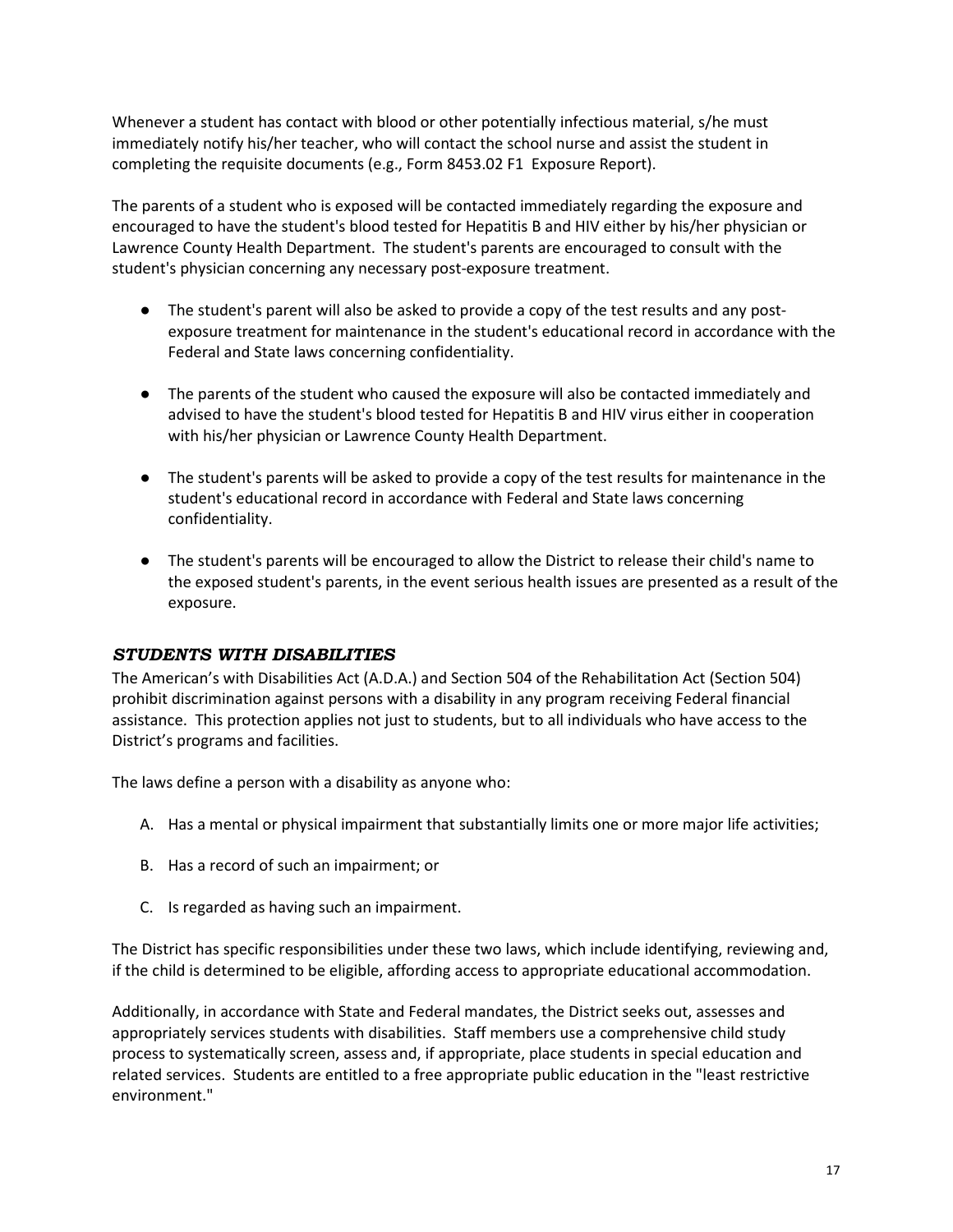A student can access special education and related services through the proper evaluation procedures. Parent involvement in this procedure is important and required by Federal (IDEIA), A.D.A. Section 504) and State law. Contact Mary Winters at 740-532-4133 to inquire about evaluation procedures, programs, and services.

### <span id="page-23-0"></span>*HOMELESS STUDENTS*

Homeless students will be provided with a free and appropriate public education in the same manner as other students served by the District. Homeless students are eligible to receive transportation services, participate in education programs for students with disabilities or limited English proficiency, participate in gifted and talented programs, and receive meals under school nutrition programs. Homeless students will not be denied enrollment based on lack of proof of residency. For additional information contact the liaison for Homeless Students at 740-532-4133.

## <span id="page-23-1"></span>*CHILDREN AND YOUTH IN FOSTER CARE*

Students who meet the Federal definition of "in foster care", including those who are awaiting foster care placement, will be provided a free appropriate public education (FAPE) in the same manner as all other students of the District. For additional information see Policy 5111.03.

#### <span id="page-23-2"></span>*PROTECTION AND PRIVACY OF STUDENT RECORDS*

The School District maintains many student records including both directory information and confidential information.

Directory information includes:

The Board designates as student "directory information": a student's name; address; telephone number; date and place of birth; major field of study; participation in officially-recognized activities and sports; height and weight, if a member of an athletic team; dates of attendance; date of graduation; or awards received.

Directory information can be provided upon request to any individual, other than a for-profit organization, even without the written consent of a parent. Parents may refuse to allow the Board to disclose any or all "directory information" upon written notification to the Board. For further information about the items included within the category of directory information and instructions on how to prohibit its release you may consult the Board's annual Family Education Rights and Privacy Act (FERPA) notice which can be found on tigetown.com.

Other than directory information, access to all other student records is protected by FERPA and Ohio law. Except in limited circumstances as specifically defined in State and Federal law, the School District is prohibited from releasing confidential education records to any outside individual or organization without the prior written consent of the parents, or the adult student, as well as those individuals who have matriculated and entered a postsecondary educational institution at any age. The Board will provide access or release directory information to armed forces recruiters unless the parent or student request that prior written consent be obtained. See Form 8330 F13.

Confidential records include test scores, psychological reports, behavioral data, disciplinary records, and communications with family and outside service providers.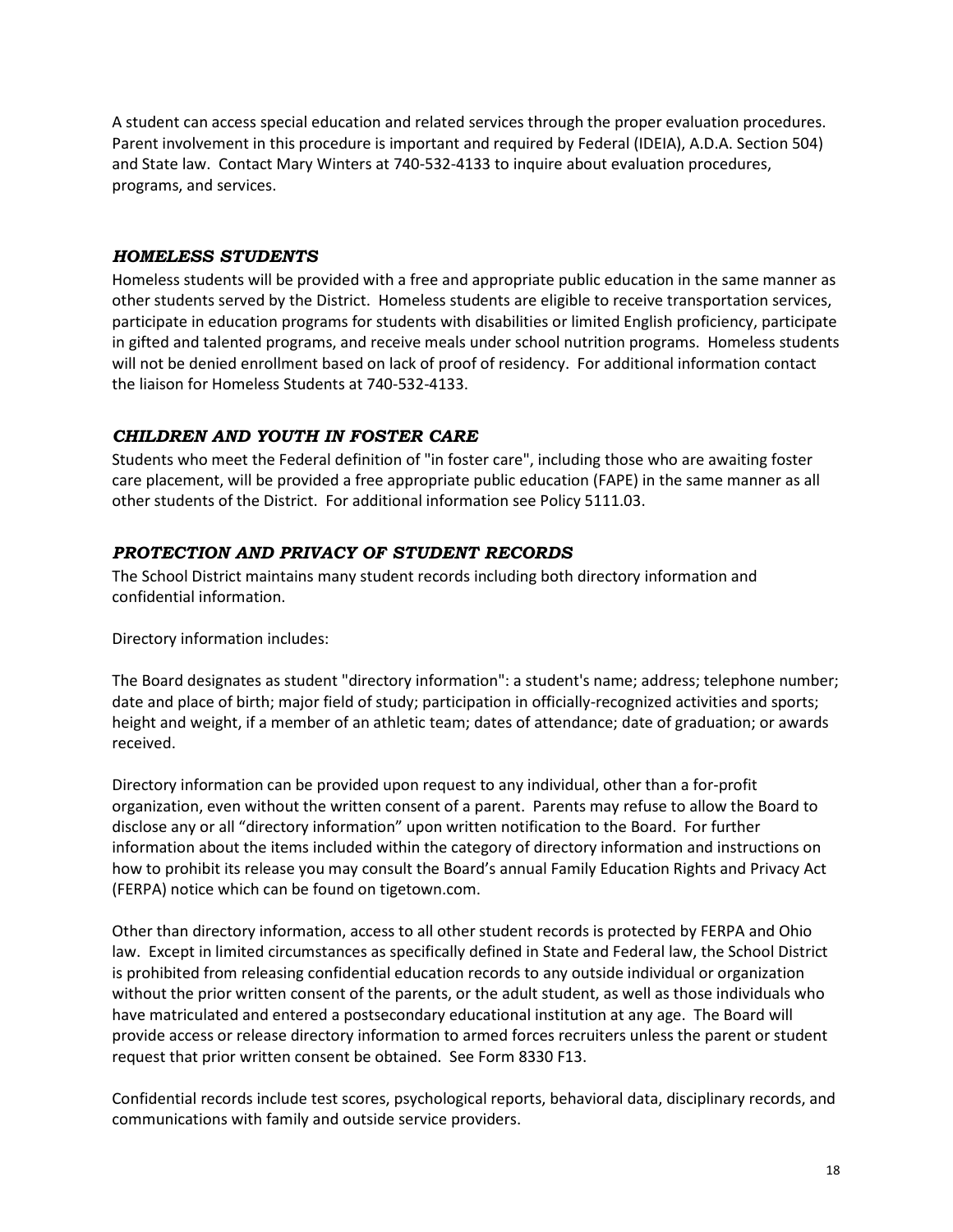Students and parents have the right to review and receive copies of all educational records. Costs for copies of records may be charged to the parent. To review student records please provide a written notice identifying requested student records to the school's guidance office. You will be given an appointment with the appropriate person to answer any questions and to review the requested student records.

Parents and adult students have the right to amend a student record when they believe that any of the information contained in the record is inaccurate, misleading or violates the student's privacy. A parent or adult student must request the amendment of a student record in writing and if the request is denied, the parent or adult student will be informed of his/her right to a hearing on the matter.

Consistent with the Protection of Pupil Rights Amendment (PPRA), no student shall be required, as a part of the school program or the District's curriculum, without prior written consent of the student (if an adult, or an emancipated minor) or, if an unemancipated minor, his/her parents, to submit to or participate in any survey, analysis, or evaluation that reveals information concerning:

- A. political affiliations or beliefs of the student or the student's parents;
- B. mental or psychological problems of the student or the student's family;
- C. sex behavior or attitudes;
- D. illegal, anti-social, self-incriminating or demeaning behavior;
- E. critical appraisals of other individuals with whom respondents have close family relationships;
- F. legally recognized privileged and analogous relationships, such as those of lawyers, physicians, and ministers;
- G. religious practices, affiliations, or beliefs of the student or his/her parents; or
- H. income (other than that required by law to determine eligibility for participation in a program or for receiving financial assistance under such a program).

Consistent with the PPRA and Board policy, parents may inspect any materials used in conjunction with any such survey, analysis, or evaluation. Please contact the principal to inspect such materials.

Further, parents have the right to inspect, upon request, a survey or evaluation created by a third party before the survey/evaluation is administered or distributed by the school to the student. The parent will have access to the survey/evaluation within a reasonable period of time after the request is received by the principal.

The Superintendent will notify parents of students in the District, at least annually at the beginning of the school year, of the specific or approximate dates during the school year when the following activities are scheduled or expected to be scheduled: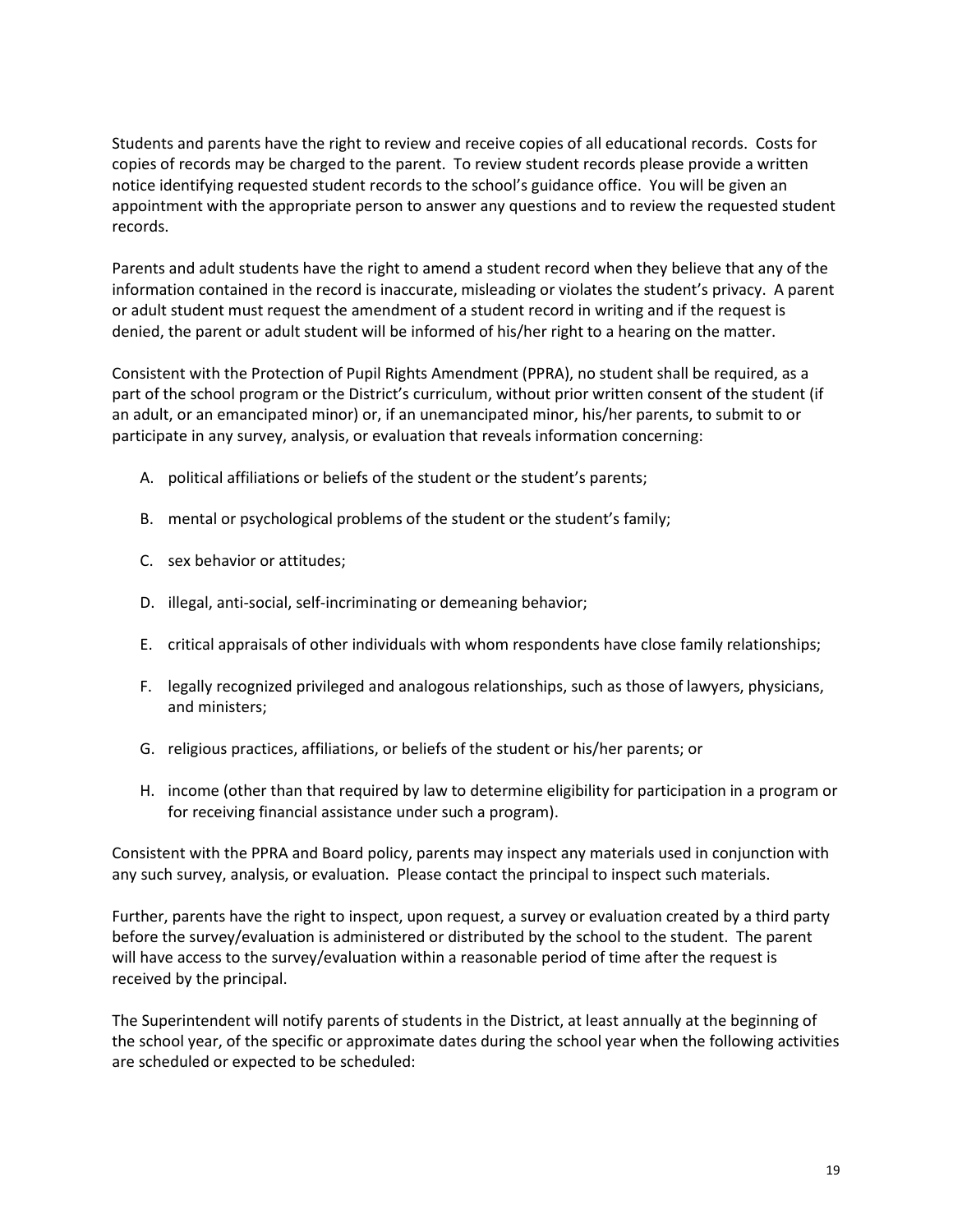- A. activities involving the collection, disclosure, or use of personal information collected from students for the purpose of marketing or for selling that information or otherwise providing that information to others for that purpose); and
- B. the administration of any survey by a third party that contains one or more of the items described in A through H above.

The Family Policy Compliance Office in the U.S. Department of Education administers both FERPA and PPRA. Parents and/or eligible students who believe their rights have been violated may file a complaint with:

## **Family Policy Compliance Office**

U.S. Department of Education 400 Maryland Avenue, SW 20202-4605 Washington, D.C. www.ed.gov/offices/OM/fpco

Informal inquiries may be sent to the Family Policy Compliance Office via the following email addresses:

FERPA@ED.Gov; and PPRA@ED.Gov.

## <span id="page-25-0"></span>*STUDENT FEES AND FINES*

Students will be provided necessary textbooks for courses of instruction without cost. In accordance with State law, the Ironton City School District charges specific fees for the following activities and materials used in the course of instruction:

Classroom supply list will be posted on www.tigertown.com.

Charges may also be imposed for loss, damage or destruction of school apparatus, equipment, musical instruments, library materials, textbooks and for damage to school buildings or property. Students using school property and equipment can be fined for excessive wear and abuse of the property and equipment.

Fees may be waived in situations where there is financial hardship.

Students can avoid late fines by promptly returning borrowed materials.

Failure to pay fines, fees, or charges may result in the withholding of grades and credits.

#### <span id="page-25-1"></span>*STUDENT FUND-RAISING*

Students participating in school-sponsored groups and activities may solicit funds from other students, staff members, and members of the community in accordance with school guidelines. The following general rules apply to all fund-raisers:

- Crowdfunding activities are governed by Policy and Administrative Guideline 6605.
- Students involved in the fund-raiser must not interfere with students participating in other activities when soliciting funds.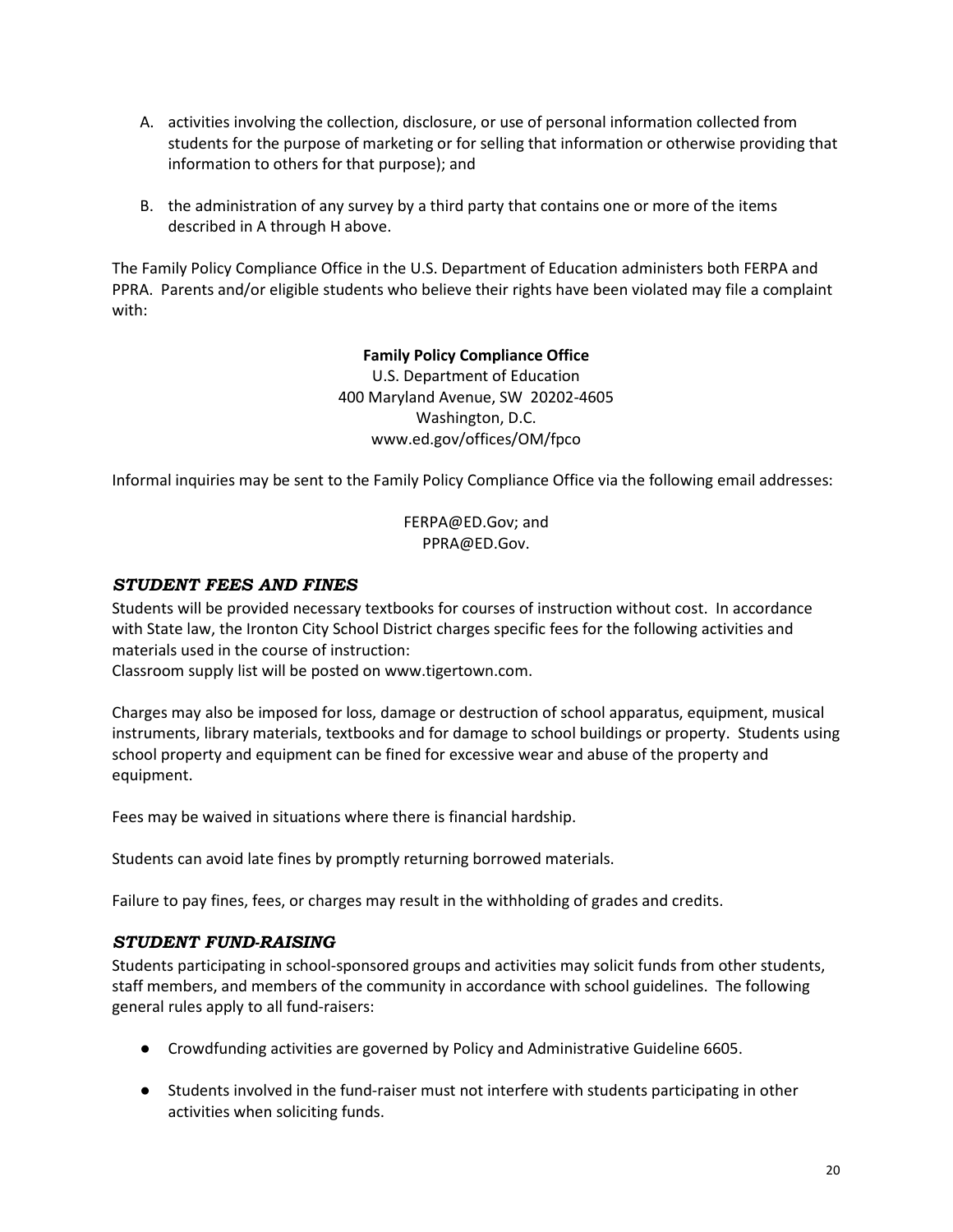- Students may not participate in a fund-raising activity for a group in which they are not members without the approval of the students' counselor.
- Students may not participate in fund-raising activities off school property without proper supervision by approved staff or other adults.
- Students may not engage in house-to-house canvassing for any fundraising activity.
- Students may not participate in a fund-raising activity conducted by a parent group, booster club, or community organization on school property without the approval of the Principal.

Students may not sell any item or service in school without the prior approval of the Principal. Violation of this policy may lead to disciplinary action.

# <span id="page-26-0"></span>*STUDENT VALUABLES*

Students should not bring items of value to school. Items such as jewelry, expensive clothing, electronic equipment, and the like, are tempting targets for theft and extortion. The School is not liable for any loss or damage to personal valuables.

# <span id="page-26-1"></span>*MEAL SERVICE*

All students are eligible for free breakfast and lunch. These free meals are offered to every student. Ala carte items are available for a charge. Students may also bring their own lunch to school to be eaten in the School's cafeteria. No student may leave school premises during the lunch period without specific written permission from the Principal.

## <span id="page-26-2"></span>*SAFETY AND SECURITY*

- A. All visitors must report to the office when they arrive at school. No visitors will be allowed to mingle/interact with students. Lunches may not be delivered to school during school day.
- B. All visitors are given and required to wear a building pass while they are in the building.
- C. Staff are expected to question people in the building whom they do not recognize and who are not wearing a building pass, and to question people who are "hanging around" the building after hours.
- D. Students and staff are expected to immediately report to a teacher or administrator any suspicious behavior or situation that makes them uncomfortable.
- E. As many unneeded outside doors as possible are locked during the school day.
- F. Portions of the building that will not be needed after the regular school days are closed off.

## <span id="page-26-3"></span>*FIRE, TORNADO, AND SAFETY DRILLS*

The School complies with all fire safety laws and will conduct fire drills in accordance with State law. The School conducts tornado drills during the tornado season following procedures prescribed by the State. The alarm system for tornadoes consists of an alarm over the intercom system. Teachers will provide specific instructions on how to proceed in the case of fire or tornado and will oversee the safe, prompt, and orderly evacuation of the building in such cases.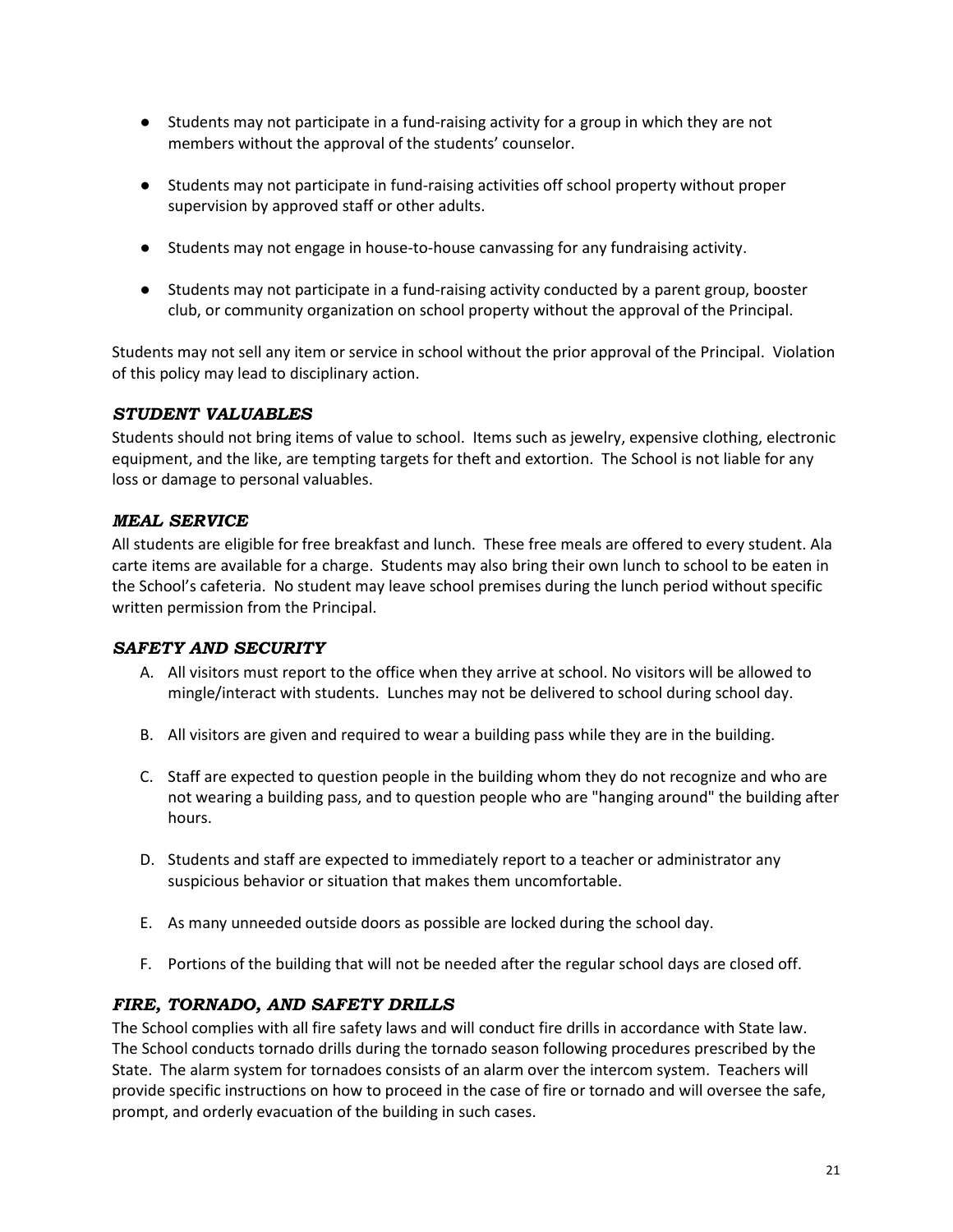Safety drills will be conducted once per school year. Teachers will provide specific instruction on the appropriate procedures to follow in situations where students must be secured in their building rather than evacuated. These situations can include a terrorist threat, a person in possession of a deadly weapon on school property, or other acts of violence.

# <span id="page-27-0"></span>*EMERGENCY CLOSING AND DELAYS*

If the School must be closed or the opening delayed because of inclement weather or other conditions, the School will notify the following radio and television stations:

WSAZ, WOWK, WIRO, WKEE, WRVC, WCMI, WTCR, WLGC

Information concerning school closings or delays can also be found on the School's web page at www.tigertown.com.

Parents will be notified of school closings or delays via a pre-recorded telephone message delivered to the phone number on file. Parents and students are responsible for knowing about emergency closings and delays.

# <span id="page-27-1"></span>*PREPAREDNESS FOR TOXIC AND ASBESTOS HAZARDS*

The School is concerned for the safety of students and attempts to comply with all Federal and State Laws and Regulations to protect students from hazards that may result from industrial accidents beyond the control of school officials or from the presence of asbestos materials used in previous construction. A copy of the School District's Preparedness for Toxic Hazard and Asbestos Hazard Policy and asbestos management plan is available for inspection at the Board offices upon request.

# <span id="page-27-2"></span>*VISITORS*

Visitors, particularly parents, are welcome at the School. Visitors must report to the office upon entering the School to sign in and obtain a pass. Any visitor found in the building without signing in and showing a visible pass shall be reported to the Principal. If a person wishes to confer with a member of the staff, s/he should call for an appointment prior to coming to the School in order to schedule a mutually convenient meeting time.

Students may not bring visitors to school without prior written permission from the Principal. In an attempt to limit outside people and items entering the school during the school day, no visitors may bring in lunches or food to be distributed to any student.

# <span id="page-27-3"></span>*USE OF THE LIBRARY*

The library is available to students throughout the school day. Passes may be obtained from a student's teacher or from the librarian. Books may be checked out for a period of 14 days. To check out any other materials, contact the librarian.

In order to avoid late fees, all materials checked out of the library must be returned to the library within 14 days.

# <span id="page-27-4"></span>*USE OF SCHOOL EQUIPMENT AND FACILITIES*

Students must receive teacher permission before using any equipment or materials in the classroom. Students must seek permission from the Principal prior to using any other school equipment or facility. Students are responsible for the proper use and protection of any equipment or facility they are permitted to use.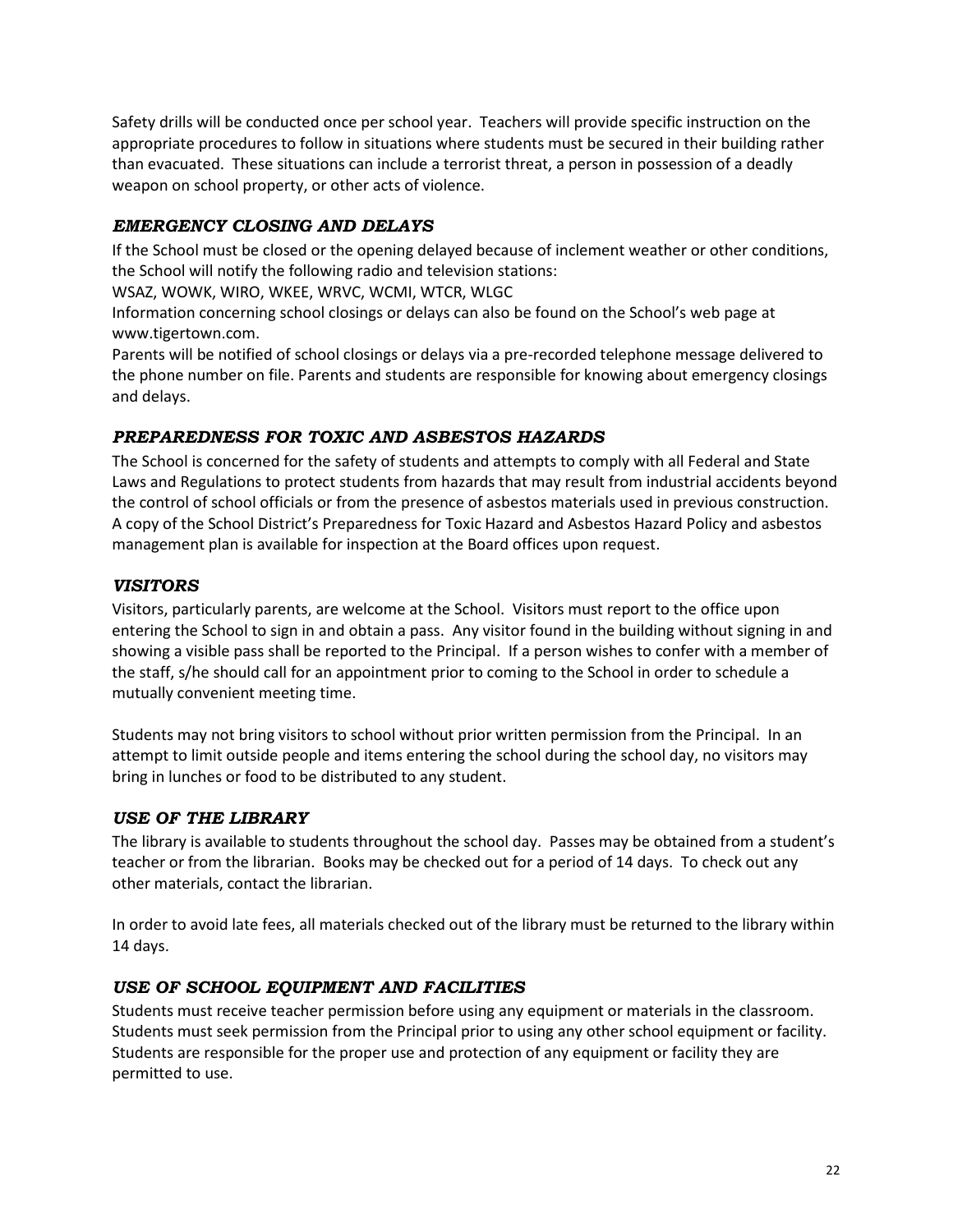## <span id="page-28-0"></span>*LOST AND FOUND*

The lost and found area is designated by the building principal. Students who have lost items should check there and may retrieve their items if they give a proper description. Unclaimed items will be given to charity at the close of the school year.

## <span id="page-28-1"></span>*USE OF OFFICE TELEPHONES*

Office telephones may not be used for personal calls. Except in an emergency, students will not be called to the office to receive a telephone call.

## <span id="page-28-2"></span>*USE OF PERSONAL COMMUNICATION DEVICES*

"Sexting" is prohibited at any time on school property or at school functions. Sexting is the electronic transmission of sexual messages or pictures, usually through cell phone text messaging. Such conduct not only is potentially dangerous for the involved students, but can lead to unwanted exposure of the messages and images to others, and could result in criminal violations related to the transmission or possession of child pornography. Such conduct will be subject to discipline and possible confiscation of the PCD.

## <span id="page-28-3"></span>*ADVERTISING OUTSIDE ACTIVITIES*

Students may not post announcements or advertisements for outside activities without receiving prior approval from the Principal. The Principal will attempt to respond to a request for approval within 1 school day of its receipt.

#### LIMITATIONS FOR CLASSROOM INTERRUPTIONS

Classrooms will not be interrupted during the school day. Student learning is the main objective of our school. Therefore, students' time within the classroom is highly valuable. The administrative staff will not interrupt classrooms for messages, money, notes, or any other items brought into the school by parents or other adults. Teachers have planning times for which to be visited or contacted. Parents should use these times to contact teachers and plan any visits.

# <span id="page-28-4"></span>SECTION II - ACADEMICS

#### <span id="page-28-5"></span>*GRADES*

Ironton Elementary has a standard grading procedure, as well as additional notations that indicate work in progress or incomplete work. Grades indicate the extent to which the student has acquired and demonstrated the necessary learning. In general, students are assigned grades based upon test results, homework, projects, and classroom participation. Each teacher may place a different emphasis on these areas when determining a grade and will inform the students at the beginning of the course. If a student is not sure how his/her grade will be determined, s/he should ask the teacher.

The School applies the following grading system:

93 to 100= A = Excellent achievement 92 to 84= B = Good achievement 74 to 83= C = Satisfactory achievement 65 to 73= D = Minimum-Acceptable achievement F = Failure I = Incomplete P = Acceptable achievement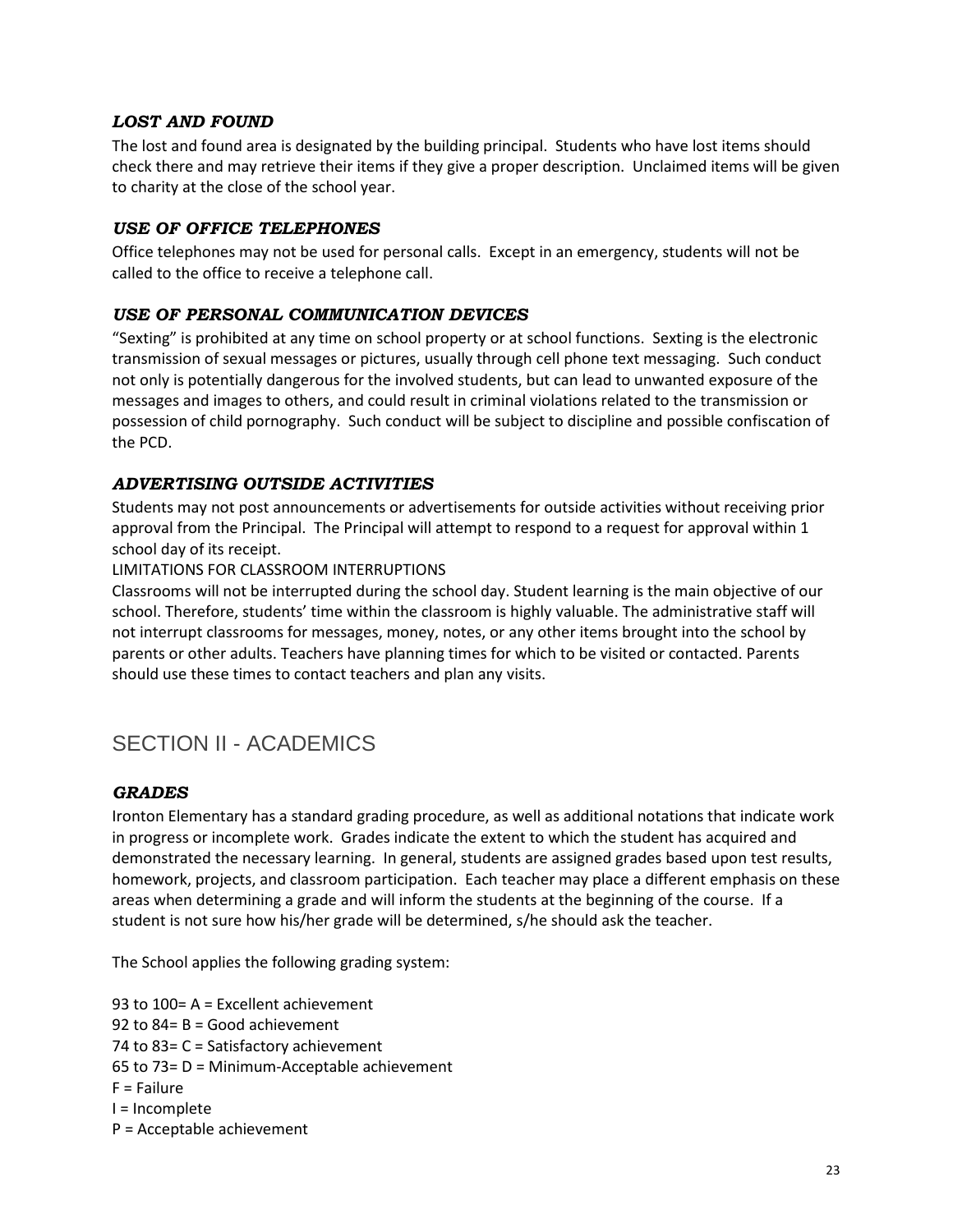### <span id="page-29-0"></span>*GRADING PERIODS*

Students will receive a report card at the end of each 9-week period indicating their grades for each course of study for that portion of the academic term.

When a student appears to be at risk of failure, reasonable efforts will be made to notify the parents so they can talk with the teacher about what actions can be taken to improve poor grades.

## <span id="page-29-1"></span>*LATE WORK*

Grades for late work will be administered as follows: (Based upon a 100 point assignment)

| 1 day late     | deduct 20 pts |
|----------------|---------------|
| 2 days late    | deduct 30 pts |
| 3 days late    | deduct 40 pts |
| 4 days or more | deduct 50 pts |

Late work is accepted for all daily work with appropriate grade deductions based on the timeliness of the assignment.

#### <span id="page-29-2"></span>*PROMOTION, ACCELERATION, AND RETENTION*

Promotion to the next grade (or level) is based on the following criteria:

- A. current level of achievement based on instructional objectives and mandated requirements for the current grade
- B. potential for success at the next level
- C. emotional, physical, and/or social maturity necessary for a successful learning experience in the next grade

A student may be accelerated (either by whole-grade or by subject area) when his/her performance and measured ability significantly exceeds that of his/her grade level peers. Students can be nominated for acceleration by teachers, administrators, parents, and the student him/herself. Decisions regarding acceleration are based on the following criteria:

- A. achievement of grade/course objective and any applicable State-mandated requirements for the grade/course in which the student is currently and any grade(s)/course(s) in the student will skip
- B. achievement of instructional objectives for the present grade/course as well as the succeeding one(s)
- C. potential for success in the accelerated placement based on sufficient proficiency at current level
- D. social, emotional, and physical maturation necessary for success in an accelerated placement

A student may be retained at his/her current grade level based on the following criteria:

A. failure to demonstrate proficiency in core subjects.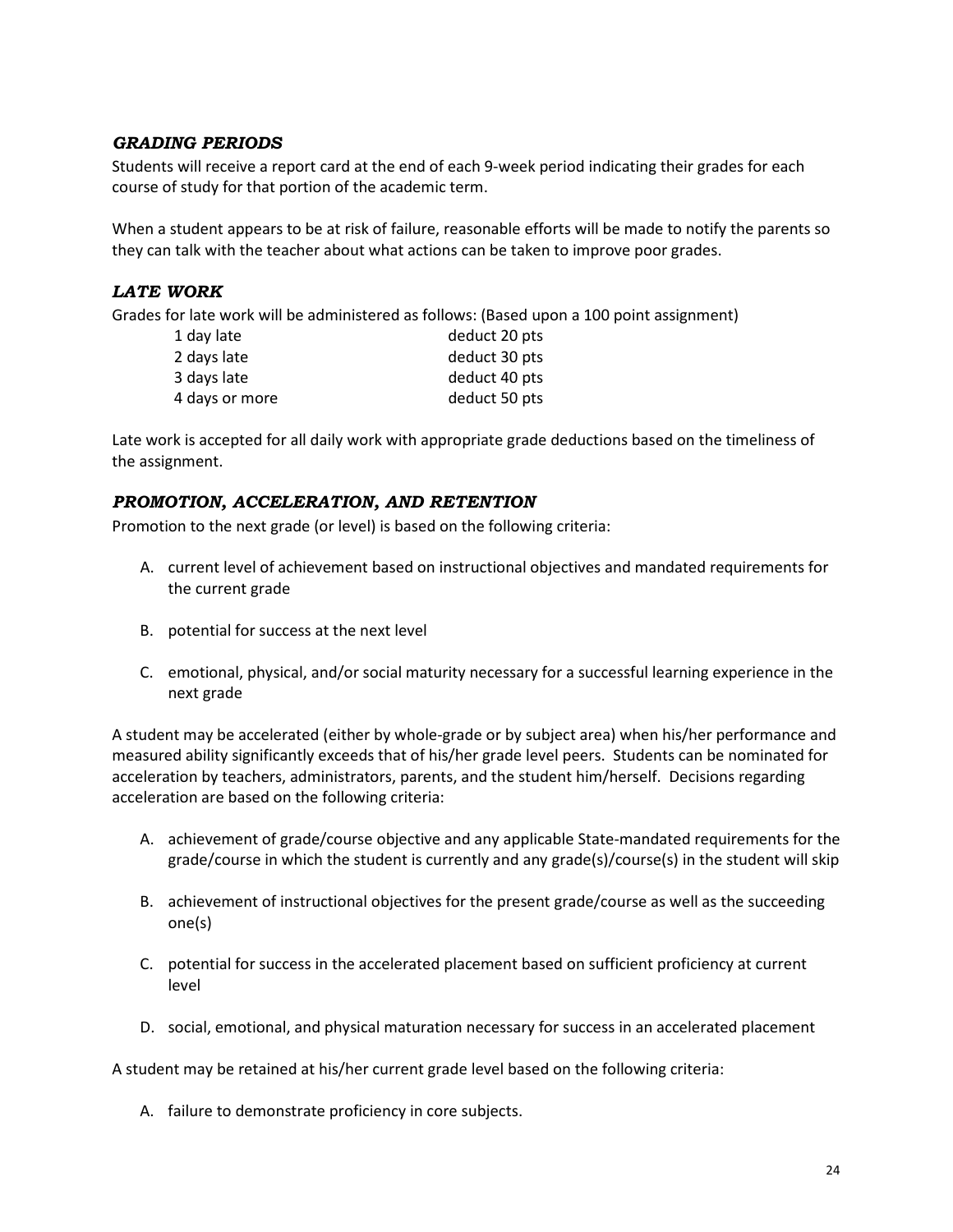- B. failure to achieve the instructional objectives at the current grade level that are requisite for success at the next grade level
- C. scoring at the below basic level on any State-mandated assessment test

A student will be retained if s/he is truant (absent without excuse) for more than ten percent (10%) seven percent (7%) of the required attendance days of the current school year or has failed two (2) or more of the required curriculum subject areas in the current grade.

Even if s/he falls in the preceding category, a student may be promoted if the Principal and the teachers of the classes that the student failed agree that the student is academically prepared to be promoted.

No student will be promoted to the fourth grade if s/he attained a score in the range designated by O.R.C. 3310.0710 (A)(3) on the State mandated assessment except in accordance with the provisions of Policy 2623.02 - Third Grade Reading Guarantee or in accordance with State law.

# <span id="page-30-0"></span>*RECOGNITION OF STUDENT ACHIEVEMENT*

Students who display significant achievements during the course of the year are recognized for their accomplishments. Areas that may merit recognition include, but are not limited to, academics, athletics, performing arts, citizenship, and volunteerism. Recognition for such activities is initiated by the staff and coordinated by the principal.

# <span id="page-30-1"></span>*HOMEWORK*

Homework will be assigned. Student grades will reflect the completion of all work, including outside assignments. Homework is also part of the student's preparation for the assessment tests and graduation.

# <span id="page-30-2"></span>*FIELD TRIPS*

Field trips are academic activities that are held off school grounds. There are also other trips that are part of the School's co-curricular and extra-curricular program. No minor student may participate in any school-sponsored trip without parental consent and a current emergency medical form on file in the office. Medications normally administered at school will be administered while on field trips. The Student Code of Conduct applies to all field trips.

- Attendance rules apply to all field trips. Only students who are present to be transported to and from the trip location may partake in field trips.
- While the District encourages students to participate in field trips, alternative assignments will be provided for any student whose parent does not give permission for the student to attend.
- Students who violate school rules may lose the privilege to go on field trips.

## <span id="page-30-3"></span>*COMPUTER TECHNOLOGY AND NETWORKS*

The District provides Internet services to its students. The District's Internet system has a limited educational purpose, and has not been established as a public access service or a public forum. Student use of the District's computers, network and Internet services/connection ("Network") are governed by the following principles and guidelines, and the Student Code of Conduct. Users have a limited privacy expectation in the content of their personal files and records of their online activity while on the Network.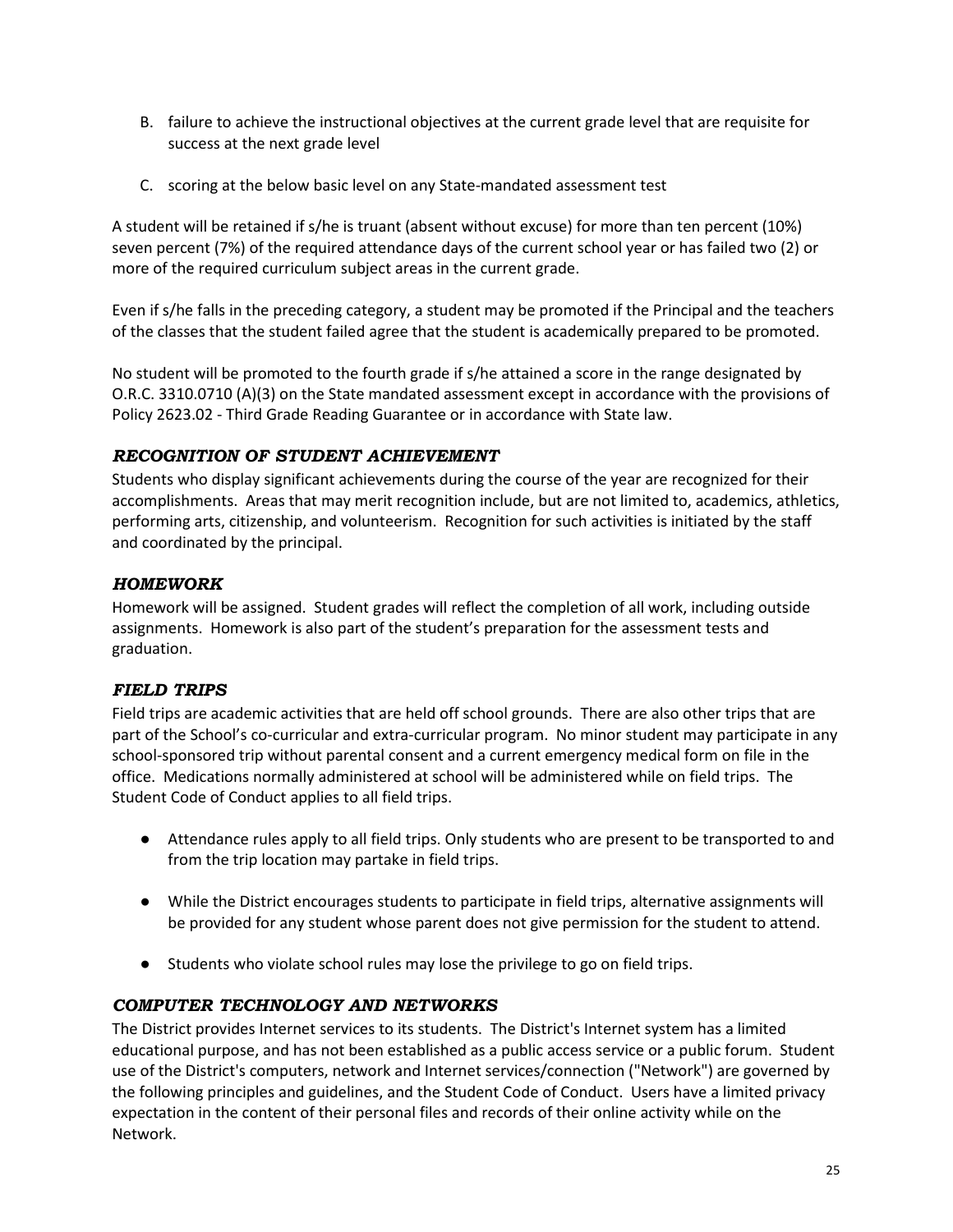Parents and students are advised that the Board may not be able to technologically limit access through the Board's Internet connection to only those services that have been authorized for the purpose of instruction, study and research related to the curriculum. Because it serves as a gateway to any publicly available file server in the world, the Internet opens classrooms and students to electronic information resources that have not been screened by educators for use by students of various ages. The District utilizes a Technology Protection Measure, which is a specific technology that will protect against (e.g., filter or block) access to visual displays/depictions that are obscene, pornographic, and materials that are harmful to minors, as defined by the Children's Internet Protection Act. At the discretion of the Board or the Superintendent, the Technology Protection Measure may be configured to protect against access to other material considered inappropriate for students to access.

The District further utilizes software and/or hardware to monitor online activity of students to restrict access to child pornography and other material that is obscene, objectionable, inappropriate and/or harmful to minors. Nevertheless, parents/guardians are advised that a determined user may be able to gain access to services on the Internet that are not authorized for educational purposes. In fact, it is impossible to guarantee students will not gain access through the Internet to information and communications that they and/or their parents/guardians may find inappropriate, offensive, objectionable or controversial. Parents/Guardians assume risks by consenting to allow their child to participate in the use of the Internet. Parents/Guardians of minors are responsible for setting and conveying the standards that their children should follow when using the Internet. The District supports and respects each family's right to decide whether to apply for independent student access to the Internet.

Students are encouraged to use the "Network" for educational purposes. Use of the Network is a privilege, not a right. When using the Network, students must conduct themselves in a responsible, efficient, ethical, and legal manner. Students are responsible for good behavior on the District's computers/network and the Internet just as they are in classrooms, school hallways, and other school premises and school sponsored events. Communications on the Internet are often public in nature. General school rules for behavior and communication apply. Unauthorized or inappropriate use of the Network, including any violation of these rules, may result in cancellation of the privilege, disciplinary action consistent with the Student Code of Conduct, and/or civil or criminal liability. Prior to accessing the Network, students must sign the Student Network and Internet Acceptable Use and Safety Agreement. Parent permission is required for minors. Parents are encouraged to discuss their values with their children so that students can make decisions regarding their use of the Network that is in accord with their personal and family values, in addition to the Board's standards.

Students must complete a mandatory training session/program regarding the appropriate use of technology and online safety and security as specified in Policy 7540.03 – Student Network and Internet Acceptable Use and Safety before being permitted to access the Network and/or being assigned an email address.

Smooth operation of the Network relies upon users adhering to the following guidelines. The guidelines outlined below are not exhaustive but are provided so that users are aware of their general responsibilities.

A. Students are responsible for their behavior and communication on the Network.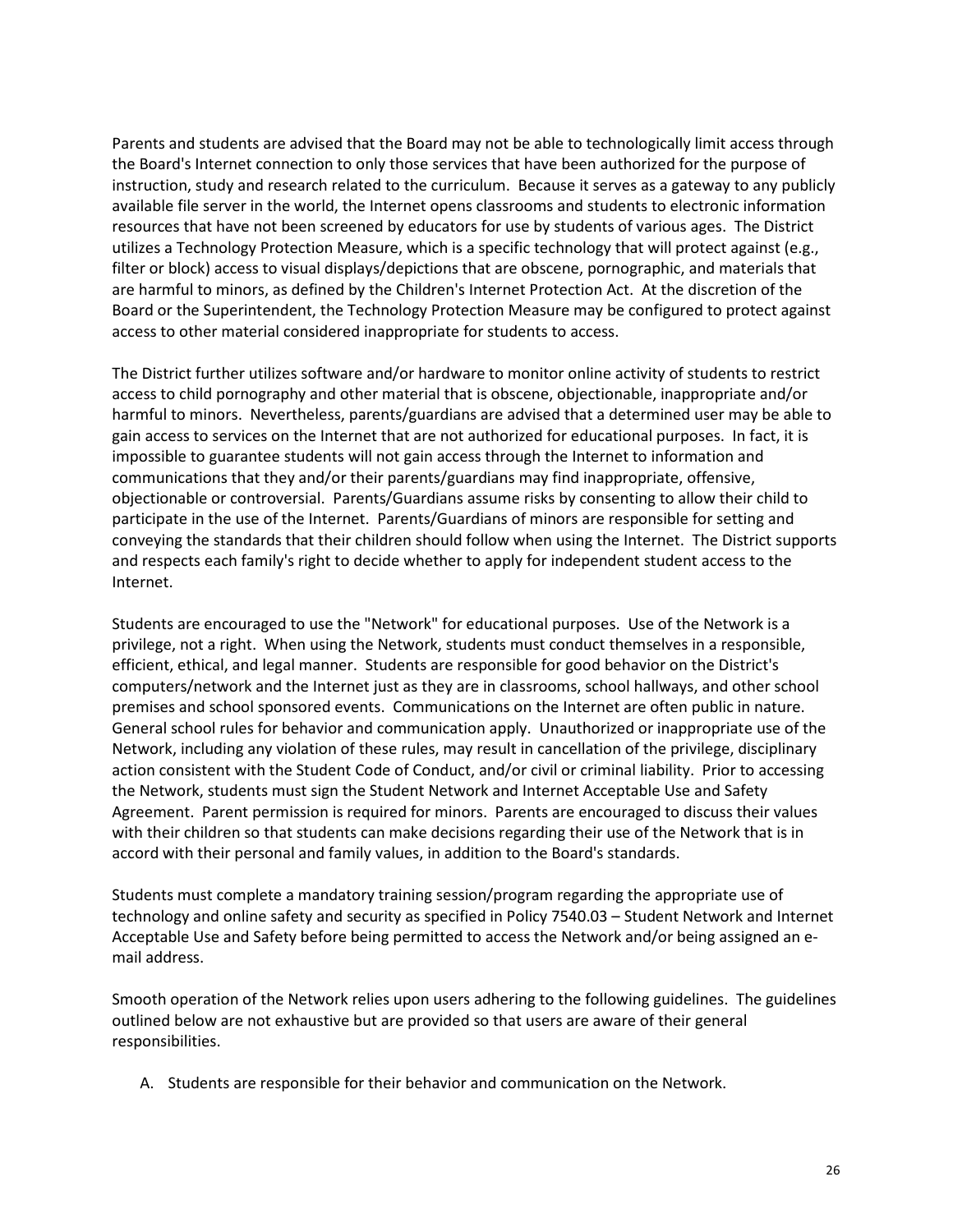- B. Students may only access the Network by using their assigned Network account. Use of another person's account/address/password is prohibited. Students may not allow other users to utilize their account/address/password. Students may not go beyond their authorized access.
- C. Students may not intentionally seek information on, obtain copies of, or modify files, data or passwords belongings to other users, or misrepresent other users on the Network.
- D. Students may not use the Network to engage in "hacking" or other illegal activities (e.g., software pirating; intellectual property violations; engaging in slander, libel, or harassment; threatening the life or safety of another; stalking; transmission of obscene materials or child pornography; fraud; sale of illegal substances and goods).
- E. Transmission of any material in violation of any State or Federal law or regulation, or Board policy is prohibited.
- F. Any use of the Network for commercial purposes (e.g., purchasing or offering for sale personal products or services by students), advertising, or political lobbying is prohibited. This provision shall not limit the use of the Network by students for the purpose of communicating with elected representatives or expressing views on political issues.
- G. Use of the Network to engage in cyberbullying is prohibited. ""Cyberbullying" involves the use of information and communication technologies such as e-mail, cell phone and pager text messages, instant messaging (IM), defamatory personal Web sites or MySpace accounts, and defamatory online personal polling Websites, to support deliberate, repeated, and hostile behavior by an individual or group, that is intended to harm others." For further information on cycberbullying, visit http://www.cyberbullying.com.

Cyberbullying includes, but is not limited to the following:

- posting slurs or rumors or other disparaging remarks about a student or school staff member on a web site or on weblog;
- sending e-mail or instant messages that are mean or threatening, or so numerous as to drive up the victim's cell phone bill;
- using a camera phone to take and send embarrassing photographs/recordings of students or school staff members or post these images on video sharing sites such as You Tube;
- posting misleading or fake photographs of students or school staff members on web sites.

To the extent permitted by the First Amendment, instances of cyberbullying off school grounds that disrupt the school environment or interfere with the learning process will be considered violations of the Student Code of Conduct.

- H. Students are expected to abide by the following generally-accepted rules of network etiquette:
	- 1. Be polite, courteous, and respectful in your messages to others. Use language appropriate to school situations in any communications made through the Network. Do not use obscene, profane, lewd, vulgar, rude, inflammatory, sexually explicit, defamatory, threatening, abusive or disrespectful language in communications through the Network (including, but not limited to, public messages, private messages, and material posted on web pages).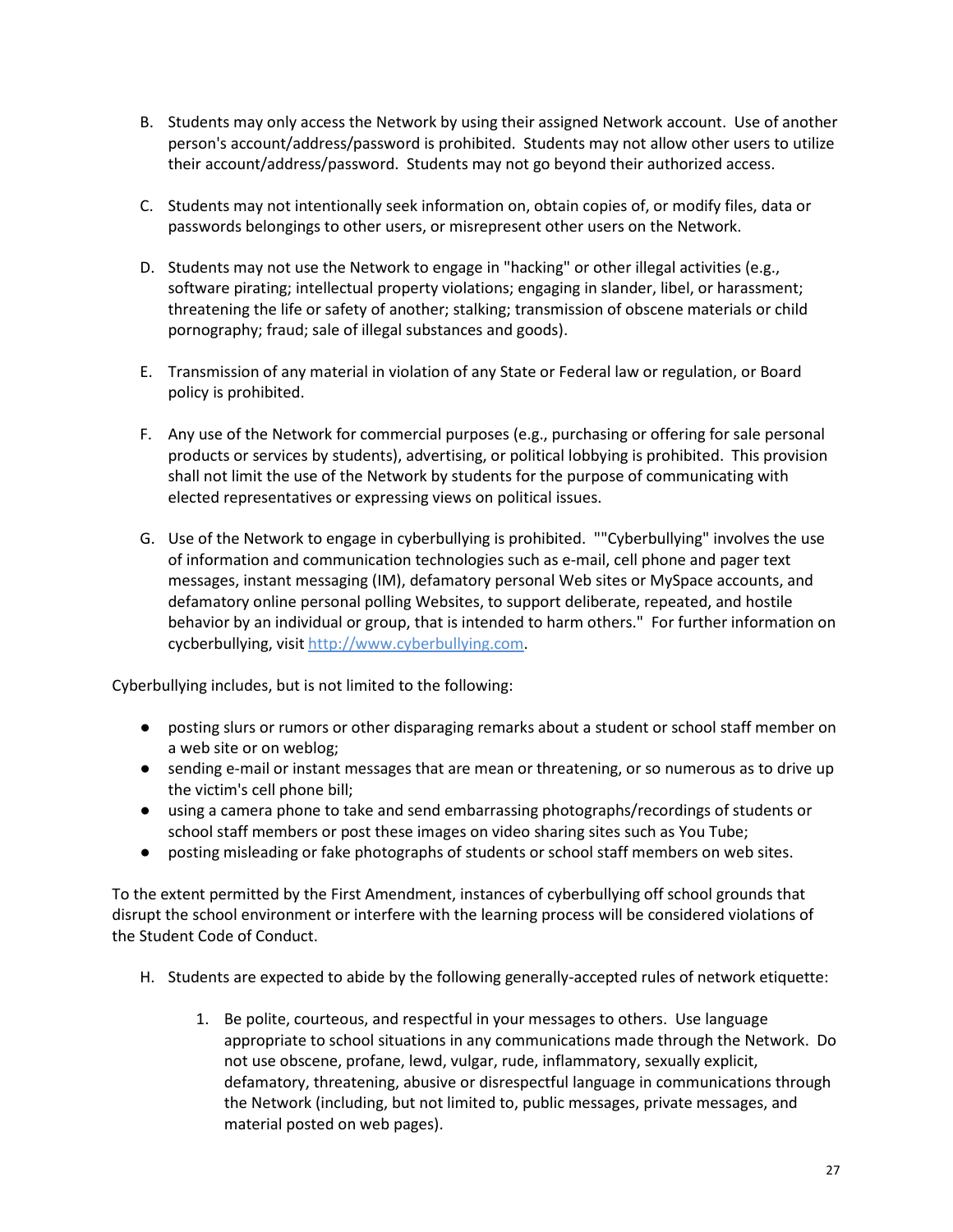- 2. Do not engage in personal attacks, including prejudicial or discriminatory attacks.
- 3. Do not harass another person. Harassment is persistently acting in a manner that distresses or annoys another person. If a student is told by a person to stop sending him/her messages, the student must stop.
- 4. Do not post information that, if acted upon, could cause damage or a danger of disruption.
- 5. Never reveal names, addresses, phone numbers, or passwords of yourself or other students, family members, teachers, administrators, or other staff members while communicating on the Internet. This prohibition includes, but is not limited to, disclosing personal identification information on commercial web sites.
- 6. Do not transmit pictures or other information that could be used to establish your identity without prior approval of a teacher.
- 7. Never agree to get together with someone you "meet" on-line without parent approval and participation.
- 8. Check e-mail frequently and diligently delete old mail on a regular basis from the personal mail directory to avoid excessive use of the electronic mail disk space.
- 9. Students should promptly disclose to their teacher or other school employee any message they receive that is inappropriate or makes them feel uncomfortable, especially any e-mail that contains pornography. Students should not delete such messages until instructed to do so by a staff member.
- I. Malicious use of the Network to develop programs that harass other users or infiltrate a computer or computer system and/or damage the software components of a computer or computing system is prohibited. Students may not use the Network in such a way that would disrupt its use by others. Students must avoid intentionally wasting limited resources. Students may not bypass or attempt to bypass the District's Technology Protection Measure. Students must immediately notify the teacher, principal, or assistant principal if they identify a possible security problem. Students should not go looking for security problems, because this may be construed as an unlawful attempt to gain access.
- J. All communications and information accessible via the Internet should be assumed to be private property (i.e. copyrighted and/or trademarked). All copyright issues regarding software, information, and attributions/acknowledgement of authorship must be respected. Rules against plagiarism will be enforced.
- K. Downloading of information onto the Board's hard drives is prohibited, without prior approval from the technology director. If a student transfers files from information services and electronic bulletin board services, the student must check the file with a virus-detection program before opening the file for use. Only public domain software may be downloaded. If a student transfers a file or software program that infects the Network with a virus and causes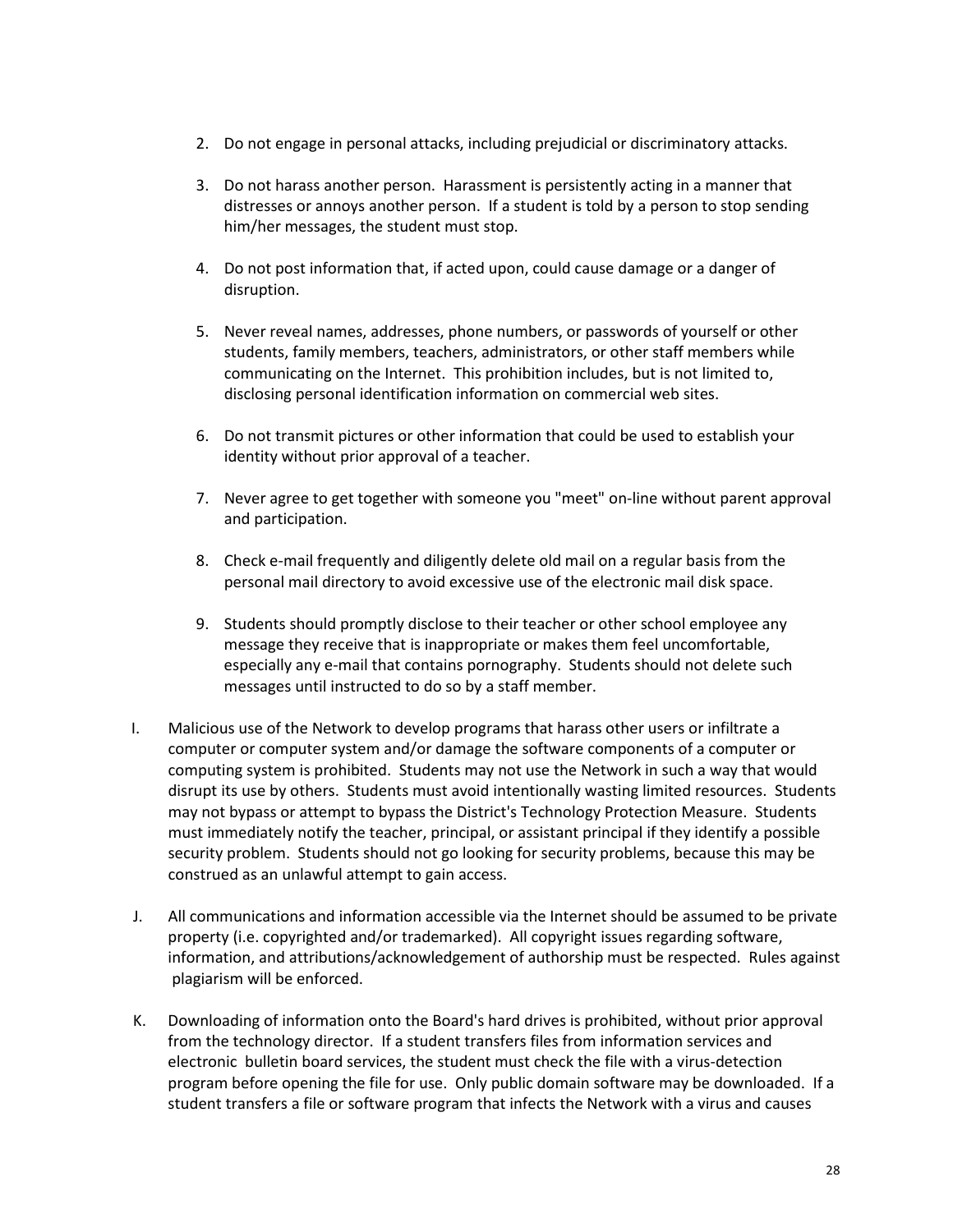damage, the student will be liable for any and all repair costs to make the Network once again fully operational.

- L. Students must secure prior approval from a teacher or the technology director before joining a Listserv (electronic mailing lists) and should not post personal messages on bulletin boards or "Listservs."
- M. Students are prohibited from accessing or participating in online "chat rooms" or other forms of direct electronic communication (e.g., instant messaging) (other than e-mail) without prior approval from a teacher or the principal. All such authorized communications must comply with these guidelines.
- N. Privacy in communication over the Internet and the Network is not guaranteed. In order to verify compliance with these guidelines, the Board reserves the right to monitor, review, and inspect any directories, files and/or message residing on or sent using the Network. Messages relating to or in support of illegal activities will be reported to the appropriate authorities.
- O. Use of the Internet and any information procured from the Internet is at the student's own risk. The Board makes no warranties of any kind, either express or implied, that the functions or the services provided by or through the Network will be error-free or without defect. The Board is not responsible for any damage a user may suffer, including, but not limited to, loss of data, service interruptions, or exposure to inappropriate material or people. The Board is not responsible for the accuracy or quality of information obtained through the Internet. Information (including text, graphics, audio, video, etc.) from Internet sources used in student papers, reports, and projects should be cited the same as references to printed materials. The Board will not be responsible for financial obligations arising through the unauthorized use of the Network. Students or parents of students will indemnify and hold the Board harmless from any losses sustained as the result of misuse of the Network by the student. Use of the Network by students will be limited to those students whose parents have signed a release of claims for damages against the Board.
- P. File-sharing is strictly prohibited. Students are prohibited from downloading and/or installing file-sharing software or programs on the Network.
- Q. Students may not establish or access web-based e-mail accounts on commercial services through the Network (e.g., Gmail), Hotmail, Yahoo mail, etc.).
- R. Since there is no central authority on the Internet, each site is responsible for its own users. Complaints received from other sites regarding any of the District's users will be fully investigated and disciplinary action will be taken as appropriate.
- S. Preservation of Resources and Priorities of Use: Computer resources are limited. Because space on disk drives and bandwidth across the lines which connect the Network (both internally and externally) are limited, neither programs nor information may be stored on the system without the permission of the technology coordinator. Each student is permitted reasonable space to store e-mail, web, and personal files. The Board reserves the right to require the purging of files in order to regain disk space. Students who require access to the Network for class-or instruction related activities have priority over other users. Students not using the Network for class-related activities may be "bumped" by any student requiring access for class-or instruction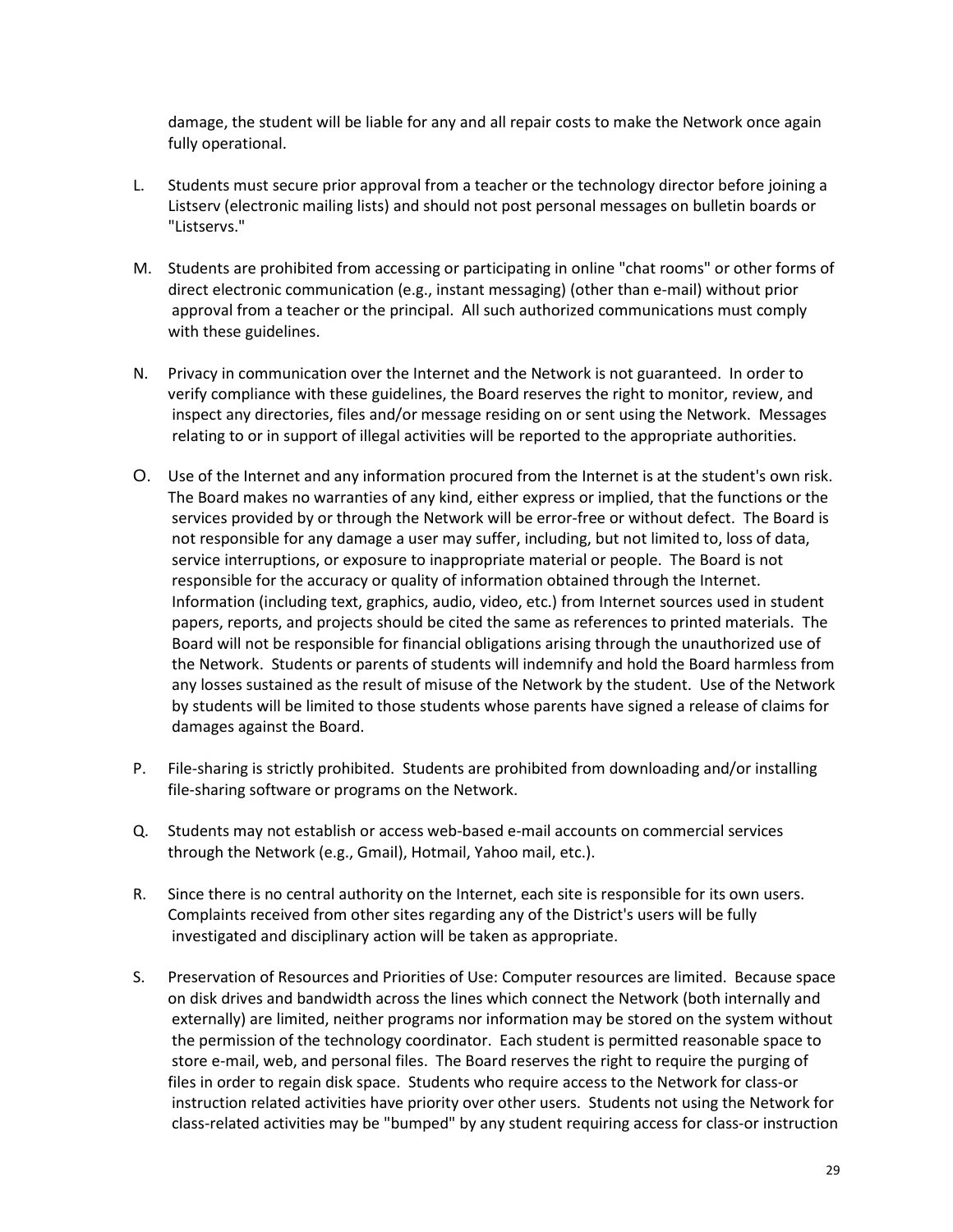related purpose. The following hierarchy will prevail in governing access to the Network:

- 1. Class work, assigned and supervised by a staff member.
- 2. Class work, specifically assigned but independently conducted.
- 3. Personal correspondence (checking, composing, and sending email).
- 4. Training (use of such programs as keyboarding tutors, etc.)
- 5. Personal discovery ("surfing the Internet").
- 6. Other uses access to resources for "other uses" may be further limited during the school day at the discretion of the principal or designee.
- 7. Game playing is not permitted at any time.

# **Acceptable Use Policy for District Issued Devices**

# <span id="page-35-0"></span>*COST FOR REPAIR*

The following is the monetary cost for the repair of district issued 1:1 devices. The fee(s) imposed are separate from potential disciplinary actions as outlined in the student handbook.

- For first offense: no cost
- For second offense: \$25 fee for repair
- For third offense: \$50 fee for repair
- For fourth offense: loss of privileges for the remainder of the school year

# <span id="page-35-1"></span>*COST FOR REPLACEMENT*

The following is the monetary cost for the replacement of any portion of district issued 1:1 devices and/or accessories. The fee(s) imposed are separate from potential disciplinary actions as outlined in the student handbook.

- Carry Bag: \$22.00
- AC/DC Charger: \$35.00
- Chromebook: \$200.00
- Total Loss (All 3 Components): \$222.00

## **General Statements**

- Student issued devices are for educational purposes only. Students are subject to the same rules and regulations off-premise as well as during regular school session.
- The student is responsible for the daily care of the chromebook. Report any problems to a staff member within one school day. Do not attempt to remove, add, or change the physical structure of the laptop, including keys, memory, battery, screen, charger, ID labels, etc.
- All activity over the network or using district technologies may be monitored and retained.
- School owned equipment are not to be used to make sound recordings, take pictures, and/or video of other person(s) without the consent of all persons being recorded.
- Food and/or drinks are prohibited around district owned equipment at all times.
- District owned equipment should be handled with care. Devices should be properly shutdown and secured in the carry case prior to transiting from location to location.
- District owned equipment should never be left in a car or any unsupervised area. Students should not leave their devices in their locker overnight.
- Students are responsible for keeping their device's battery charged for school each day.
- Only the device and accessories should be placed into the carry case to prevent excessive wear and tear.
- No peripherals should be inserted into the school owned equipment. This is to include, but not limited to, removable media and cell phones.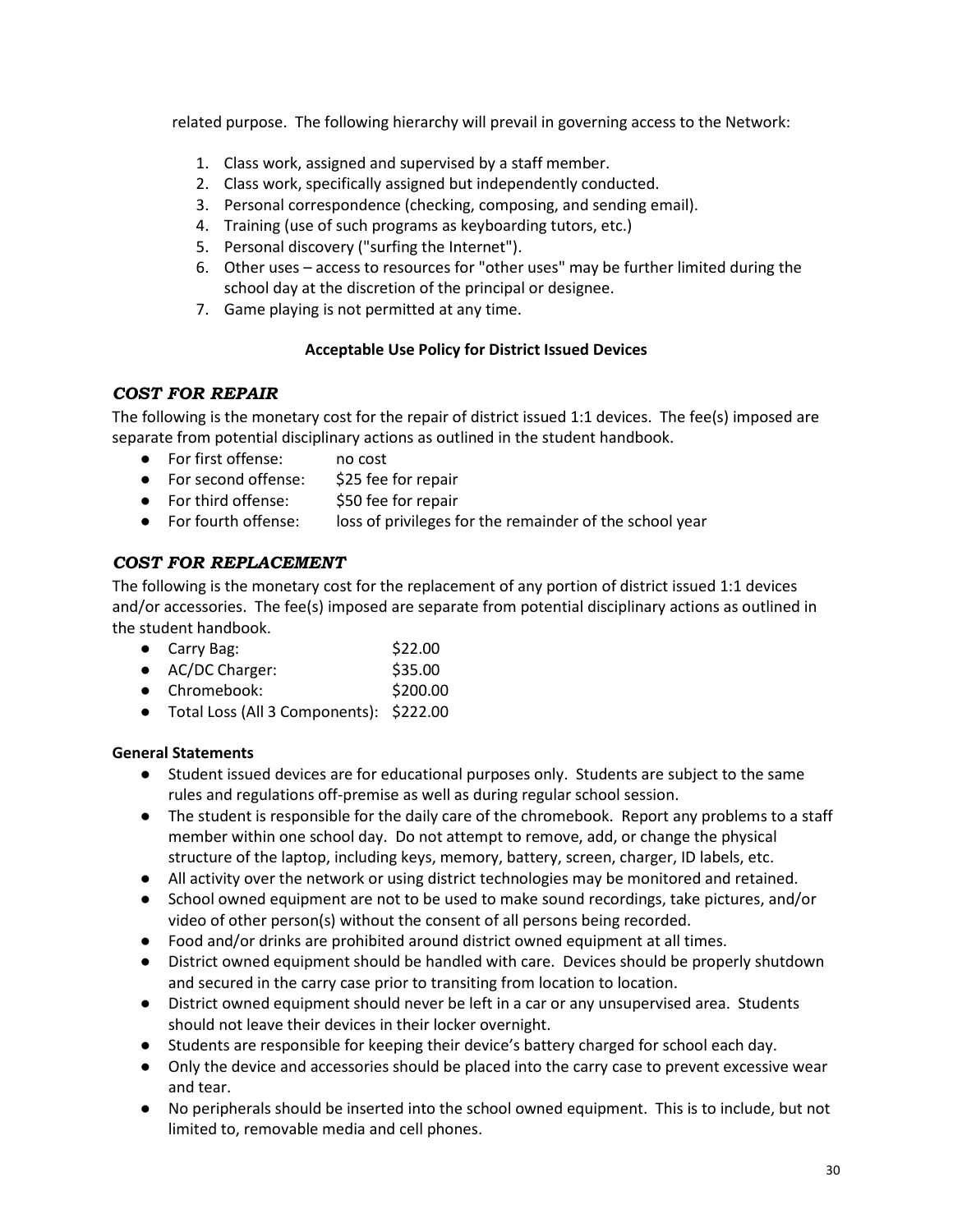- Students are prohibited from any attempt to download, install, and/or make any digital modifications to district owned equipment.
- Students are prohibited from applying any temporary and/or permanent markings, stickers, decals, and/or writing of any kind on school owned equipment including carry cases.
- Students may be selected at random to provide their laptop for inspection.

## **Security/Safety**

- Do not share personal details, contact details, or a schedule of activities.
- Credentials including usernames and passwords are provided for each user's personal use only and are, therefore, confidential. Never share your password, steal or use another person's password.
- Each student is ultimately responsible for school owned equipment while being used by the student.
- Students are expected to notify a staff member whenever they come across information or messages that are inappropriate, dangerous, threatening, or make them feel uncomfortable.
- Students will recognize and follow established laws regarding copyrighted materials. This includes, but is not limited to, downloading music, images, videos, and written documents that are copyrighted.

## **Network Etiquette/Digital Citizenship**

- Use appropriate language and graphics. Swearing, vulgarities, suggestive, obscene, belligerent, harassing, threatening or abusive language of any kind is unacceptable. Do not use school online access to make, distribute, or redistribute jokes, stories, to bully, or pass along obscene material or material which is based on slurs or stereotypes relating to race, gender, ethnicity, nationality, religion or sexual orientation.
- Using technology of any form to degrade, embarrass, insult, bully, etc is strictly prohibited.
- Students will never communicate any personal identifiable information (PII) with any individual who is not validated as a staff member of Ironton City School District.

## **Consequences for Inappropriate Use**

- The consequences listed below are examples of possible consequences. Teachers, administrators, and technology personnel will determine the appropriate consequence based on the severity of the infraction. Possible consequences may include, but are not limited to:
- Loss of network and computer privileges which may include
- Restriction to school day use only OR
- Restriction to use only in classroom under direct teacher supervision OR
- Complete prohibition on the use of school computers or the computer network
- Detention
- Suspension/alternative school and Expulsion

# <span id="page-36-0"></span>*TRANSMISSION OF RECORDS AND OTHER COMMUNICATIONS*

Parents/Guardians have to complete and return to the District Form 8330 F4a in order to authorize the staff to communicate with the parent/guardian via facsimile and/or electronic mail ("e-mail"). Parents who elect to communicate with a staff member via e-mail are required to keep the District informed of any changes to their e-mail address.

## <span id="page-36-1"></span>*STUDENT ASSESSMENT*

Unless exempted, each student must pass all portions of the State-mandated assessment test as a requirement for graduation. The test will be administered twice a year until the student passes all parts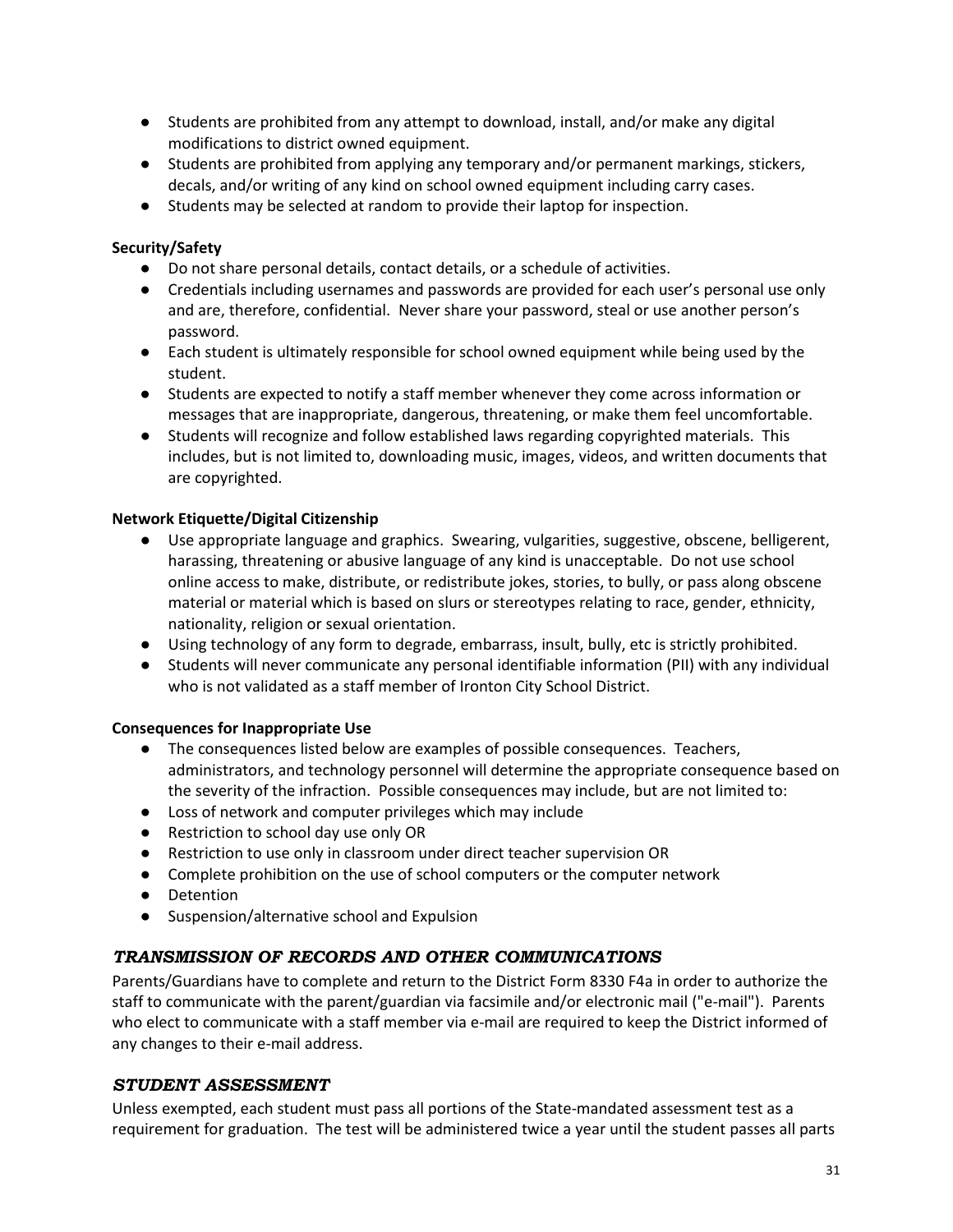of the test. Students are only required to retake those parts of the test they have not yet passed. While the School District does schedule make-up dates for testing, students should avoid unnecessary absences.

Additional group tests are given to students to monitor progress and determine educational mastery levels. These tests help the staff determine instructional needs.

Classroom tests are given to assess student progress and assign grades. These are selected or prepared by teachers to assess student achievement on specific objectives. Career and interest surveys may be given to identify particular areas of student interests or talent. These are often given by the guidance staff. College entrance testing information can be obtained from the Guidance Office.

# <span id="page-37-0"></span>*PUBLIC SCHOOL CHOICE OPTIONS*

If a school within the District has been designated as "persistently dangerous" as defined by State law, students have the right to transfer to another "safe" school in the District. If there is not another "safe" school in the District providing instruction at the students' grade level(s), the Superintendent shall contact neighboring districts and request that they permit students to transfer to a school in one of those districts. Further, if a student is a victim of a violent crime on school property, s/he also has the right to transfer to another school in the District. If there is not another school in the District providing instruction at the student's grade level, the Superintendent shall contact neighboring districts and request that they permit that student to transfer to a school in one of those districts providing instruction at the student's grade level.

# <span id="page-37-1"></span>SECTION III - STUDENT ACTIVITIES

# <span id="page-37-2"></span>*STUDENT ATTENDANCE AT SCHOOL EVENTS*

Students are encouraged to attend as many after school events as possible, without interfering with their school work and home activities. Enthusiastic spectators help to build school spirit and encourage those students participating in the event.

It is strongly advised that students attending evening events as nonparticipants be accompanied by a parent or adult chaperone. The Board is not responsible for supervising unaccompanied students nor will it be responsible for students who arrive without an adult chaperone.

# <span id="page-37-3"></span>*SCHOOL-SPONSORED CLUBS AND ACTIVITIES*

Ironton Elementary provides students the opportunity to broaden their learning through curricularrelated activities. A curricular-related activity may be taken for credit, required for a particular course, and/or contain school subject matter.

The Board authorizes certain student groups that are sponsored by a staff member.

Extra-curricular activities do not reflect the School curriculum, but are made available to students to allow them to pursue additional worthwhile activities such as recreational sports, drama, and the like.

All students are permitted to participate in the activities of their choosing, as long as they meet the eligibility requirements. Participation in these activities is a privilege and not a right, and students may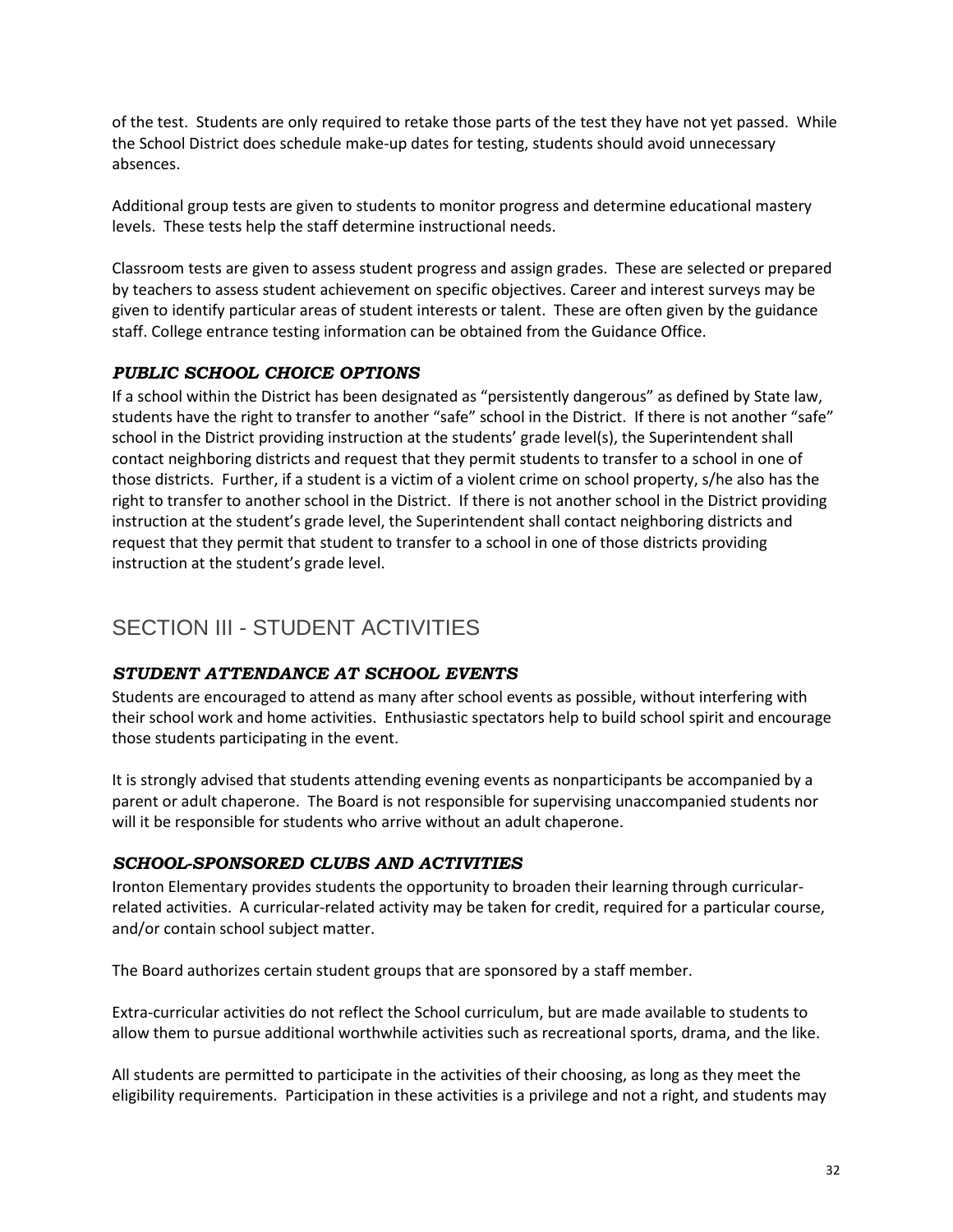be prohibited from all or part of their participation in such activities by authorized school personnel without further notice, hearing and/or appeal rights in accordance with Board Policy 5610.05.

## <span id="page-38-0"></span>*NONSCHOOL-SPONSORED CLUBS AND ACTIVITIES*

Nonschool-sponsored student groups may meet in the school building during noninstructional hours. The application for permission to use school facilities can be obtained from the Principal. The applicant must verify that the activity is being initiated by students, that attendance is voluntary, that no school staff person is actively involved in the event, that the event will not interfere with school activities, and that nonschool persons do not play a regular role in the meeting. All school rules relating to student conduct and equal opportunity to participate apply to such activities.

Membership in any fraternity, sorority, or other secret society as proscribed by law is not permitted. All groups must comply with School rules and must provide equal opportunity to participate.

No nondistrict-sponsored organization may use the name of the school or school mascot on any materials or information.

# <span id="page-38-1"></span>SECTION IV - STUDENT CONDUCT

## <span id="page-38-2"></span>*ATTENDANCE*

#### School Attendance Policy

Regular attendance is a significant student responsibility at all grade levels. Many studies correlate regular attendance with success in school. Regular attendance means that the academic learning process is not interrupted, less time is spent on make-up assignments, and students benefit from participation and interaction with others in class. Many important lessons are learned through active participation in classroom and other school activities that cannot be replaced by individual study.

When a parent, guardian, or other person having care of a student has failed to initiate a telephone call or other communication notifying the school or building administration of the student's excused or unexcused absence within 120 minutes after the beginning of the school day, the attendance officer or designee for each school building shall make at least one(1) attempt to contact the parent, guardian, or other person having care of any student who is recorded as absent without legitimate excuse within 120 minutes after the beginning of each school day by a method designated by the Superintendent in accordance with Ohio law (see AG 5200).

Establishing a pattern of good attendance will benefit the student in school and in the workplace. Attendance is important in the development of a high quality work ethic, which will be a significant factor in a student's success with future employers. One of the most important work habits that employers look for in hiring and promoting a person is his/her dependability in coming to work every day on time. This is a habit the School wants to help students develop as early as possible.

#### <span id="page-38-3"></span>*TRUANCY*

Unexcused absence from school (truancy) is not acceptable. Students who are truant will receive no credit for school work that is missed. A student will be considered habitually truant if the student is absent without a legitimate excuse for thirty (30) or more consecutive hours, for forty-two (42) or more hours in 1 month, or for seventy-two (72) or more hours in 1 school year.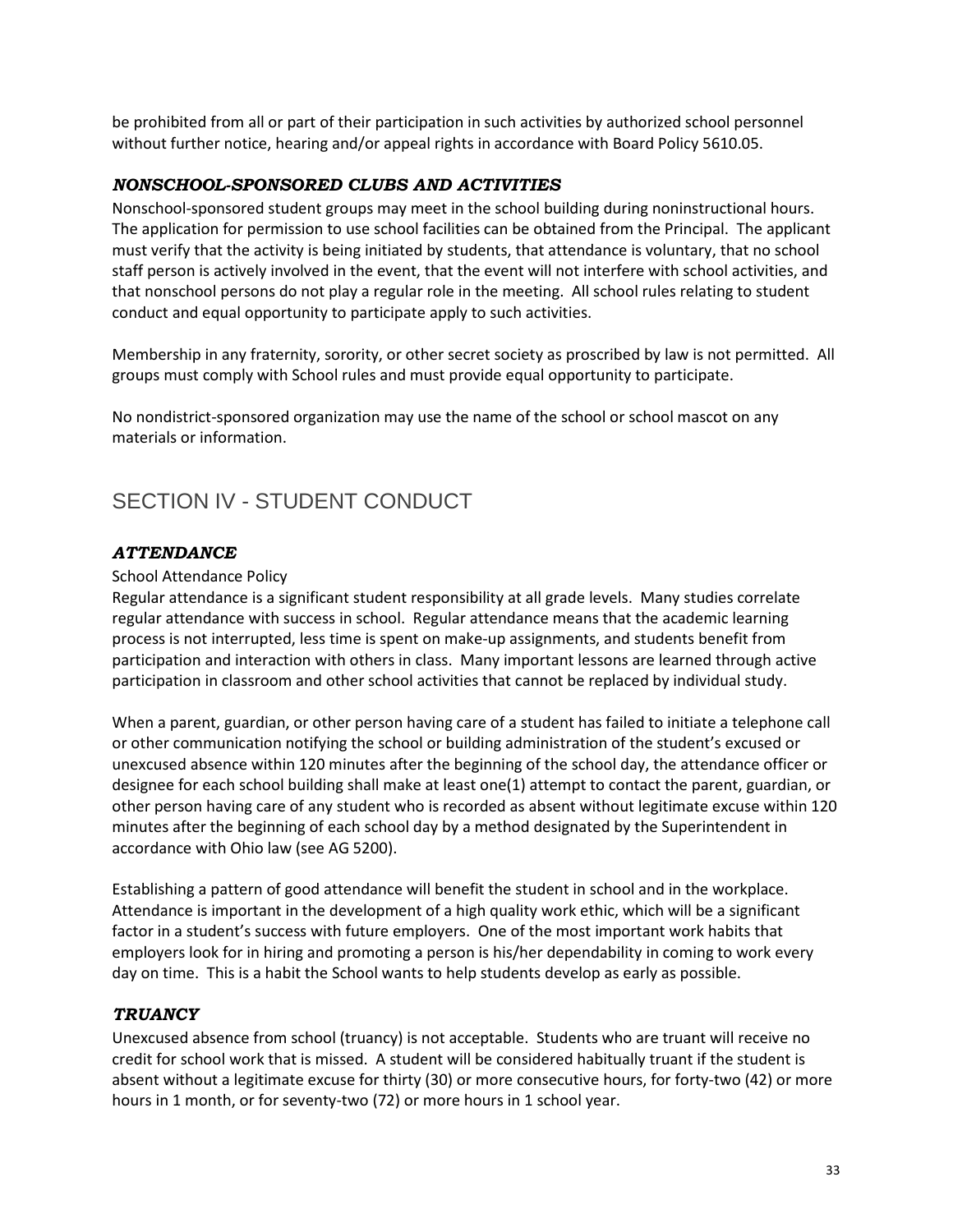If a student is habitually or chronically truant and the student's parent fails to cause the student's attendance, a complaint will be filed with the Judge of the Juvenile Court in compliance with State law and Board Policy 5200.

Habitual truancy can also result in:

- providing counseling to the student
- notifying the Registrar of Motor Vehicles of the student's absences
- taking appropriate legal action
- assignment to an alternative school, tutoring, Saturday school, community service, or possible summer school if available

#### <span id="page-39-0"></span>*EXCUSED ABSENCES*

The word "excused" means that the student is excused to do the assignments they have missed during absence, but it still counts toward total absences. Students may be excused from school for one or more of the following reasons and will be provided an opportunity to make-up missed school work and/or tests:

- personal illness (a written physician's statement verifying the illness may be required)
- illness in the family necessitating the presence of the child
- quarantine of the home
- death in the family
- $\bullet$  necessary work at home due to absence or incapacity of parent(s)/guardian(s)
- observation or celebration of a bona fide religious holiday
- out-of-state educational travel (up to a maximum of four (4) days per school year) to participate in a District-approved enrichment or extracurricular activity
- Any classroom assignment missed due to the absence shall be completed by the student.
- such good cause as may be acceptable to the Superintendent
- medically necessary leave for a pregnant student in accordance with Policy 5751

## <span id="page-39-1"></span>*NOTIFICATION OF ABSENCE*

If a student will be absent, the parents must notify the School at 740-532-2209 by 8:30 A.M. and provide an explanation. The parents must provide a written excuse as soon as possible after the student's absence. When no excuse is provided, the absence will be unexcused and the student will be identified as truant for that school day. If the offered excuse for a student's absence is questionable or if the number of student absences is excessive, the school staff will notify the parents of the need for improvement in the student's attendance.

A skipped class or part of the school day will be identified as an unexcused absence. The student will also be subject to disciplinary action.

Students with a health condition that causes repeated absences must provide the administration with an explanation of the condition from a registered physician.

## <span id="page-39-2"></span>*HOMEBOUND INSTRUCTION*

The School may arrange for individual instruction at home for students who are unable to attend school because of an accident, illness, or disability. Such instruction may be arranged upon receipt of documentation of the student's condition from a physician. For more information, contact the guidance department.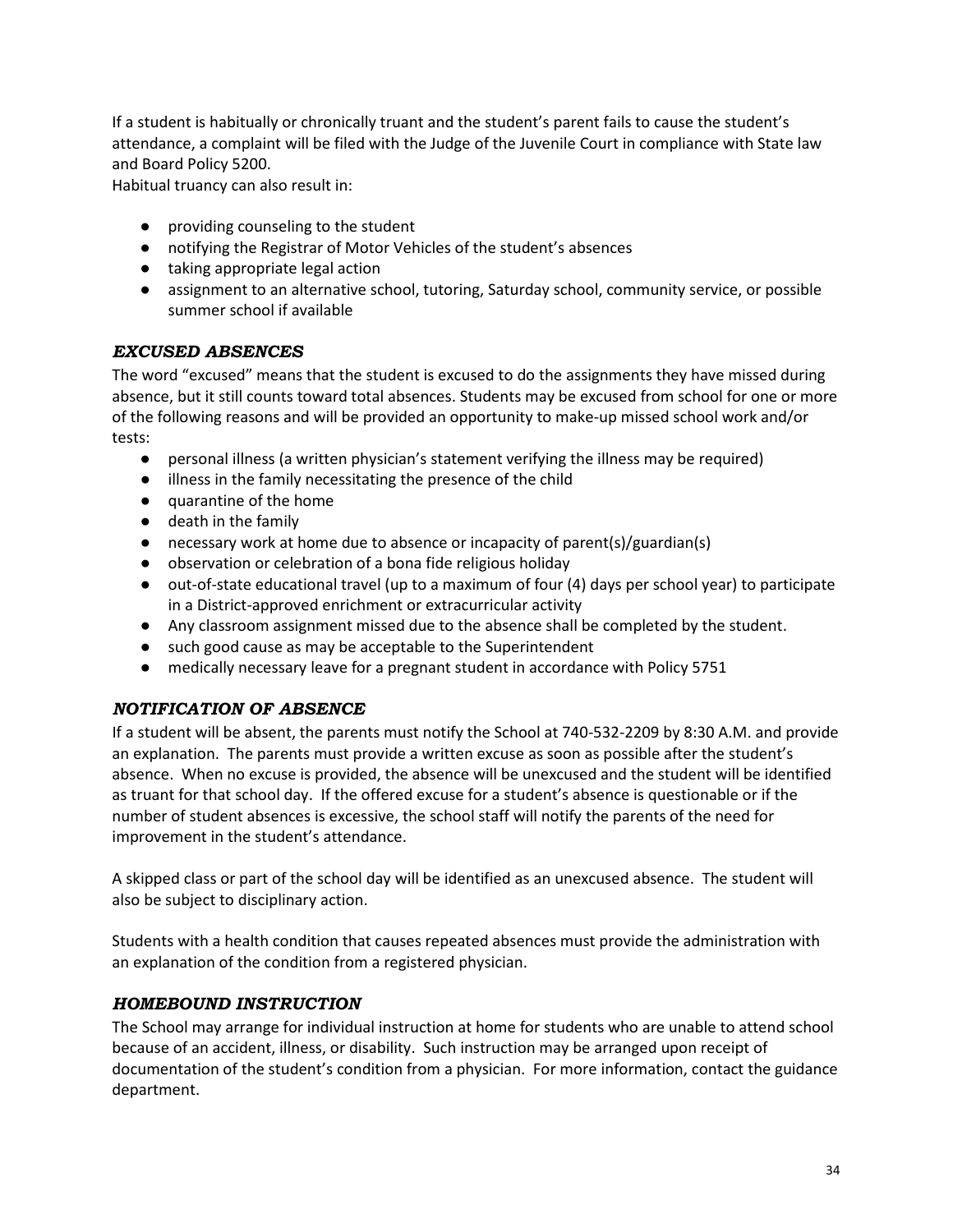# <span id="page-40-0"></span>*MAKE-UP OF TESTS AND OTHER SCHOOL WORK*

Students who are absent from school with an excuse shall be given the opportunity to make up missed work. The student should contact the teacher as soon as possible to obtain assignments. The number of days for completion of make-up work will be equivalent to the number of excused days of absence.

If a student misses a teacher's test due to an excused absence, s/he should make arrangements with the teacher to take the test at another time. If s/he misses a State mandated assessment test or other standardized test, the student should consult with the guidance department to arrange for administration of the test at another time.

## <span id="page-40-1"></span>*SUSPENSION FROM SCHOOL*

Absence from school due to suspension shall be considered an authorized absence. The students must complete missed assignments during the suspension and turn them in to the teacher within three days after returning.

Unexcused Absences

Any student who is absent from school for all or any part of the day without a legitimate excuse shall be considered truant and the student and his/her parents shall be subject to the truancy laws of the State. Please refer also to "Truancy" in this handbook.

If a student under the age of 18, has 10 or more consecutive or 15 total days of unexcused absence during a semester, s/he will be considered habitually absent and will be reported to the Judge of the Juvenile Court and to the Bureau of Motor Vehicles for suspension of his/her driver's license, if appropriate, as a result of this excessive absence. Notifications will be sent to parents of students with two (2) or more unexcused absences.

The total number of absence hours allowed, whether excused or unexcused, is 95. Students exceeding 95 hours will be required to attend Saturday School and Summer Intervention until the days are made up.

#### <span id="page-40-2"></span>*TARDINESS AND EARLY DISMISSAL*

Each student is expected to be in his/her assigned location throughout the school day. If a student is late arriving at school, s/he must report to the School office before going to his/her first assigned location. Students who are tardy may miss out on any rewards for that day. Students who miss buses for field trips due to being tardy will not be allowed to join the class on the trip.

Early dismissals and tardies will be treated in a similar manner. Students with three or more tardies or early dismissals per grading period will be disciplined according to the Student Code of Conduct.

## <span id="page-40-3"></span>*VACATIONS DURING THE SCHOOL YEAR*

It is recommended that parents not take their child out of school for vacations. When a family vacation must be scheduled during the school year, the parents should discuss the matter with the Principal to make necessary arrangements. It may be possible for the student to receive certain assignments that may be completed during the trip.

## <span id="page-40-4"></span>*CODE OF CONDUCT*

A major component of the educational program (at the school) is to prepare students to become responsible citizens by learning how to conduct themselves properly and in accordance with established standards. Students are expected to behave in accordance with Federal, State and local laws and rules and Board policies and Administrative Guidelines, and in a way that respects the rights and safety of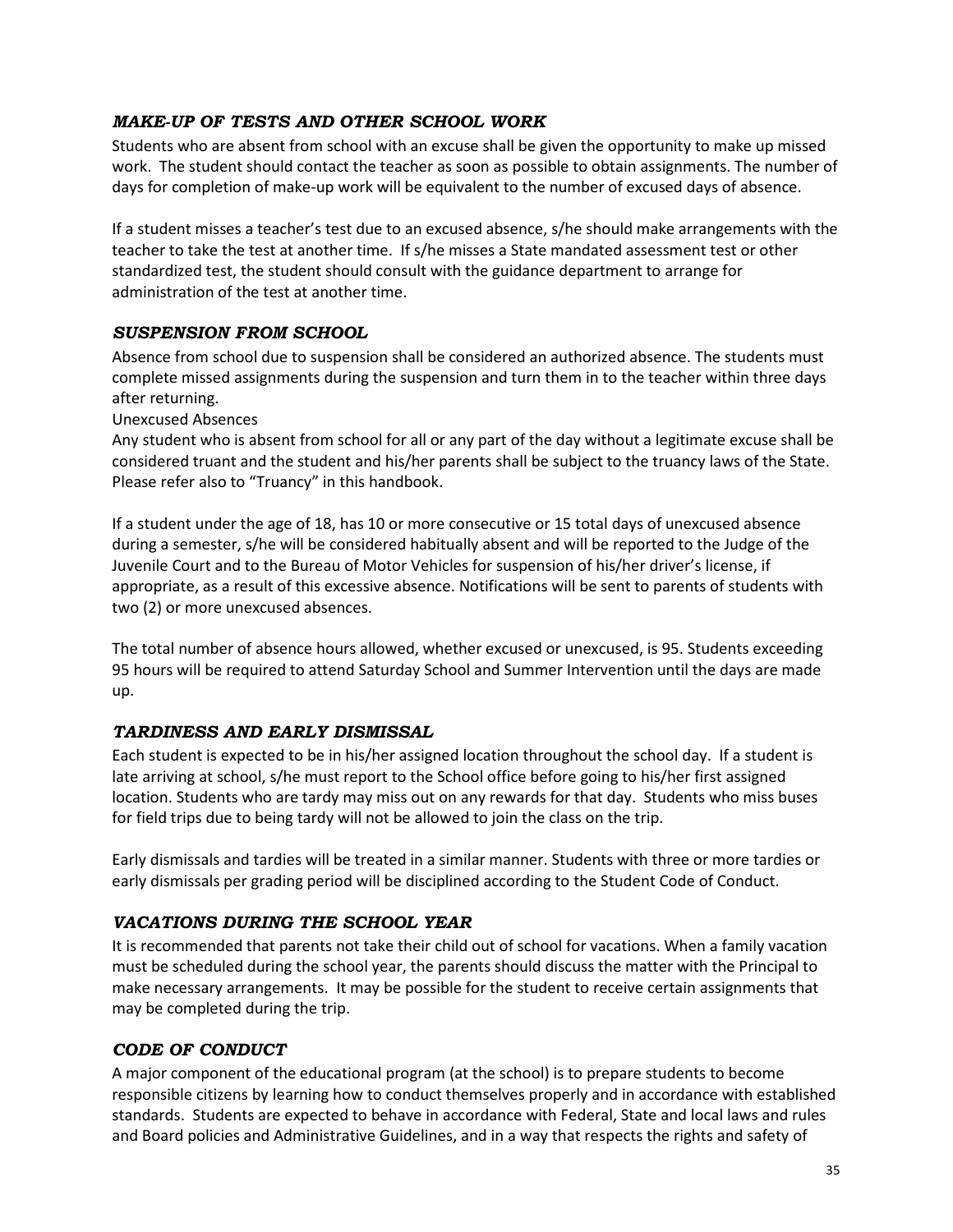others. Staff will take corrective action to discipline a student and/or to modify the student's behavior when a student's behavior does not fall within these parameters.

School staff may report suspected criminal misconduct by a student to law enforcement. Law enforcement officers will be permitted to carry out necessary law enforcement functions in the schools, including the removal of a student from school grounds in appropriate circumstances.

Expected Behaviors Students are expected to:

- act courteously to adults and fellow students;
- be prompt to school and attentive in class;
- work cooperatively with others when involved in accomplishing a common goal regardless of the other's ability, gender, race, or ethnic background;
- complete assigned tasks on time and as directed;
- help maintain a school environment that is safe, friendly, and productive;
- act at all times in a manner that reflects pride in self, family, and in the School.

## <span id="page-41-0"></span>*CLASSROOM ENVIRONMENT*

It is the responsibility of students, teachers, and administrators to maintain a classroom environment that allows:

- A. a teacher to communicate effectively with all student in the class; and
- B. all students in the class the opportunity to learn.

# <span id="page-41-1"></span>*DRESS AND GROOMING*

Students are expected to dress appropriately at all times. Any fashion (dress, accessory, or hairstyle) that disrupts the educational process or presents a safety risk will not be permitted.

Students should consider the following questions when dressing for school:

- Does my clothing expose too much?
- Does my clothing advertise something that is prohibited to minors?
- Are there obscene, profane, drug-related, gang-related, or inflammatory messages on my clothing?
- Am I dressed appropriately for the weather?
- Do I feel comfortable with my appearance?

All students enrolled in the Ironton City School District are expected to dress in an acceptable fashion. Extremes of any nature that detract from the educational process will not be permitted. Extremes are those forms of dress that cause a disturbing effect on the student body, hinder the normal pattern of the educational atmosphere, or are injurious to the child's safety. If a student's health habits indicate a hazard to other students, remedial action will be taken.

- 1. Students may wear slacks, jeans, skirts, skorts (split skirts) or dresses.
- 2. Sunsuits and swimsuits are not permitted.
- 3. Tops with halters, spaghetti straps, open backs, bare midriffs and exposed cleavage are not permitted.
- 4. Extremely tight or baggy pants or shorts will not be permitted.
- 5. Sleeveless shirts should be tight under the arm, and must conceal underclothing.
- 6. Length of shorts should be to the tips of the fingers when student's arms are resting at sides.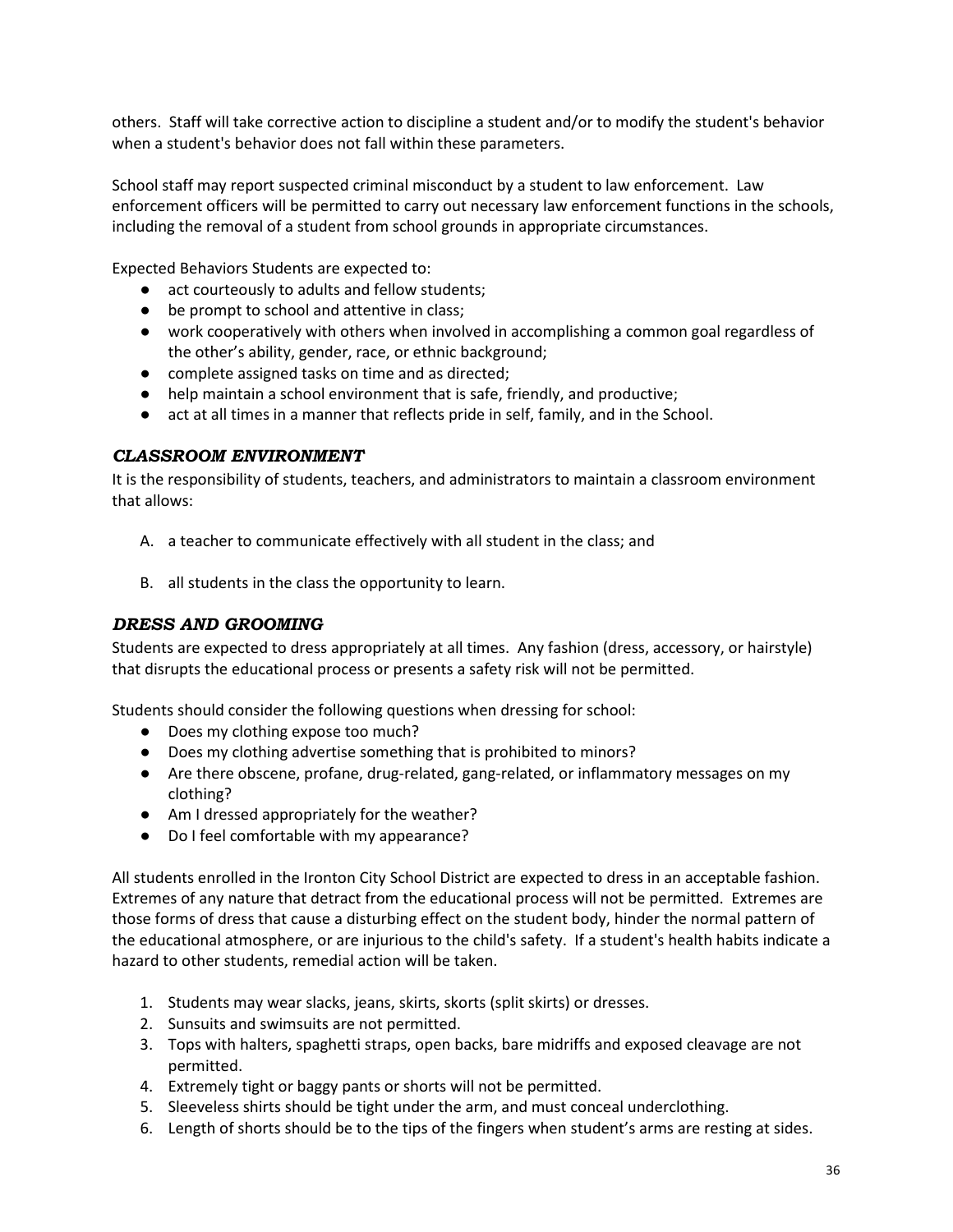- 7. Hair will be neat, clean, well groomed, and of a naturally occurring color.
- 8. Mustaches and beards are acceptable if neatly trimmed.
- 9. All clothing must be free of all sexually suggestive, obscene, profane, or vulgar slogans, pictures, or words.
- 10. Headbands, chained billfolds, bandanas, heel or toe taps, and knife holders are not to be worn.
- 11. Earrings in tongue, nose, eyebrows, or other exposed parts of the body except the ear are not to be worn. Sunglasses, caps, scarves and hats are not to be worn inside the building.
- 12. See-through clothing is not acceptable.
- 13. Underclothing worn as outer garments is not acceptable.
- 14. Shoes will be worn. For safety reasons, high-heel shoes, high-heel boots and wooden shoes may not be worn by elementary students.
- 15. Foundation garments will be worn.
- 16. Students may carry cell phones provided they are registered with the principal's office and a Cell Phone Acceptable Use Agreement is on file. Phones must be turned off during school hours.
- 17. Leotards are not to be worn alone as a substitute for jeans or slacks.
- 18. Drug, alcohol, or tobacco related logos, insignias, slogans, or pictures on clothing, buttons, patches, or signs are not permitted.
- 19. Jeans or pants must fit properly around the waist. Any jeans or pants that cannot stay up without a belt or suspenders are prohibited. In addition, no undergarments can be showing at the waist.
- 20. Athletic bags carried to school must be stored in appropriate locker room areas or other designated areas. Athletic bags cannot be carried from class to class.
- 21. Trench coats, over coats, and/or out-of-door coats are not allowed to be worn during class unless otherwise specified by the principal.

The Dress Code applies not only to school, but also extends to school activities. If there is a violation of the Dress Code, the student will not be permitted in class until the infraction is corrected (removal from the classroom). Repeated violations of any dress code guideline will be considered insubordination and may result in suspension. Class time lost due to infractions must be made up by the student. Corrections to the dress code violation can be accomplished in one of the following ways:

- Replacing the item (example: changing a T-shirt)
- The student removes the item, which violates the dress code (example: sunglasses, caps, etc.)
- Students may call home to have replacement clothing brought
- Student may be sent home to change

Clothing and grooming may be more strictly regulated when students are working with machinery, working in a laboratory, preparing food in class, working in the cafeteria, or participating in sports or physical education classes.

The principal and/or assistant principal shall have the final authority to determine violations of this policy

Students who are representing Ironton City Schools at an official function or public event may be required to follow specific dress requirements. Usually, this applies to athletic teams, cheerleaders, bands, and other such groups.

## <span id="page-42-0"></span>*GANGS*

Gangs that initiate, advocate or promote activities that threaten the safety or wellbeing of persons or that are disruptive to the school environment will not be tolerated.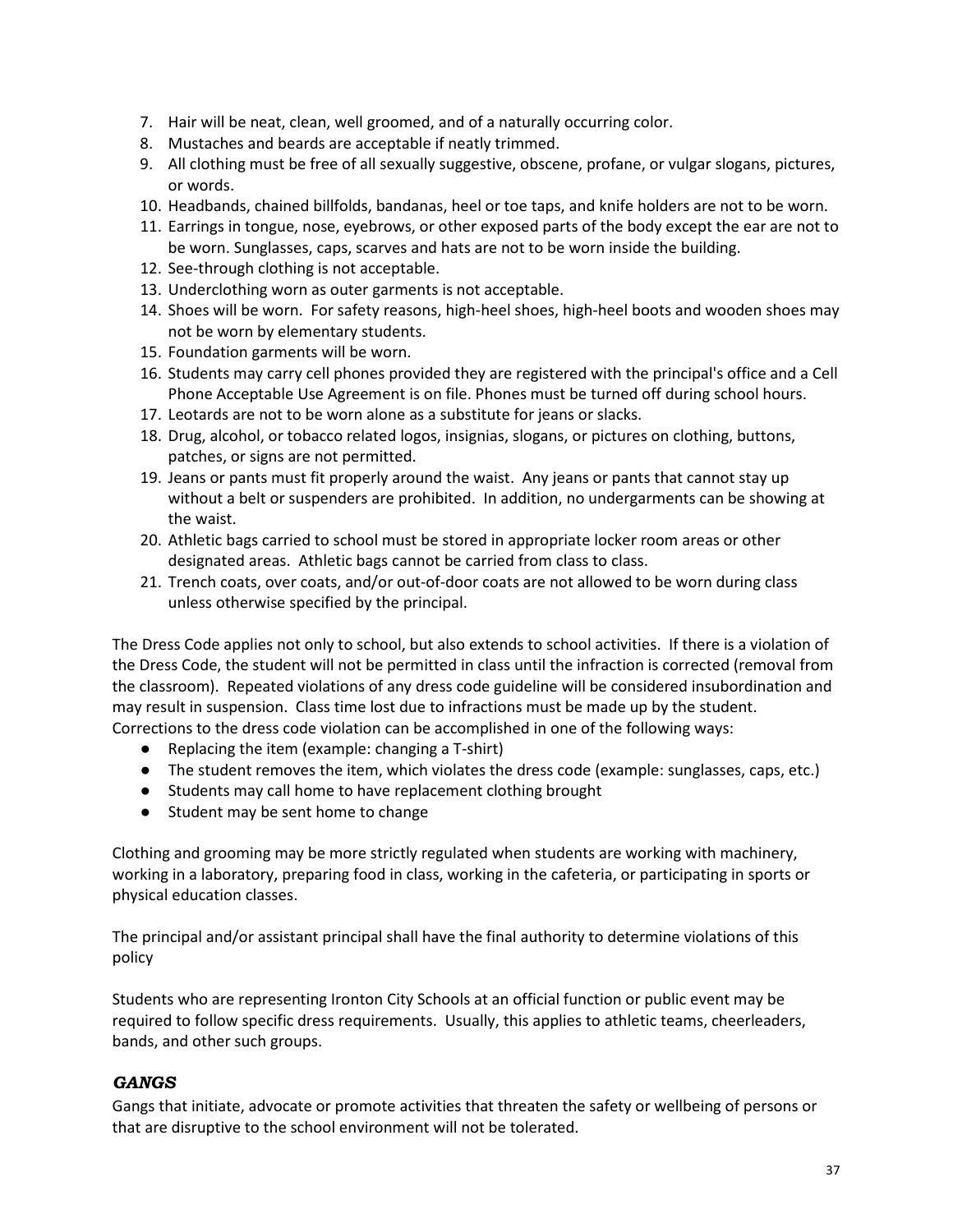Incidents involving initiations, hazing, intimidations or related activities that are likely to cause harm or personal degradation are prohibited.

Students wearing, carrying or displaying gang paraphernalia or exhibiting behaviors or gestures that symbolize gang membership or causing and/or participating in activities that are designed to intimidate another student will be disciplined. Prohibited gang paraphernalia will be specifically identified and posted by the principal.

# <span id="page-43-0"></span>*CARE OF PROPERTY*

Students are responsible for the care of their own personal property. The School is not responsible for personal property. Valuables such as jewelry or irreplaceable items should not be brought to school.

Damage to or loss of school equipment and facilities wastes taxpayers' money and undermines the school program. Therefore, if a student damages or loses school property, the student and/or his/her parents will be required to pay for the replacement or repair. If the damage or loss was intentional, the student will be subject to discipline according to the Student Discipline Code.

# <span id="page-43-1"></span>*BULLYING, HARASSMENT, AND INTIMIDATION*

The Board of Education is committed to providing a safe, positive, productive, and nurturing educational environment for all of its students. The Board encourages the promotion of positive interpersonal relations between members of the school community.

Harassment, intimidation, or bullying toward a student, whether by other students, staff, or third parties is strictly prohibited and will not be tolerated. This prohibition includes aggressive behavior, physical, verbal, and psychological abuse, and violence within a dating relationship. The Board will not tolerate any gestures, comments, threats, or actions which cause or threaten to cause bodily harm or personal degradation. This policy applies to all activities in the District, including activities on school property or while en route to or from school, and those occurring off school property if the student or employee is at any school-sponsored, school-approved or school-related activity or function, such as field trips or athletic events where students are under the school's control, in a school vehicle, or where an employee is engaged in school business. This policy has been developed in consultation with parents, District employees, volunteers, students, and community members as prescribed in R.C. 3313.666 and the State Board of Education's Model Policy.

Harassment, intimidation, or bullying means:

- A. any intentional written, verbal, graphic, or physical act that a student or group of students exhibits toward another particular student(s) more than once and the behavior both causes mental or physical harm to the other student(s) and is sufficiently severe, persistent, or pervasive that it creates an intimidating, threatening, or abusive educational environment for the other student(s); or
- B. violence within a dating relationship.

Aggressive behavior is defined as inappropriate conduct that is repeated enough, or serious enough, to negatively impact a student's educational, physical, or emotional well being. This type of behavior is a form of intimidation and harassment, although it need not be based on any of the legally protected characteristics, such as sex, race, color, national origin, marital status, or disability. It would include, but not be limited to, such behaviors as stalking, bullying/cyberbullying, intimidating, menacing, coercion, name calling, taunting, making threats, and hazing.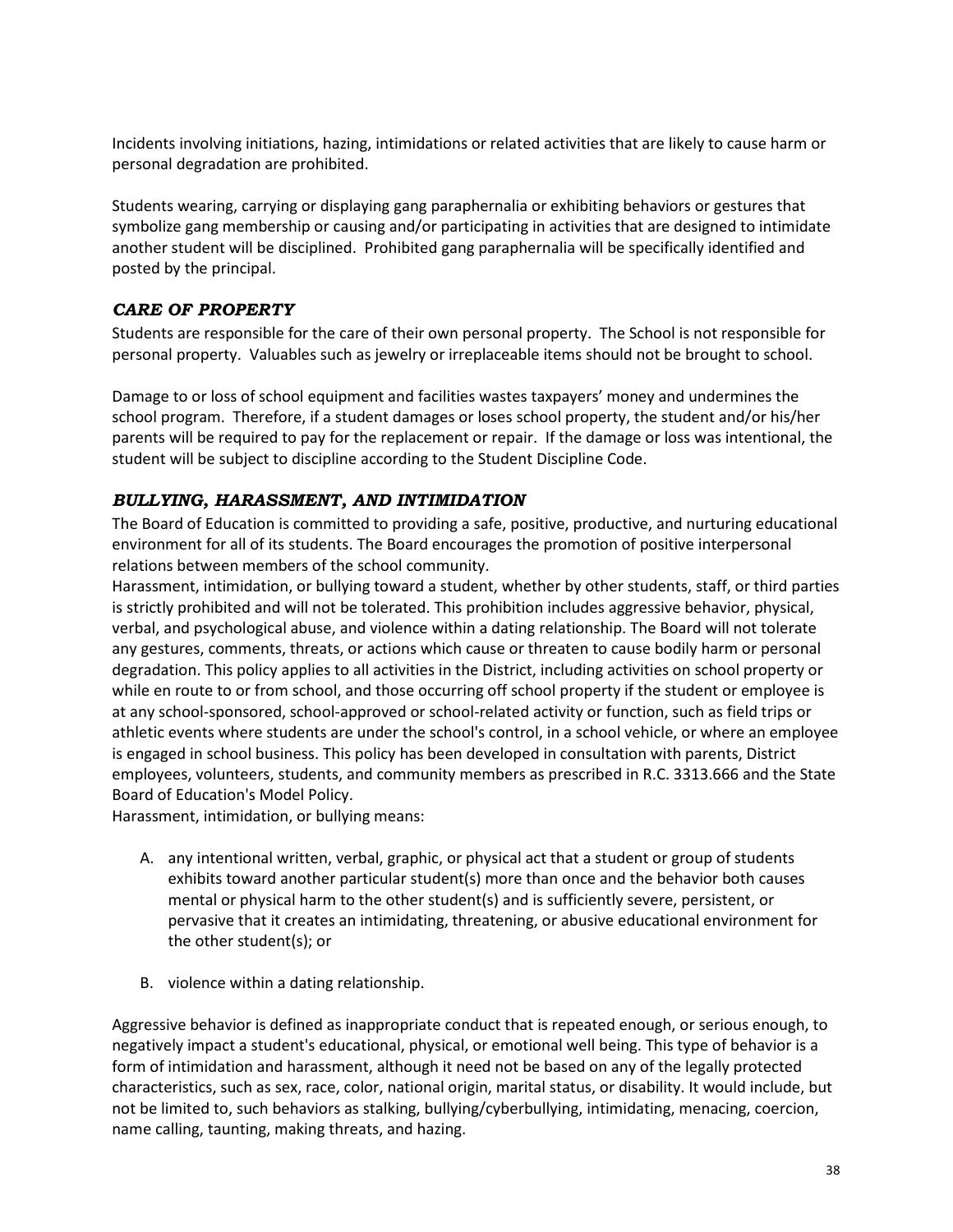Harassment, intimidation, or bullying also means electronically transmitted acts (i.e., internet, e-mail, cellular telephone, personal digital assistance (PDA), or wireless hand-held device) that a student(s) or a group of students exhibits toward another particular student(s) more than once and the behavior both causes mental and physical harm to the other student and is sufficiently severe, persistent, or pervasive that it creates an intimidating, threatening, or abusive educational environment for the other student(s). Any student or student's parent/guardian who believes s/he has been or is the victim of aggressive behavior should immediately report the situation to the building principal or assistant principal, or the Superintendent. The student may also report concerns to teachers and other school staff who will be responsible for notifying the appropriate administrator or Board official. Complaints against the building principal should be filed with the Superintendent. Complaints against the Superintendent should be filed with the Board President.

Every student is encouraged, and every staff member is required, to report any situation that they believe to be aggressive behavior directed toward a student. Reports may be made to those identified above.

All complaints about aggressive behavior that may violate this policy shall be promptly investigated. The building principal or appropriate administrator shall prepare a written report of the investigation upon completion. Such report shall include findings of fact, a determination of whether acts of harassment, intimidation, and/or bullying were verified, and, when prohibited acts are verified, a recommendation for intervention, including disciplinary action shall be included in the report. Where appropriate, written witness statements shall be attached to the report.

If the investigation finds an instance of harassment, intimidation, and/or bullying has occurred, it will result in prompt and appropriate remedial and/or disciplinary action. This may include up to expulsion for students, up to discharge for employees, exclusion for parents, guests, volunteers, and contractors, and removal from any official position and/or a request to resign for Board members. Individuals may also be referred to law enforcement officials.

Retaliation against any person who reports, is thought to have reported, files a complaint, or otherwise participates in an investigation or inquiry concerning allegations of aggressive behavior is prohibited and will not be tolerated. Such retaliation shall be considered a serious violation of Board policy and independent of whether a complaint is substantiated. Suspected retaliation should be reported in the same manner as aggressive behavior. Making intentionally false reports about aggressive behavior for the purpose of getting someone in trouble is similarly prohibited and will not be tolerated. Retaliation and intentionally false reports may result in disciplinary action as indicated above.

If a student or other individual believes there has been aggressive behavior, regardless of whether it fits a particular definition, s/he should report it and allow the administration to determine the appropriate course of action.

This policy shall not be interpreted to infringe upon the First Amendment rights of students (i.e., to prohibit a reasoned and civil exchange of opinions, or debate, that is conducted at appropriate times and places during the school day and is protected by State or Federal law).

The complainant shall be notified of the findings of the investigation, and as appropriate, that remedial action has been taken. If after investigation, acts of bullying against a specific student are verified, the building principal or appropriate administrator shall notify the parent/guardian of the victim of such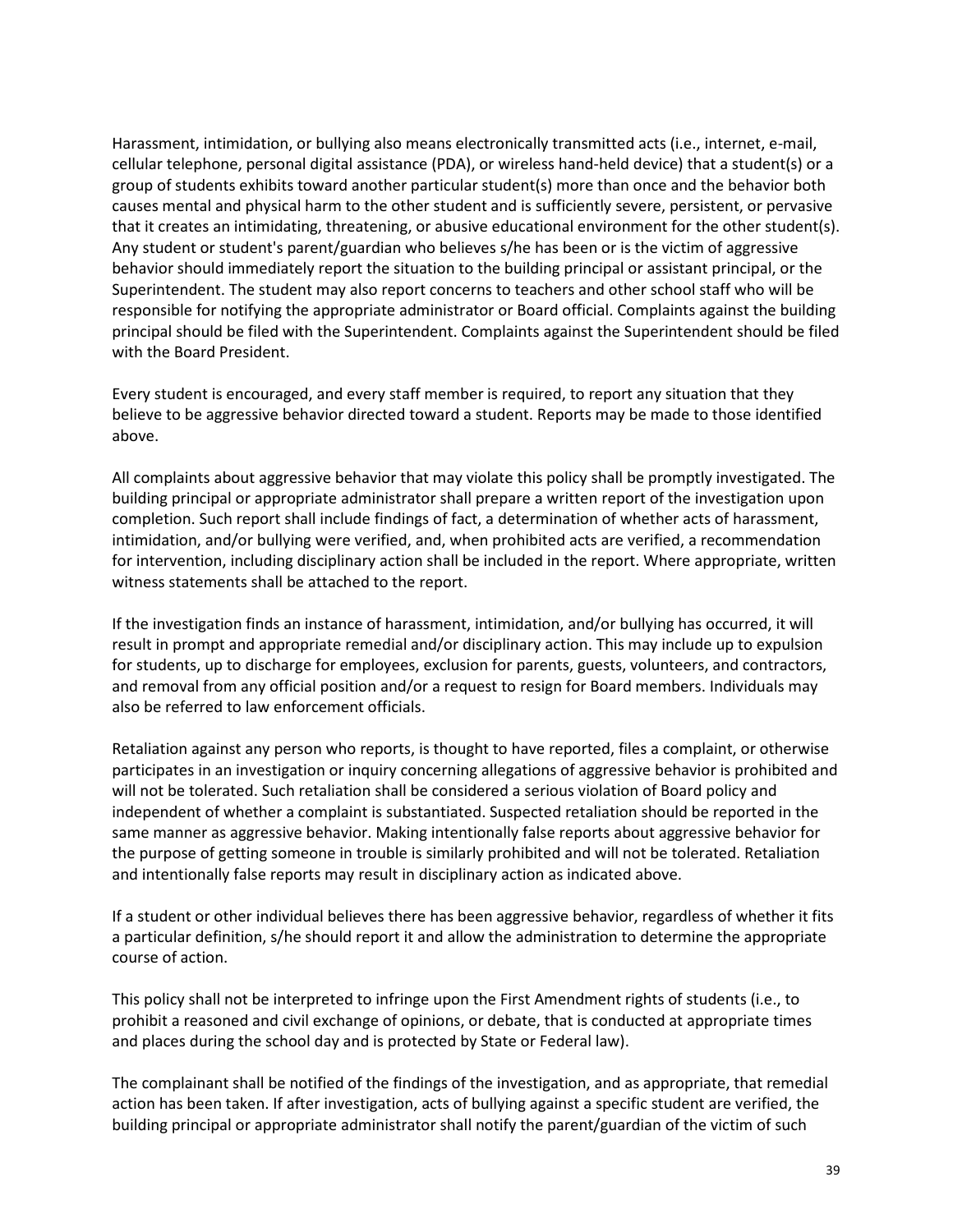finding. In providing such notification care shall be taken to respect the statutory privacy rights of the perpetrator of such harassment, intimidation, and/or bullying.

If after investigation, acts of harassment, intimidation, and/or bullying by a specific student are verified, the building principal or appropriate administrator shall notify in writing the parent/guardian of the perpetrator of that finding. If disciplinary consequences are imposed against such student, a description of such discipline shall be included in the notification.

## <span id="page-45-0"></span>*COMPLAINTS*

Students and/or their parents/guardians may file reports regarding suspected harassment, intimidation, or bullying. Such reports shall be reasonably specific including person(s) involved, number of times and places of the alleged conduct, the target of suspected harassment, intimidation, and/or bullying, and the names of any potential student or staff witnesses. Such reports may be filed with any school staff member or administrator, and they shall be promptly forwarded to the building principal for review, investigation, and action.

Students, parents/guardians, and school personnel may make informal complaints of conduct that they consider to be harassment, intimidation, and/or bullying by verbal report to a teacher, school administrator, or other school personnel. Such informal complaints shall be reasonably specific including person(s) involved, number of times and places of the alleged conduct, the target of suspected harassment, intimidation, and/or bullying, and the names of any potential student or staff witnesses. A school staff member or administrator who receives an informal complaint shall promptly document the complaint in writing, including the information provided. This written report shall be promptly forwarded by the school staff member and/or administrator to the building principal for review, investigation, and appropriate action.

Students who make informal complaints as provided above may request that their name be maintained in confidence by the school staff member(s) and administrator(s) who receive the complaint. Anonymous complaints shall be reviewed and reasonable action shall be taken to address the situation, to the extent such action may be taken that (1) does not disclose the source of the complaint, and (2) is consistent with the due process rights of the student(s) alleged to have committed acts of harassment, intimidation, and/or bullying.

When a student making an informal complaint has requested anonymity, the investigation of such complaint shall be limited as is appropriate in view of the anonymity of the complaint. Such limitation of investigation may include restricting action to a simple review of the complaint subject to receipt of further information and/or the withdrawal by the complaining student of the condition that his/her report be anonymous.

# <span id="page-45-1"></span>*PRIVACY / CONFIDENTIALITY*

The School District will respect the privacy of the complainant, the individual(s) against whom the complaint is filed, and the witnesses as much as possible, consistent with the Board's legal obligations to investigate, to take appropriate action, and to conform with any discovery or disclosure obligations. All records generated under this policy and its related administrative guidelines shall be maintained as confidential to the extent permitted by law. Reporting Requirement

At least semi-annually, the Superintendent shall provide to the President of the Board a written summary of all reported incidents and post the summary on the District web site (if one exists). The list shall be limited to the number of verified acts of harassment, intimidation, and/or bullying, whether in the classroom, on school property, to and from school, or at school-sponsored events.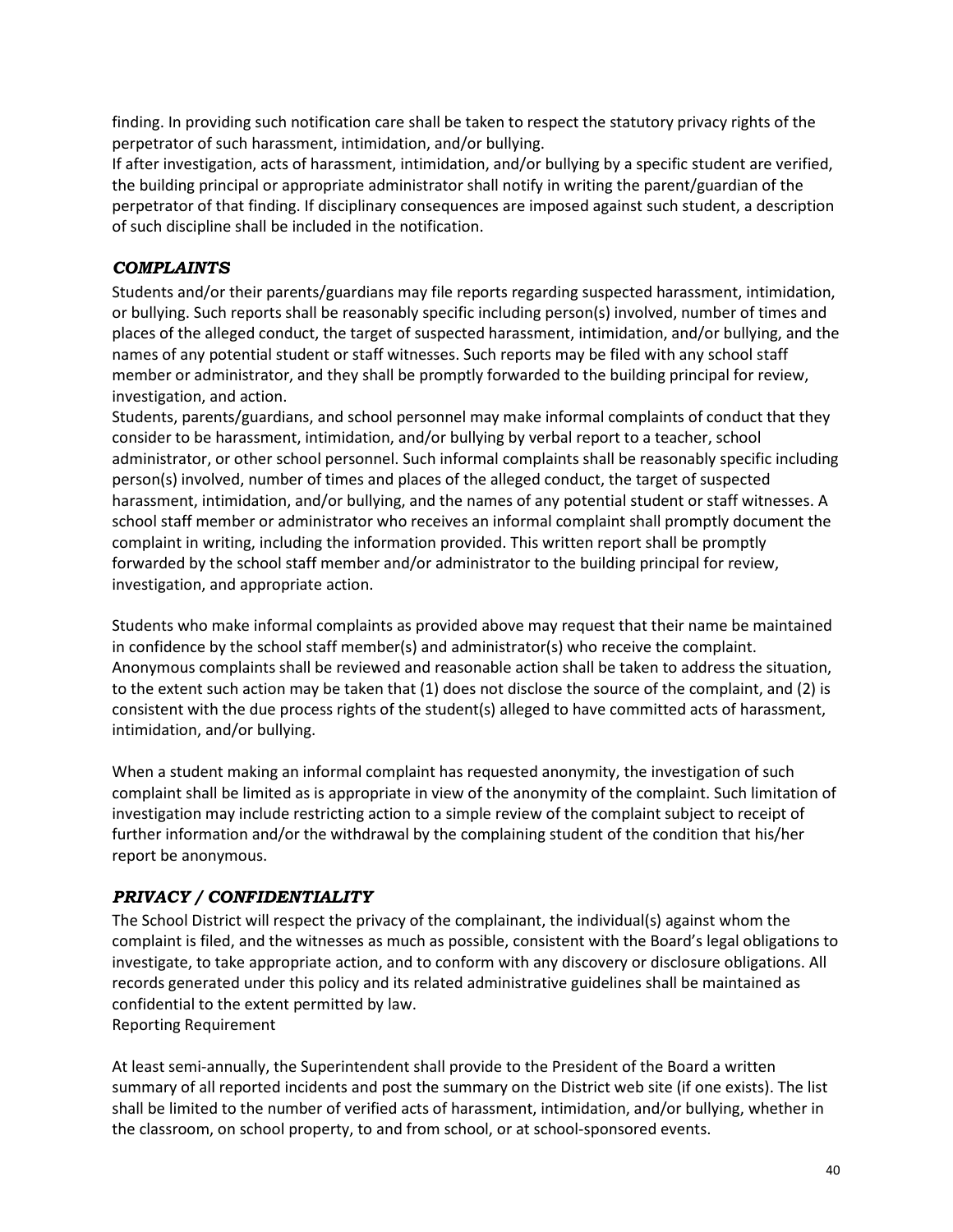Allegations of criminal misconduct and suspected child abuse will be reported to the appropriate law enforcement agency and/or to Child Protective Services in accordance with statute. District personnel shall cooperate with investigations by such agencies.

# <span id="page-46-0"></span>*IMMUNITY*

A School District employee, student, or volunteer shall be individually immune from liability in a civil action for damages arising from reporting an incident in accordance with this policy and R.C. 3313.666 if that person reports an incident of harassment, intimidation, and/or bullying promptly, in good faith, and in compliance with the procedures specified in this policy. Such immunity from liability shall not apply to an employee, student, or volunteer determined to have made an intentionally false report about harassment, intimidation, and/or bullying.

## <span id="page-46-1"></span>*NOTIFICATION*

Notice of this policy will be annually circulated to and posted in conspicuous locations in all school buildings and departments within the District and discussed with students, as well as incorporated into the teacher, student, and parent/guardian handbooks. State and Federal rights posters on discrimination and harassment shall also be posted at each building. All new hires will be required to review and sign off on this policy and the related complaint procedure.

# <span id="page-46-2"></span>*EDUCATION AND TRAINING*

In support of this policy, the Board promotes preventative educational measures to create greater awareness of aggressive behavior, including bullying and violence within a dating relationship. The Superintendent or designee shall provide appropriate training to all members of the School District community related to the implementation of this policy and its accompanying administrative guidelines. All training regarding the Board's policy and administrative guidelines and aggressive behavior and bullying in general, will be age and content appropriate.

Students in grades seven (7) through twelve (12) shall receive age-appropriate instruction in dating violence prevention education, including instruction in recognizing dating violence warning signs and characteristics of healthy relationships. Parents, who submit a written request to the building principal to examine the dating violence prevention instruction materials used in the school, will be afforded an opportunity to review the materials within a reasonable period of time.

The Superintendent shall develop administrative guidelines to implement this policy. Guidelines shall include reporting and investigative procedures, as needed. The complaint procedure established by the Superintendent shall be followed.

## <span id="page-46-3"></span>*ZERO TOLERANCE*

No form of violent, disruptive, or inappropriate behavior, including excessive truancy, will be tolerated.

## <span id="page-46-4"></span>*STUDENT DISCIPLINE CODE*

Each of the behaviors and/or types of misconduct described below are prohibited and may subject the student to disciplinary action including, but not limited to, student conference, parent/guardian notification, parent/guardian conference, detention, in-school discipline, suspension and/or expulsion from school. Furthermore, any criminal acts committed at or related to the School will be reported to law enforcement officials as well as disciplined at school. Certain criminal acts may result in permanent exclusion from school.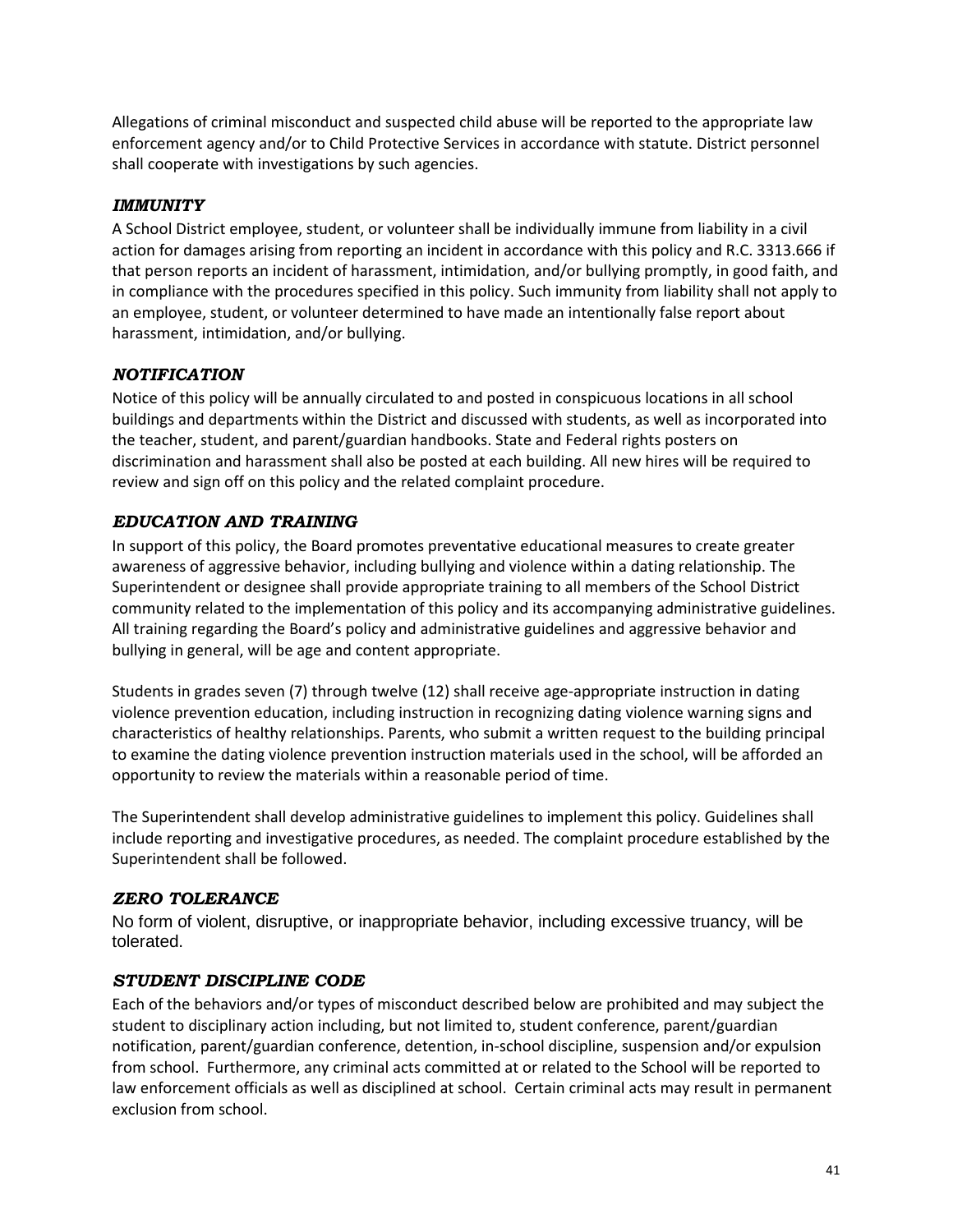#### 1. Possession/use of drugs and/or alcohol

Possessing, using, transmitting or concealing, or being under the influence of any alcoholic beverage, controlled substance including, but not limited to, narcotics, mood altering drugs, counterfeit controlled substances, lookalikes, over the counter stimulants or depressants, anabolic steroids, or drug related paraphernalia.

If a building principal has a reasonable individualized suspicion of drug or alcohol use, s/he may request the student in question to submit to any appropriate testing, including but not limited to, a breathalyzer test or urinalysis. In such circumstances, the student will be taken to a private administrative or instructional area on school property for such testing with at least one other member of the teaching or administrative staff present as a witness to the test. If a student refuses to take the test, s/he will be advised that such denial leaves the observed evidence of alcohol or drug use unrefuted thus leading to possible disciplinary action. The student will then be given a second opportunity to take the test.

#### 2. Possession/use of tobacco

Possession, consumption, distribution, purchase or attempt to purchase, and/or use of tobacco products or electronic cigarettes or similar devices in school, on school grounds, on school buses, in Board-owned vehicles, within any indoor facility owned or leased or contracted for by the Board, and at any interscholastic competition, extra-curricular event, or other school sponsored event. Tobacco products include, but are not limited to cigarettes, cigars, pipe tobacco, chewing tobacco, snuff or any other matter or substance that contains tobacco. The term "tobacco" includes any product that contains tobacco, is derived from tobacco, contains nicotine, or e-cigarettes and other electronic smoking devices (including but not limited to "JUULs"), but does not include any cessation product approved by the United States Food and Drug Administration for use as a medical treatment to reduce or eliminate nicotine or tobacco dependence. Smoking of electronic, "vapor", other substitute forms of cigarettes, or clove cigarettes is also prohibited.

#### 3. Use and/or possession of a firearm

Bringing a firearm (as defined in the Federal Gun-Free Schools Act of 1994) onto school property or to any school-sponsored activity, competition, program, or event, regardless of where it occurs, will result in a mandatory one (1) year expulsion under Ohio law. This expulsion may be reduced on a case-by-case basis by the Superintendent using the guideline(s) set forth in Board Policy 5610.

Firearm is defined as any weapon (including a starter gun) that will or is designed to or may readily be converted to expel a projectile by the action of an explosive; the frame or receiver of any such weapon; any firearm muffler or firearm silencer; or any destructive device (as defined in the Federal Gun-Free Schools Act of 1994). Firearms include any unloaded firearm and any firearm that is inoperable but that can be readily operated.

Students are prohibited from knowingly possessing an object on school premises, in a school or a school building, at a school activity or on a school bus that is indistinguishable from a firearm, whether or not the object is capable of being fired, and indicating they are in possession of such an object and that it is a firearm or knowingly displaying or brandishing the object and indicating it is a firearm.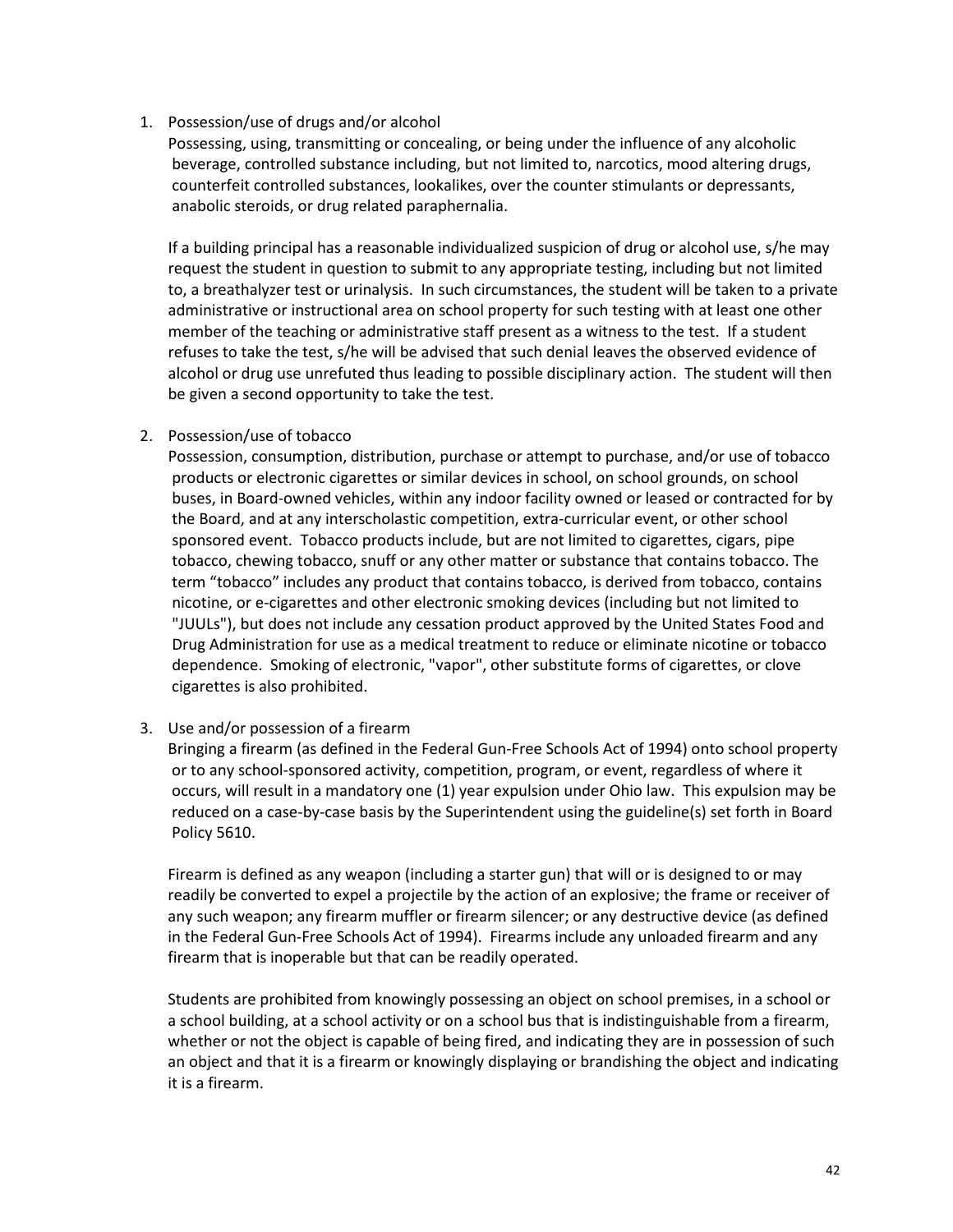#### 4. Use and/or possession of a weapon

A weapon is any device that may be used for offensive or defensive purpose, including but not limited to conventional objects such as guns, pellet guns, knives, or club type implements. It may also include any toy that is presented as a real weapon or reacted to as a real weapon. Possession and/or use of a weapon may subject a student to expulsion and possible permanent exclusion.

A knife is defined as any cutting instrument consisting of a sharp blade fastened to a handle, a razor blade or any similar device that is used for, or is readily capable of causing death or serious bodily injury.

- 5. Use of an object as a weapon Any object that is used to threaten, harm, or harass another may be considered a weapon. This includes but is not limited to padlocks, pens, pencils, laser pointers, and jewelry.
- 6. Knowledge of dangerous weapons or threats of violence Because the Board believes that students, staff members, and visitors are entitled to function in a safe school environment, students are required to report knowledge of dangerous weapons or threats of violence to the Principal. Failure to report such knowledge may subject the student to discipline.
- 7. Arson

Intentional or purposeful destruction or damage to school or district buildings or property by means of fire. Anything, such as fire, that endangers school property and its occupants will not be tolerated. Arson is a felony.

- 8. Physically assaulting a staff member/student/person associated with the District. Acting with intent to cause fear in another person of immediate bodily harm or death, or intentionally bullying, inflicting or attempting to inflict bodily harm upon another person. Physical assault of a staff member, student, or other person associated with the District, regardless of whether it causes injury, will not be tolerated. Any intentional, harmful or potentially harmful physical contact or bullying initiated by a student against a staff member will be considered to be assault. Assault may result in criminal charges and may subject the student to expulsion.
- 9. Verbally threatening (either orally, in writing or otherwise expressed) a staff member/student/person associated with the District. Any oral or written statement or otherwise expressed action that a staff member, student, or other person associated with the District reasonably feels to be a threat will be considered a verbal assault. Profanity directed toward a staff member in a threatening tone may also be considered a verbal assault. Confrontation with a student or staff member that bullies, intimidates, or causes fear of bodily harm or death is also prohibited.
- 10. Misconduct against a school official or employee, or the property of such a person, regardless of where it occurs. The Board prohibits misconduct committed by a student against a school official or employee, including, but not limited to, harassment (of any type), vandalization, assault (verbal and/or physical), and destruction of property.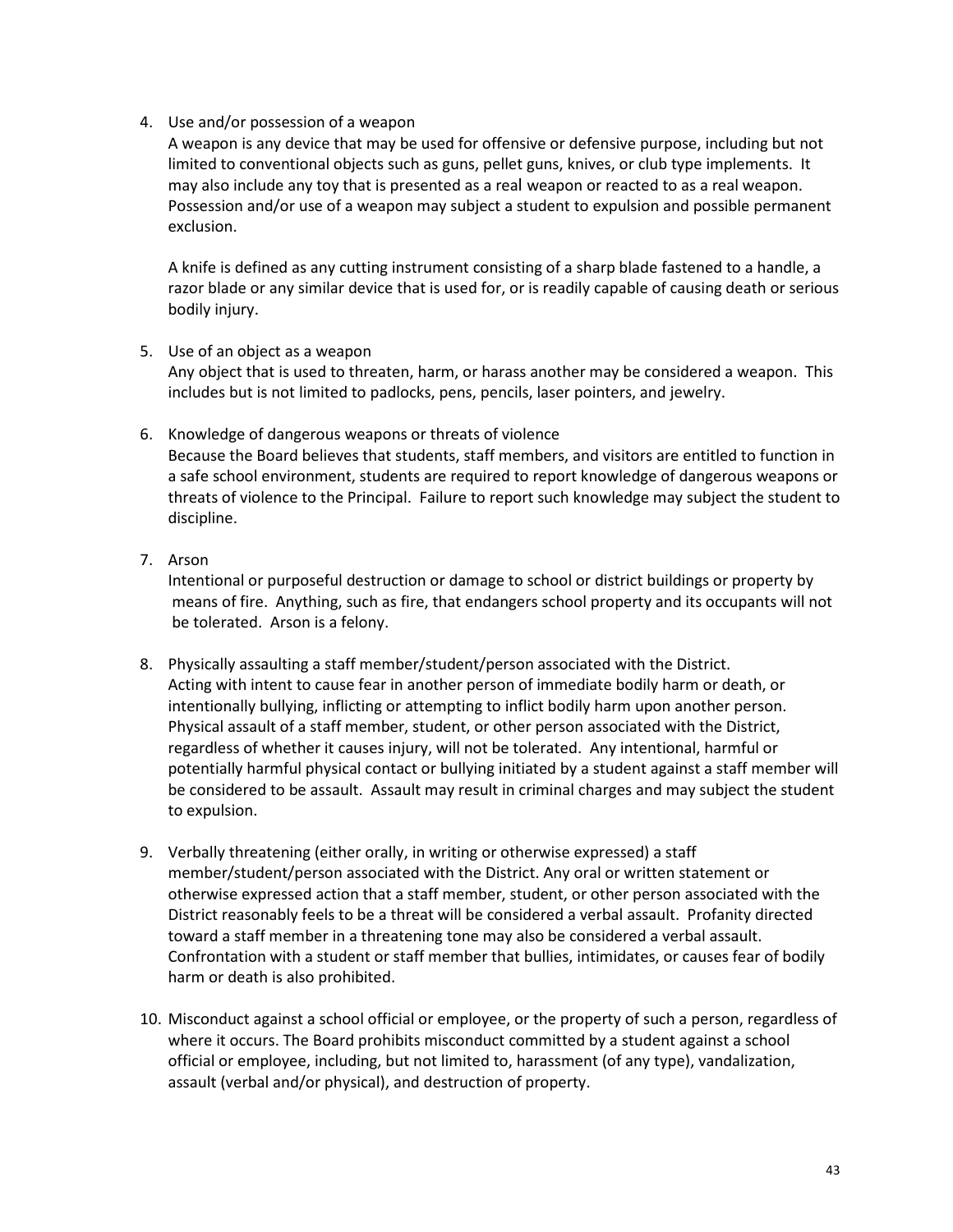#### 11. Misconduct off school grounds

Students may be subject to discipline for their misconduct even when it occurs off school property when the misconduct is connected to activities or incidents that occurred on property owned or controlled by the District. Misconduct is defined as any violation of the Student Discipline Code.

#### 12. Extortion

Extortion is the use of threat, intimidation, force, or deception to take, or receive something from someone else. Extortion is against the law.

#### 13. Gambling

Gambling (i.e., playing a game of chance for stakes) includes casual betting, betting pools, organized-sports betting, and any other form of wagering. Students who bet on any school activity in which they are involved may also be banned from that school activity.

#### 14. Falsification of school work, identification, forgery

Falsifying signatures or data, or refusing to give proper identification or giving false information to a staff member. This prohibition includes, but is not limited to, forgery of hall/bus passes and excuses, as well as use of false I.D.'s. Plagiarism and cheating are also forms of falsification and will subject the student to academic penalties as well as disciplinary action.

#### 15. Bomb Threats, and other false alarms and reports

Making a bomb threat (i.e., intentionally giving a false alarm of a bomb) against a school building or any premises at which a school activity is being held at the time the threat is made may result in expulsion for a period of up to one (1) school year. Additionally, intentionally giving a false alarm of a fire, or tampering or interfering with any fire alarm is prohibited. It should be remembered that false emergency alarms or reports endanger the safety forces that are responding to the alarm/report, the citizens of the community, and the persons in the building. What may seem like a prank, is a dangerous stunt that is against the law and will subject the student to disciplinary action.

#### 16. Terroristic Threat

Threatening, directly or indirectly, to commit a crime of violence with the purpose to terrorize another or with reckless disregard of the risk of causing terror in another.

## 17. Possession and/or use of explosives and/or fireworks

Possessing or using any compound or mixture, the primary or common purpose of which is to function by explosion, with substantially instantaneous release of gas and heat (including, but not limited to explosives and chemical-reaction objects such as smoke bombs and poppers). Additionally, possessing or offering for sale any substance, combination of substances or article prepared to produce a visible and/or audible effect by combustion, explosion, deflagration or detonation.

## 18. Trespassing

Although schools are public facilities, the law allows the Board to restrict access to school property. Being present in any Board-owned facility or portion of a Board-owned facility when it is closed to the public or when the student does not have the authorization to be there, or unauthorized presence in a Board owned vehicle; or unauthorized access or activity in a Board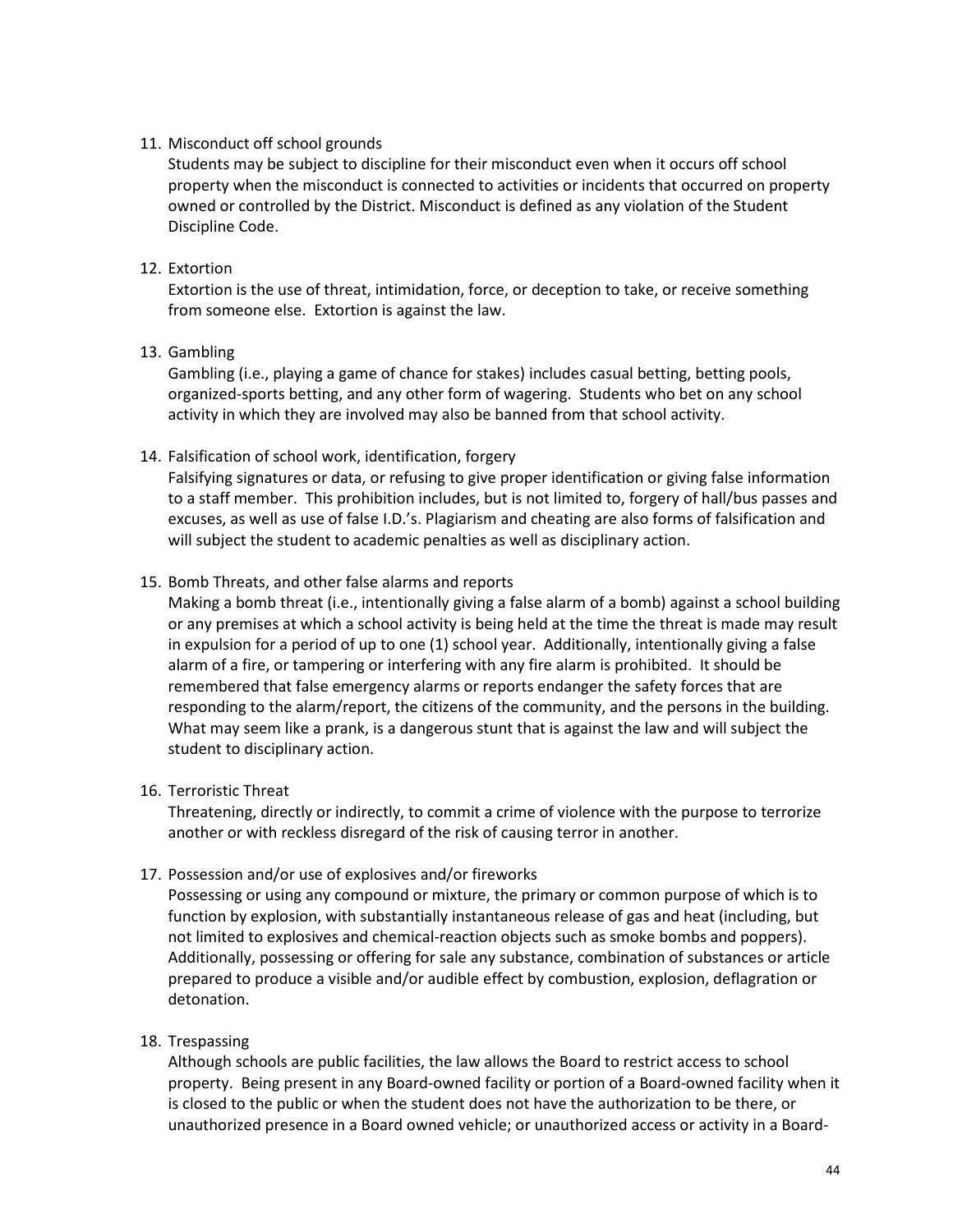owned computer, into district, school or staff computer files, into a school or district file server, or into the Network. When a student has been removed, suspended, expelled, or permanently excluded from school, the student is prohibited from being present on school property without authorization of the principal.

19. Theft, or knowingly receiving or possessing stolen property

Unauthorized taking of property of another person or receiving or possessing such property. Students caught stealing will be disciplined and may be reported to law enforcement officials. Students should not bring anything of value to school without prior authorization from the building principal. The School is not responsible for personal property.

20. Insubordination

Students are expected to comply with the reasonable directions of staff. Willful refusal or failure to follow or comply with an appropriate direction given by a staff member, or acting in defiance of staff members.

- 21. Damaging property (Vandalism) Defacing, cutting, or otherwise damaging property that belongs to the school, district, other students, employees or others and disregard for school property.
- 22. Persistent absence or tardiness

Attendance laws require students to be in school all day or to have a legitimate excuse for their absence. Penalties for unexcused absences can range from detention to a referral to court and/or revocation of the student's driver's license.

- 23. Unauthorized use of school or private property Students must obtain permission to use any school property or any private property located on school premises. Any unauthorized use of school property, or private property located on school premises, shall be subject to disciplinary action.
- 24. Refusing to accept discipline Students failing to comply with disciplinary penalties may face enhanced penalties for such action.
- 25. Aiding or abetting violation of school rules Assisting other students in the violation of any school rule. Students are expected to resist peer pressure and exercise sound decision making regarding their behavior.
- 26. Displays of affection/sexual activities Affection between students is personal and not meant for public display. This includes touching, petting, or any other contact that may be considered sexual in nature. Sexual activity of any nature is prohibited and will result in disciplinary action.
- 27. Possession of electronic equipment

The School will supply any electronic equipment or devices necessary for participation in the educational program. Students shall not use or possess any electronic equipment on school property or at any school sponsored activity without the permission of the building principal. Examples of prohibited devices include but are not limited to radios, "boom-boxes", headphones, CD/MP3 players, portable TV's, electronic games/toys, pagers, cellular telephones,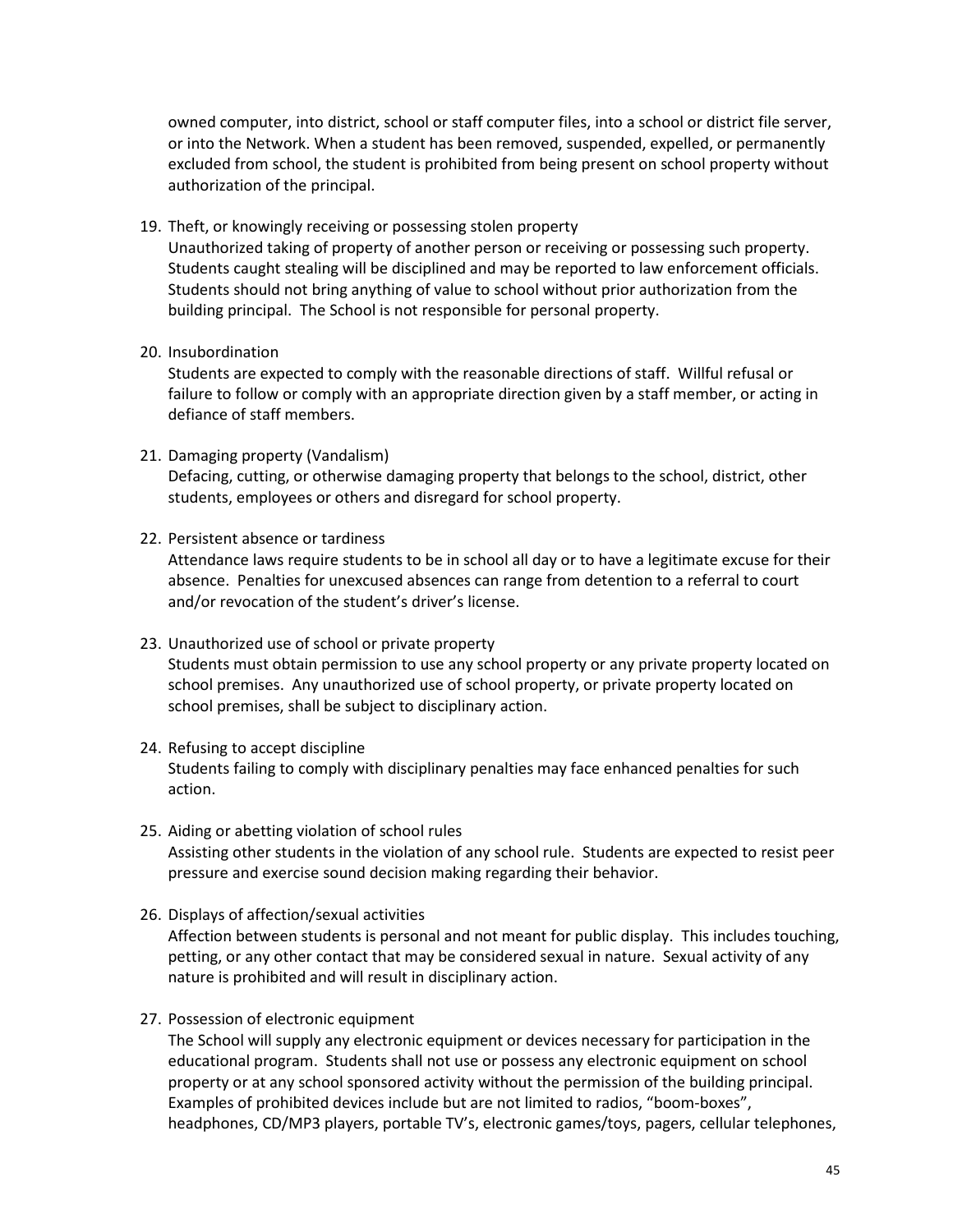beepers, other paging devices and other electronic communication devices, and the like. Unauthorized electronic equipment will be confiscated from the student by school personnel and disciplinary action will be taken.

- 28. Violation of individual school/classroom rules Each learning environment has different rules for students. These rules are for the safe and orderly operation of that environment. Students will be oriented to specific rules within each learning environment, all of which will be consistent with this Code.
- 29. Violation of bus rules (see Section V Transportation)
- 30. Interference, disruption or obstruction of the educational process Any actions or manner of dress that materially and substantially disrupts or interferes with school activities or the educational process, or which threaten to do so are unacceptable. Such disruptions include, but are not limited to, delay or prevention of lessons, assemblies, field trips, athletic and performing arts events.
- 31. Harassment and/or Aggressive Behavior (including Bullying/Cyberbullying) The Board encourages the promotion of positive interpersonal relations between members of the school community. Harassment and/or aggressive behavior (including bullying/cyberbullying) toward a student, whether by other students, staff, or third parties is strictly prohibited and will not be tolerated. This prohibition includes physical, verbal, and psychological abuse, and any speech or action that creates a hostile, intimidating, or offensive learning environment. The Board will not tolerate any gestures, comments, threats, or actions which cause or threaten to cause bodily harm or personal degradation. Individuals engaging in such conduct will be subject to disciplinary action.

Conduct constituting sexual harassment, may include, but is not limited to:

- verbal harassment or abuse;
- pressure for sexual activity;
- repeated remarks with sexual or demeaning implications;
- unwelcome touching;
- sexual jokes, posters, cartoons, etc.;
- suggesting or demanding sexual involvement, accompanied by implied or explicit threats concerning one's grades or safety;
- a pattern of conduct, which can be subtle in nature, that has sexual overtones and is intended to create or has the effect of creating discomfort and/or humiliation to another;
- remarks speculating about a person's sexual activities or sexual history, or remarks about one's own sexual activities or sexual history.

Note: An inappropriate boundary invasion by a District employee or other adult member of the School District community into a student's personal space and personal life is sexual harassment. Further, any administrator, teacher, coach, other school authority who engages in sexual or other inappropriate physical contact with a student may be guilty of criminal "child abuse" as defined in State law. Conduct constituting harassment on the basis or race, color, national origin, religion, or disability may take different forms, including, but not limited to, the following: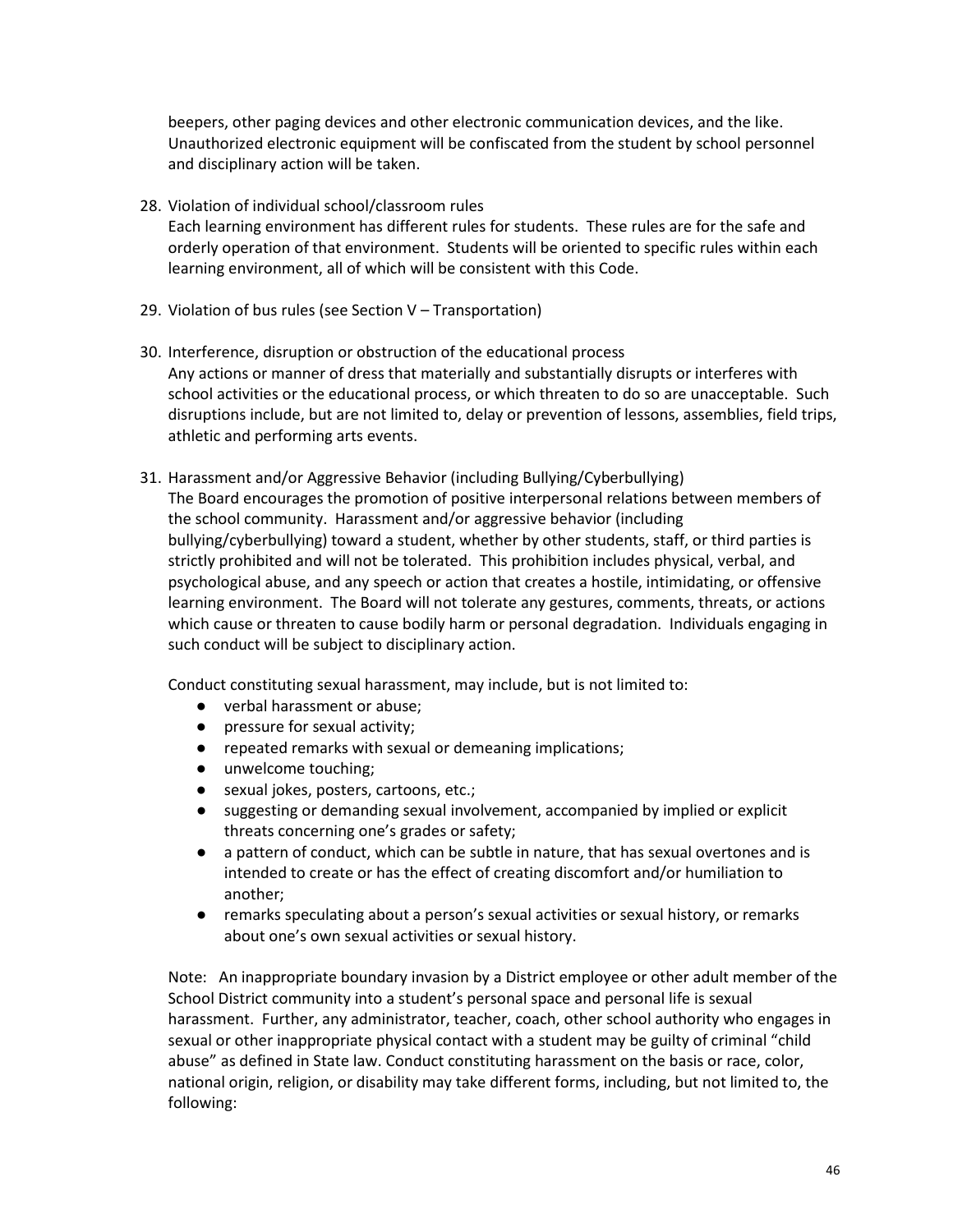#### A. Verbal:

The making of offensive written or oral innuendoes, comments, jokes, insults, threats, or disparaging remarks concerning a person's race, color, national origin, religious beliefs, or disability.

B. Nonverbal:

Placing offensive objects, pictures, or graphic commentaries in the school environment or making insulting or threatening gestures based upon a person's race, color, national origin, religious beliefs, or disability.

C. Physical:

Any intimidating or disparaging action such as hitting, pushing, shoving, hissing, or spitting, on or by a fellow staff member, students, or other person associated with the District, or third parties, based upon the person's race, color, national origin, religious beliefs, or disability.

Aggressive behavior is defined as inappropriate conduct that is repeated enough, or serious enough, to negatively impact a student's educational, physical, or emotional well being. This type of behavior is a form of intimidation and harassment, although it need not be based on any of the legally protected characteristics, such as sex, race, color, marital status, or disability. It would include, but not be limited to, such behaviors as stalking, bullying/cyberbullying, intimidating, menacing, coercion, name-calling, taunting, making threats, and hazing.

Any student who believes that s/he is the victim of any of the above actions or has observed such actions by another student, staff member, or other person associated with the District, or by third parties should contact the District's Anti-Harassment Complaint Coordinator. The Complaint Coordinator is available during regular school hours to discuss a student's concerns related to harassment and/or bullying/cyberbullying, to assist a student who seeks support or advice when informing another individual about "unwelcome" conduct, or to intercede informally on behalf of the student.

The student may report his/her concerns to the Anti-Harassment Complaint Coordinators either by a written report, telephone, or personal visit. In reporting his/her concerns, the student should provide the name of the person(s) whom s/he believes to be responsible for the harassment and or bullying/cyberbullying and the nature of the harassing and/or bullying/cyberbullying incident(s). The Anti-Harassment Complaint Coordinators will promptly compile a written summary of each such report that will be forwarded to the Principal.

Each report will be investigated in a timely manner and as confidentially as possible. The District will respect the privacy of the complainant, the individual(s) against whom the complaint is filed, and the witnesses as much as possible, consistent with the Board's legal obligations to investigate, to take appropriate action, and to conform with any discovery or disclosure obligations. While a charge is under investigation, no information will be released to anyone who is not involved with the investigation, except as may be required by law or in the context of a legal or administrative proceeding. All records generated under the terms of this policy and its related administrative guidelines shall be maintained as confidential to the extent permitted by law. All individuals involved in an investigation as either a witness, victim or alleged harasser and/or bully/cyberbully will be instructed not to discuss the subject outside of the investigation.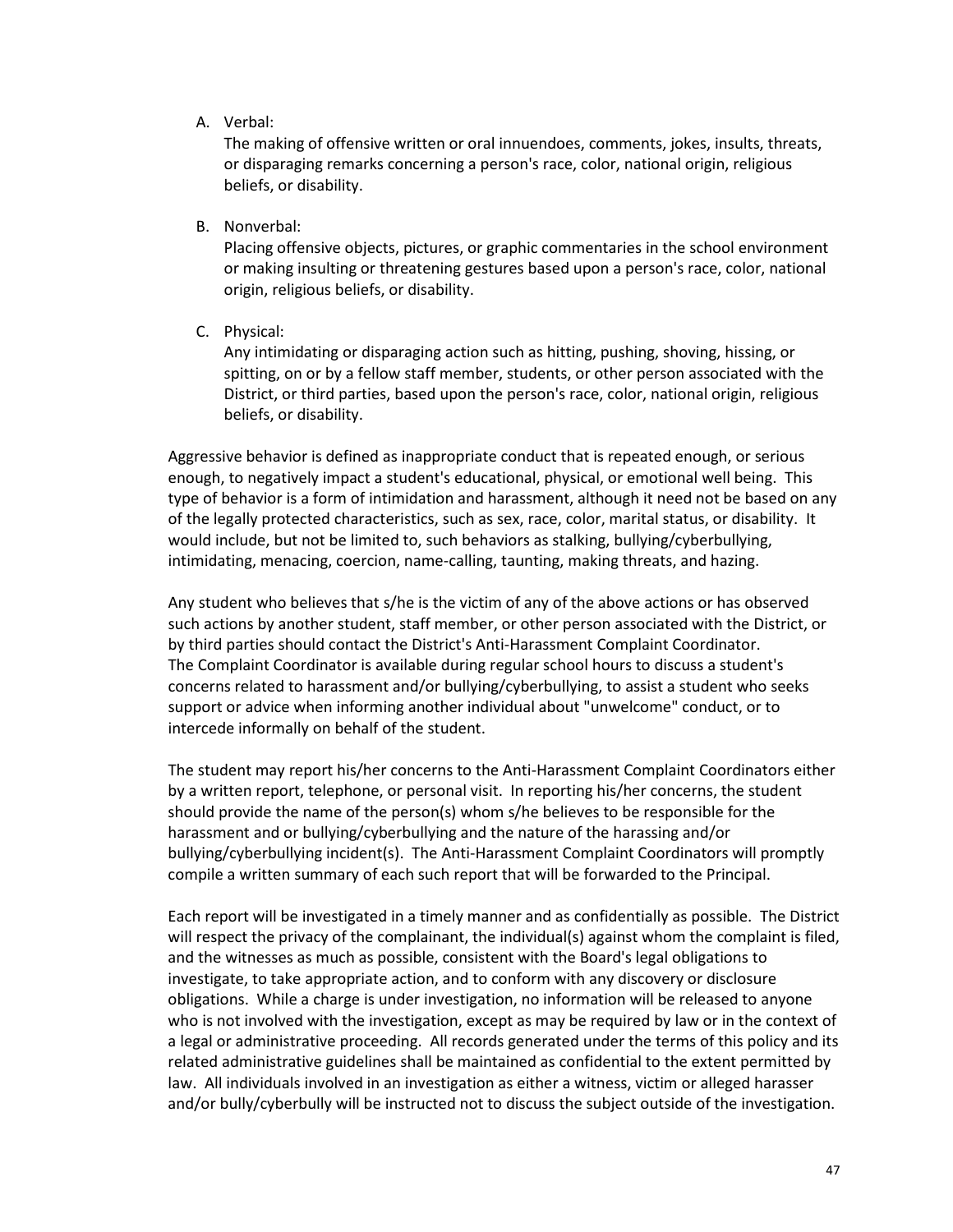If an investigation reveals that a harassment and/or bullying/cyberbullying complaint is valid, appropriate remedial and or disciplinary action will be taken promptly to prevent the continuance of the harassment and/or bullying/cyberbullying or its recurrence.

Given the nature of harassing and/or bullying/cyberbullying behavior, the School recognizes that false accusations can have serious effects on innocent individuals. Therefore, all students are expected to act responsibly, honestly, and with the utmost candor whenever they present harassment and/or bullying/cyberbullying allegations or charges.

Some forms of sexual harassment of a student may reasonably be considered child abuse that must be reported to the proper authorities.

These guidelines shall not be interpreted to infringe upon the First Amendment rights of students (i.e., to prohibit a reasoned and civil exchange of opinions, or debate, that is conducted at appropriate times and places during the school day and is protected by State or Federal law).

Retaliation against any person who reports, is thought to have reported, files a complaint, or otherwise participates in an investigation or inquiry concerning allegations of harassment and/or aggressive behavior is prohibited and will not be tolerated. Such retaliation shall be considered a serious violation and independent of whether a complaint is substantiated. Suspected retaliation should be reported in the same manner as harassment and aggressive behavior. Making intentionally false reports about harassment or aggressive behavior for the purpose of getting someone in trouble is similarly prohibited and will not be tolerated. Retaliation and intentionally false reports may result in disciplinary action as indicated above.

Anyone having further questions concerning prohibited behaviors and/or the complaint process should request a copy of Board policies and administrative guidelines 5517 and 5517.01.

#### 32. Hazing

Performing any act, or coercing another, including the victim, to perform any act of initiation into any class, team, or organization, that causes or creates a substantial risk of causing mental or physical harm. Permission, consent, or assumption or risk by an individual subjected to hazing shall not lessen the prohibitions contained in this rule.

Hazing by any individual, school group, club, or team is not permitted. This includes any form of initiation that causes or creates a risk of causing mental or physical harm, no matter how willing the participant may be. Hazing activities are prohibited at any time in school facilities, on school property, and/or off school property but connected to activities or incidents that have occurred on school property.

All incidents of hazing must be reported immediately to any of the following individuals: the building principal or other administrator; teacher; coach; student club advisor/supervisor, and/or Superintendent. Students who engage in hazing may also be liable for civil and criminal penalties.

#### 33. Violent Conduct

Students may be expelled for up to one school year for committing an act at school, on other school property, at an interscholastic competition, extracurricular event, or any other school program, or directing an act at a Board official or employee, regardless of where or when that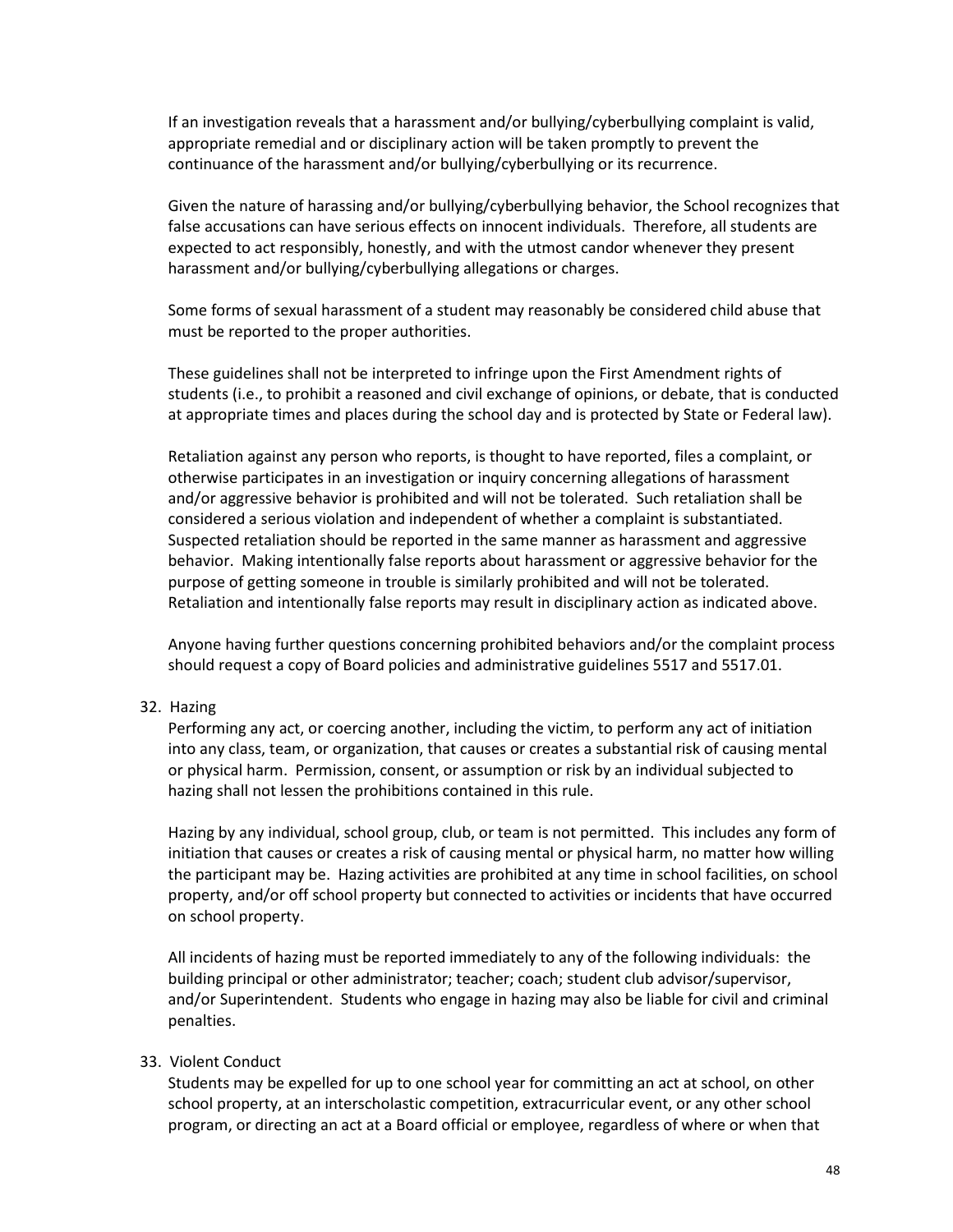act may occur, or their property that would be a criminal offense if committed by an adult and results in serious physical harm to person(s) or property.

34. Improper Dress

Clothing may not include words or visuals that are lewd, obscene, disruptive, abusive, or discriminatory, or that advertise drugs, alcohol or tobacco. Dress or grooming that is disruptive of the classroom or school atmosphere is not allowed. Shoes must be worn at all times for health and safety reasons.

### 35. Careless or Reckless Driving

Driving on school property in such a manner as to endanger persons or property.

36. Burglary

Entering a building or a specific area of a building without consent and with intent to commit a crime, or entering a building without consent and committing a crime.

37. Fighting

Engaging in adversarial physical contact (differentiated from poking, pushing, shoving or scuffling) in which one or the other party(ies) or both contributed to the situation by verbally instigating a fight and/or physical action. Promoting or instigating a fight (i.e., contributing to a fight verbally or through behavior).

- 38. Lighting Incendiary Devices Unauthorized igniting of matches, lighters and other devices that produce flames.
- 39. Possession of Pornography Possessing sexually explicit material.

#### <span id="page-54-0"></span>*DISCIPLINE*

COVID Statement: Students will be expected to follow all specified instruction regarding safety and spacing. Any intentional violation of procedures will escalate

#### **Disciplinary Guidelines**

**Step 1:** Verbal warning and/or written notice Review of offense Conference with Principal/Counselor/Parent Loss of privilege(s) Make-up Time Lunch Detention

**Step 2:** Verbal warning and/or written notice Review of offense Conference with Principal/Counselor/Parent Loss of privilege(s) Minimum After School Detention or In School Suspension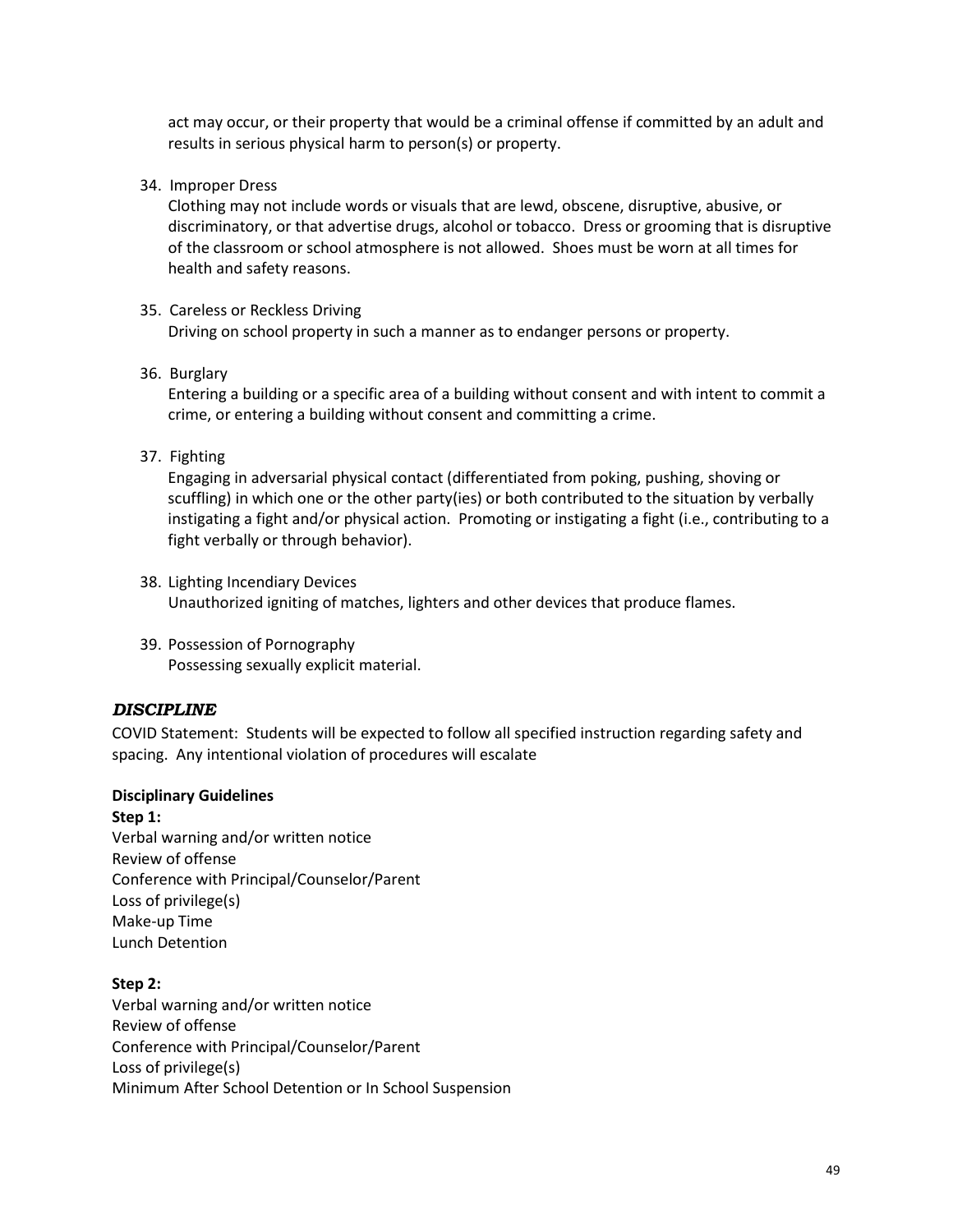**Step 3:** Verbal warning and/or written notice Review of offense Conference with Principal/Counselor/Parent Loss of privilege(s) Minimum Alternative School or Out of School Suspension Possible Expulsion

## *SEVERITY OF ACTION, OR PERSISTENT MISBEHAVIOR MAY RESULT IN STEPS 2 or 3 WITHOUT PRIOR STEPS BEING TAKEN.*

#### *ANY PROHIBITED ITEMS WILL BE CONFISCATED.*

## *STUDENTS WITH DISABILITIES ARE SUBJECT TO APPLICABLE STATE AND FEDERAL LAW IN ADDITION TO THE STUDENT CODE OF CONDUCT. TO THE EXTENT ANY CONFLICT EXISTS, STATE AND/OR FEDERAL LAW WILL PREVAIL.*

*DISCIPLINARY DECISION WILL BE DETERMINED BY CAMPUS ADMINISTRATORS, OR DESIGNEE.*

#### *ANY VIOLATION OF THE STUDENT CODE OF CONDUCT NOT ADDRESSED IN THESE GUIDELINES WILL BE DETERMINED BY THE CAMPUS ADMINISTRATOR(S)*

*Students will be expected to follow all specified instructions regarding safety and spacing regarding COVID-19. Any intentional violation of procedures will escalate disciplinary actions, falling in the category of disorderly conduct.*

|                                                                                       | <b>Offense</b> | Grades K-5                  | Grades 6-8                 | Grades 9-12      | <b>EXTENSION</b>               |
|---------------------------------------------------------------------------------------|----------------|-----------------------------|----------------------------|------------------|--------------------------------|
| <b>Categories</b>                                                                     |                |                             |                            |                  |                                |
| Disorderly Conduct /<br>Insubordination                                               | 1st Offense    | Step 1                      | Step 2<br>1 Day            | Step 2<br>1 Day  |                                |
|                                                                                       | 2nd Offense    | Step 1                      | Step 2<br>2 Days           | Step 2<br>2 Days |                                |
|                                                                                       | 3rd Offense    | Step <sub>2</sub><br>3 Days | Step 3<br>3 Days           | Step 3<br>3 Days |                                |
| Student to student verbal<br>abuse, profanity, vulgar or<br>inappropriate language or | 1st Offense    | Step 1                      | Step <sub>2</sub><br>1 Day | Step 2<br>1 Day  |                                |
| behavior, obscene gesture.<br>Racial slur                                             | 2nd Offense    | Step 2<br>1 Day             | Step 3<br>3 Days           | Step 3<br>3 Days |                                |
|                                                                                       | 3rd Offense    | Step 3<br>3 days            | Step 3<br>5 days           | Step 3<br>5 days |                                |
| Cheating / Copying / Plagiarism                                                       | 1st Offense    | Step 1                      | Step 1                     | Step 1           | May result in grade reductions |
|                                                                                       | 2nd Offense    | Step 1                      | Step 3<br>3 days           | Step 3<br>3 days | May result in grade reductions |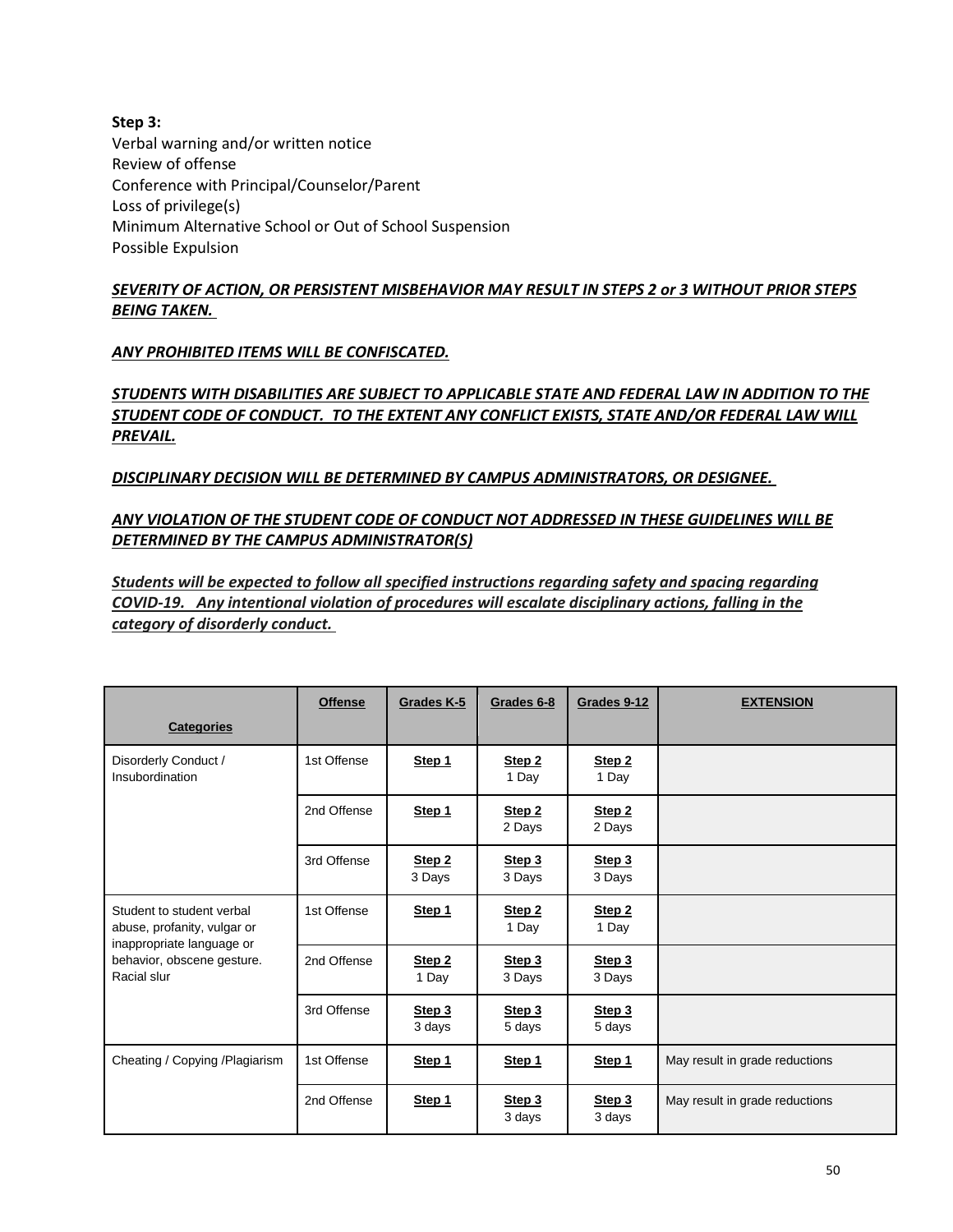|                                                               | 3rd Offense | Step 2<br>3 days            | Step 3<br>5 days            | Step 3<br>5 days              | May result in grade reductions                                         |
|---------------------------------------------------------------|-------------|-----------------------------|-----------------------------|-------------------------------|------------------------------------------------------------------------|
| Sexual Harassment                                             | 1st Offense | Step <sub>2</sub><br>3 days | Step 3<br>3 days            | Step 3<br>3 days              | Report to law enforcement. Possible<br>referral to CPS                 |
|                                                               | 2nd Offense | Step 3<br>3 days            | Step 3<br>5 days            | Step 3<br>5 days              | Report to law enforcement. Possible<br>referral to CPS                 |
|                                                               | 3rd Offense | Step 3<br>5 days            | Step 3<br>10 days           | Step 3<br>10 days             | Report to law enforcement. Possible<br>referral to CPS                 |
| Possessed, purchased, used,<br>or accepted a tobacco product. | 1st Offense | Step <sub>2</sub><br>2 days | Step <sub>2</sub><br>2 days | Step <sub>2</sub><br>2 days   |                                                                        |
|                                                               | 2nd Offense | Step 3<br>3 days            | Step 3<br>3 days            | Step 3<br>3 days              |                                                                        |
|                                                               | 3rd Offense | Step 3<br>5 days            | Step 3<br>5 days            | Step 3<br>5 days              |                                                                        |
| Vaping / e-Cigarettes                                         | 1st Offense | Step <sub>2</sub><br>3 days | Step 3<br>3 days            | Step 3<br>$3$ days            | Possible referral to counseling<br>services/law enforcement/court      |
|                                                               | 2nd Offense | Step 3<br>3 days            | Step 3<br>5 days            | Step 3<br>$\overline{5}$ days | Possible referral to counseling<br>services/law enforcement/court      |
|                                                               | 3rd Offense | Step 3<br>5 days            | Step 3<br>10 days           | Step 3<br>10 days             | Possible referral to counseling<br>services/law enforcement/court      |
| Defacing or damaging school<br>property                       | 1st Offense | Step 1                      | Step 3<br>3 days            | Step 3<br>3 days              | Report to law enforcement. Possible<br>referral to court. Restitution. |
|                                                               | 2nd Offense | Step 1                      | Step 3<br>5 days            | Step 3<br>5 days              | Report to law enforcement. Possible<br>referral to court. Restitution. |
|                                                               | 3rd Offense | Step <sub>2</sub><br>3 days | Step 3<br>10 days           | Step 3<br>10 days             | Report to law enforcement. Possible<br>referral to court. Restitution. |
| Fraud / Forgery                                               | 1st Offense | Step 1                      | Step 1                      | Step <sub>2</sub>             |                                                                        |
|                                                               | 2nd Offense | Step 1                      | Step 3<br>3 days            | Step 3<br>3 days              |                                                                        |
|                                                               | 3rd Offense | Step 2<br>3 days            | Step 3<br>5 days            | Step 3<br>5 days              |                                                                        |
| <b>False Identification</b>                                   | 1st Offense | Step 1                      | Step 1                      | Step <sub>2</sub>             |                                                                        |
|                                                               | 2nd Offense | Step 1                      | Step <sub>2</sub>           | Step <sub>2</sub>             |                                                                        |
|                                                               | 3rd Offense | Step 2<br>3 days            | Step 3<br>3 days            | Step 3<br>3days               |                                                                        |
| Gambling                                                      | 1st Offense | Step 1                      | Step 1                      | Step <sub>2</sub>             |                                                                        |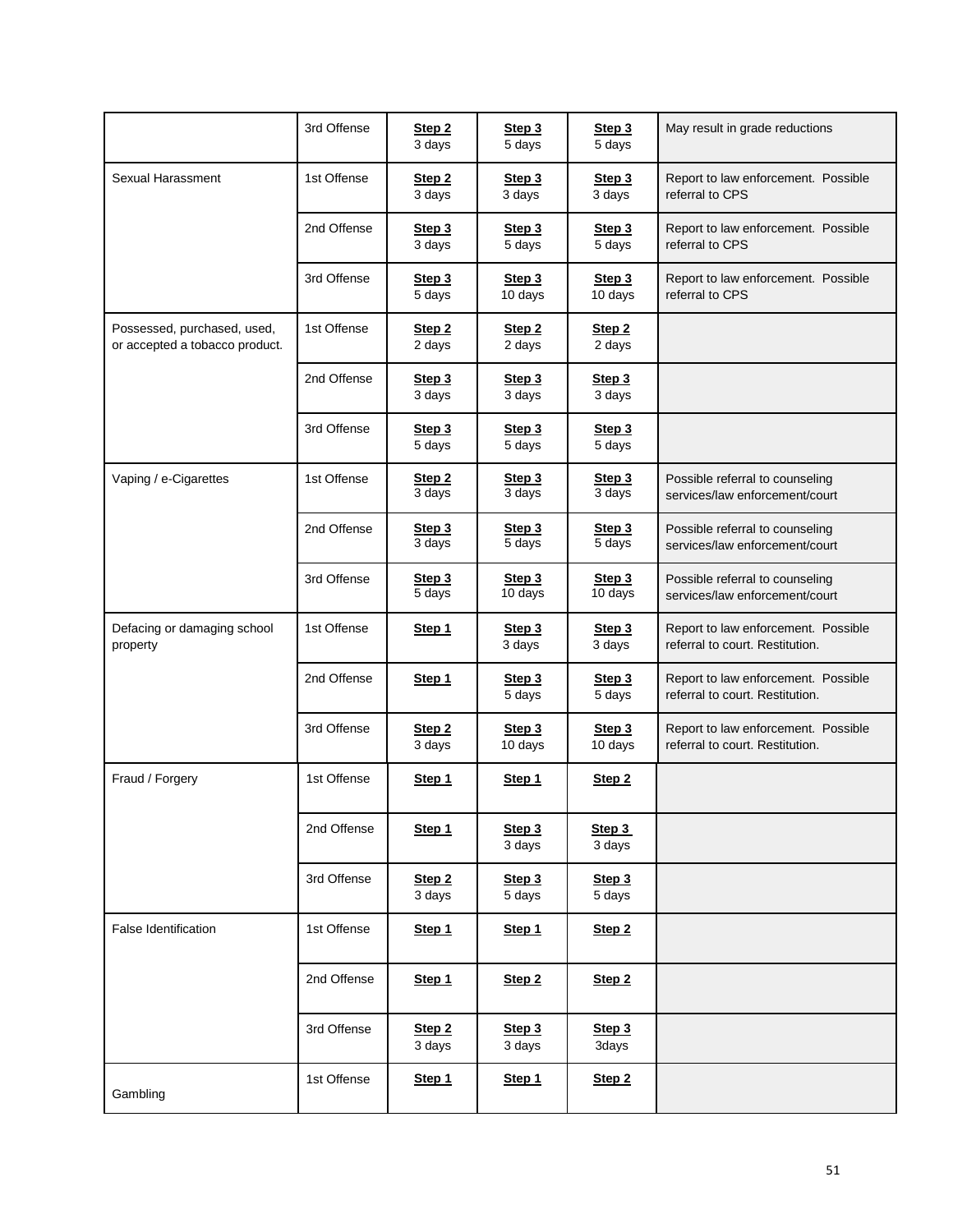|                                                  | 2nd Offense | Step 1                      | Step 2<br>1 day            | Step <sub>2</sub><br>1 day |                                                                             |
|--------------------------------------------------|-------------|-----------------------------|----------------------------|----------------------------|-----------------------------------------------------------------------------|
|                                                  | 3rd Offense | Step <sub>2</sub><br>3 days | Step 3<br>3 days           | Step 3<br>3 days           |                                                                             |
| Violation of Vehicle use on<br>district property | 1st Offense | N/A                         | N/A                        | Step 3<br>3 days           | Parent conference. Report to Law<br>enforcement                             |
|                                                  | 2nd Offense | N/A                         | N/A                        | Step 3<br>5 days           | Parent conference. Report to Law<br>enforcement                             |
|                                                  | 3rd Offense | N/A                         | N/A                        | Step 3<br>10 days          | Report to Law enforcement. Loss of<br>driving privileges.                   |
| Gang related activity or violence                | 1st Offense | Step 2<br>3 days            | Step 3<br>3 days           | Step 3<br>3 days           | Parent conference. Possible law<br>enforcement and/or court referral.       |
|                                                  | 2nd Offense | Step 3<br>3 days            | Step 3<br>5 days           | Step 3<br>5 days           | Parent conference. Possible law<br>enforcement and/or court referral.       |
|                                                  | 3rd Offense | Step 3<br>5 days            | Step 3<br>10 days          | Step 3<br>10 days          | Parent conference. Possible law<br>enforcement and/or court referral.       |
| Truancy                                          | 1st Offense | Step 1                      | Step 1                     | Step <sub>2</sub>          | Court referral and make-up time<br>required.                                |
|                                                  | 2nd Offense | Step 1                      | Step 3<br>3 days           | Step 3<br>3 days           | Court referral and make-up time<br>required.                                |
|                                                  | 3rd Offense | Step 1                      | Step 3<br>5 days           | Step 3<br>5 days           | Court referral and make-up time<br>required.                                |
| Truancy (Period)                                 | 1st Offense | N/A                         | Step 1                     | Step <sub>2</sub>          |                                                                             |
|                                                  | 2nd Offense | N/A                         | Step 2                     | Step <sub>2</sub>          |                                                                             |
|                                                  | 3rd Offense | N/A                         | Step <sub>2</sub><br>1 day | Step 2<br>1 day            |                                                                             |
| <b>Excessive Tardies</b>                         | 1st Offense | Step 1                      | Step 1                     | Step <sub>2</sub>          |                                                                             |
|                                                  | 2nd Offense | Step 1                      | Step 1                     | Step <sub>2</sub>          |                                                                             |
|                                                  | 3rd Offense | Step 1                      | Step 2<br>3 days           | Step 2<br>3 days           |                                                                             |
| Violation of District Vehicle<br><b>Rules</b>    | 1st Offense | Step 1                      | Step 1                     | Step 1<br>5 days           | Bus Safety Class required grades K-8                                        |
|                                                  | 2nd Offense | Step 1<br>3 days            | Step 1<br>5 days           | Step 1<br>10 days          | Bus Safety Class required grades K-8<br>Possible court referral grades 9-12 |
|                                                  | 3rd Offense | Step 1<br>Year              | Step 1<br>Year             | Step1<br>Year              | Possible court referral grades 9-12                                         |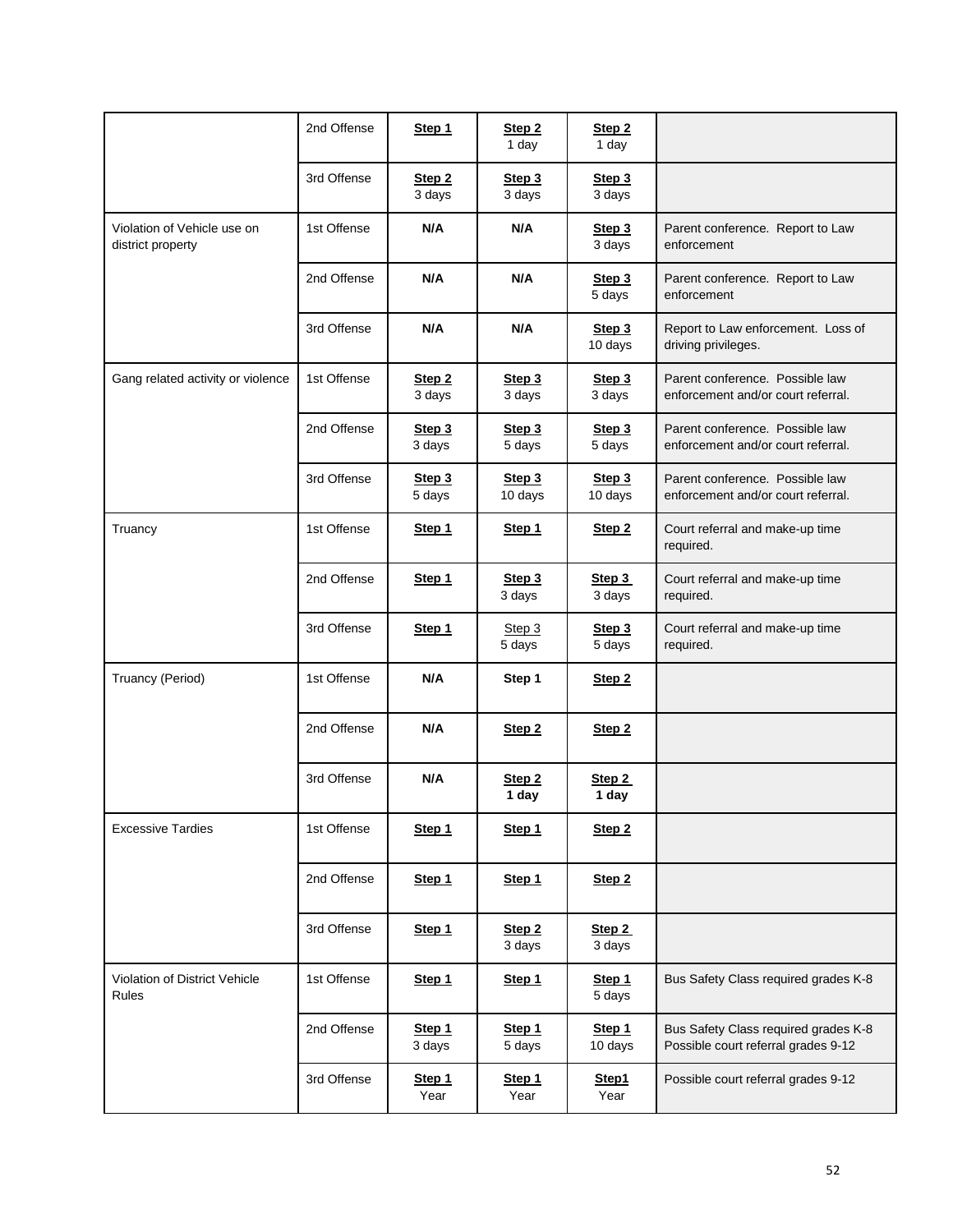| Cell Phone                                                                                                     | 1st Offense | Step 1                      | Step 1                     | Step 2                     |                                                          |
|----------------------------------------------------------------------------------------------------------------|-------------|-----------------------------|----------------------------|----------------------------|----------------------------------------------------------|
|                                                                                                                | 2nd Offense | Step 1                      | Step <sub>2</sub><br>1 day | Step <sub>2</sub><br>1 day |                                                          |
|                                                                                                                | 3rd Offense | Step <sub>2</sub><br>3 day  | Step 2<br>3 days           | Step 3<br>3 days           |                                                          |
| <b>Dress Code Violation</b>                                                                                    | 1st Offense | Step 1                      | Step 1                     | Step 1                     |                                                          |
|                                                                                                                | 2nd Offense | Step 1                      | Step 1                     | Step <sub>2</sub>          |                                                          |
|                                                                                                                | 3rd Offense | <b>Student</b><br>sent home | Step 2<br>2 days           | Step 3<br>3 days           |                                                          |
| Public Display of Affection                                                                                    | 1st Offense | Step 1                      | Step 1                     | Step 2                     |                                                          |
|                                                                                                                | 2nd Offense | Step1                       | Step 1                     | Step 2                     |                                                          |
|                                                                                                                | 3rd Offense | Step <sub>2</sub><br>1 day  | Step <sub>2</sub><br>1 day | Step 2<br>1 day            |                                                          |
| Fighting / Mutual Combat                                                                                       | 1st Offense | Step 2<br>3 days            | Step 3<br>3 days           | Step 3<br>3 days           | Possible law enforcement/court referral                  |
|                                                                                                                | 2nd Offense | Step 3<br>3 days            | Step 3<br>5 days           | Step 3<br>5 days           | Possible law enforcement/court referral                  |
|                                                                                                                | 3rd Offense | Step 3<br>5 days            | Step 3<br>10 days          | Step 3<br>10 days          | Possible law enforcement/court referral                  |
| Student to employee or patrons,<br>verbal abuse, profanity, vulgar<br>or inappropriate language or<br>behavior | 1st Offense | Step 1                      | Step 3<br>3 days           | Step 3<br>3 day            | Possible law enforcement/court referral                  |
|                                                                                                                | 2nd Offense | Step <sub>2</sub><br>1 day  | Step 3<br>5 days           | Step 3<br>5 days           | Possible law enforcement/court referral                  |
|                                                                                                                | 3rd Offense | Step 3<br>3 days            | Step 3<br>10 days          | Step 3<br>10 days          | Possible law enforcement/court referral                  |
| Theft<br>(Occurring at any ICS school<br>sponsored event or activity.)                                         | 1st Offense | Step 1                      | Step 3<br>3 days           | Step 3<br>3 days           | Possible law enforcement/court referral.<br>Restitution. |
|                                                                                                                | 2nd Offense | Step 2<br>3 days            | Step 3<br>5 days           | Step 3<br>5 days           | Possible law enforcement/court referral.<br>Restitution. |
|                                                                                                                | 3rd Offense | Step 3<br>3 days            | Step 3<br>10 days          | Step 3<br>10 days          | Possible law enforcement/court referral.<br>Restitution. |
| Violent disorderly conduct                                                                                     | 1st Offense | Step 1                      | Step 3<br>3 days           | Step 3<br>3 days           | Possible law enforcement/court referral                  |
|                                                                                                                | 2nd Offense | Step <sub>2</sub><br>3 days | Step 3<br>5 days           | Step 3<br>5 days           | Possible law enforcement/court referral                  |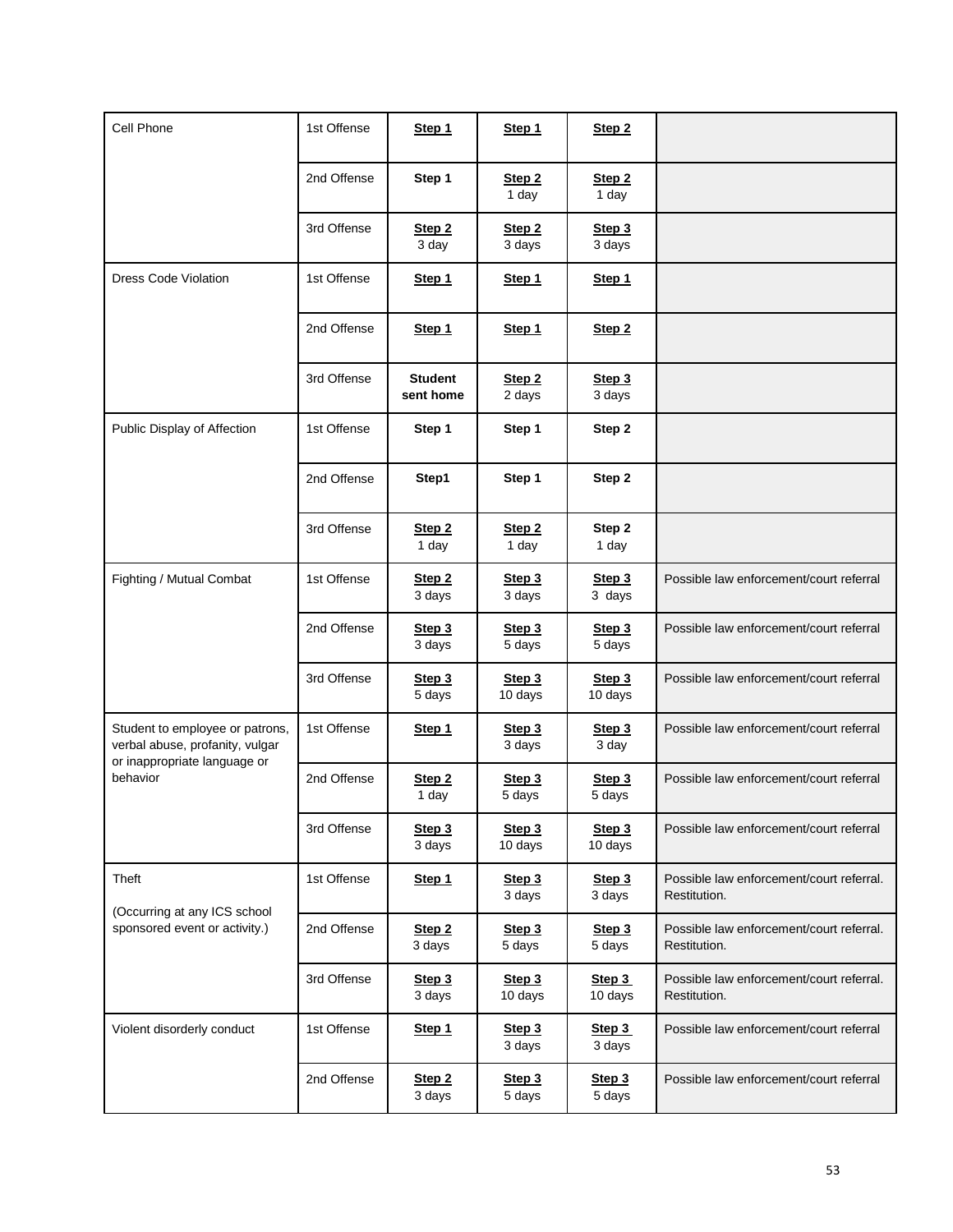|                                                                                                              | 3rd Offense                                                                                                                                                                                                                                                                                                                                                    | Step 3<br>3 days            | Step 3<br>10 days    | Step 3<br>10 days    | Possible law enforcement/court referral                                |  |  |
|--------------------------------------------------------------------------------------------------------------|----------------------------------------------------------------------------------------------------------------------------------------------------------------------------------------------------------------------------------------------------------------------------------------------------------------------------------------------------------------|-----------------------------|----------------------|----------------------|------------------------------------------------------------------------|--|--|
| Possessed, used, distributed, or<br>was under the influence of an<br>alcoholic beverage.                     | 1st Offense                                                                                                                                                                                                                                                                                                                                                    | Step <sub>2</sub><br>2 days | Step 3<br>5-10 days* | Step 3<br>10 days    | Possible referral to counseling<br>services/law enforcement/court      |  |  |
|                                                                                                              | 2nd Offense                                                                                                                                                                                                                                                                                                                                                    | Step 3<br>3 days            | Step 3<br>10 days    | Step 3<br>10-45 days | Possible referral to counseling<br>services*/law enforcement/court     |  |  |
|                                                                                                              | 3rd Offense                                                                                                                                                                                                                                                                                                                                                    | Step 3<br>5 days            | Step 3<br>10-89 days | Step 3<br>10-89 days | Possible referral to counseling<br>services/law enforcement/court      |  |  |
| <b>Breaking and Entering</b>                                                                                 | 1st Offense                                                                                                                                                                                                                                                                                                                                                    | Step 2<br>3 days            | Step 3<br>5 days     | Step 3<br>5 days     | Possible law enforcement/court referral.<br>Restitution.               |  |  |
|                                                                                                              | 2nd Offense                                                                                                                                                                                                                                                                                                                                                    | Step 3<br>3 days            | Step 3<br>5 days     | Step 3<br>5 days     | Possible law enforcement/court referral.<br>Restitution.               |  |  |
|                                                                                                              | 3rd Offense                                                                                                                                                                                                                                                                                                                                                    | Step 3<br>5 days            | Step 3<br>10 days    | Step 3<br>10 days    | Possible law enforcement/court referral.<br>Restitution.               |  |  |
| Violation of Technology and/or<br>Computer Acceptable Use<br>Policy                                          | Loss of network and computer privileges which may include<br>Restriction to school day use only OR<br>$\bullet$<br>Restriction to use only in classroom under direct teacher supervision OR<br>$\bullet$<br>Complete prohibition on the use of school computers or the computer network<br>$\bullet$<br>Detention / Suspension and/or / Expulsion<br>$\bullet$ |                             |                      |                      |                                                                        |  |  |
| Hazing / Bullying                                                                                            | 1st Offense                                                                                                                                                                                                                                                                                                                                                    | Step 1                      | Step 3<br>3 days     | Step 3<br>3 days     |                                                                        |  |  |
|                                                                                                              | 2nd Offense                                                                                                                                                                                                                                                                                                                                                    | Step <sub>2</sub><br>3 days | Step 3<br>5 days     | Step 3<br>5 days     | Possible law enforcement/court referral.                               |  |  |
|                                                                                                              | 3rd Offense                                                                                                                                                                                                                                                                                                                                                    | Step 3<br>3 days            | Step 3<br>10 days    | Step 3<br>10 days    | Possible law enforcement/court referral.                               |  |  |
| Serious or persistent<br>misconduct in violation of the<br>Student Code of Conduct.                          | 1st Offense                                                                                                                                                                                                                                                                                                                                                    | Step 1                      | Step 3<br>5 days     | Step 3<br>5 days     | Possible law enforcement/court referral.                               |  |  |
|                                                                                                              | 2nd Offense                                                                                                                                                                                                                                                                                                                                                    | Step 2<br>3 days            | Step 3<br>10 days    | Step 3<br>10 days    | Possible law enforcement referral.<br>Behavior plan/Expulsion hearing. |  |  |
|                                                                                                              | 3rd Offense                                                                                                                                                                                                                                                                                                                                                    | Step 3<br>3 days            | Step 3<br>10-89 days | Step 3<br>10-89 days | Possible law enforcement referral.<br>Behavior plan/Expulsion hearing. |  |  |
| Weapons                                                                                                      | 1st Offense                                                                                                                                                                                                                                                                                                                                                    | Step <sub>2</sub><br>3 days | Step 3<br>10-89 days | Step 3<br>10-89 days | Report to court/law enforcement<br>Immediate removal.                  |  |  |
|                                                                                                              | 2nd Offense                                                                                                                                                                                                                                                                                                                                                    | Step 3<br>3 days            | Step 3<br>10-89      | Step 3<br>10-89      | Report to court/law enforcement<br>Immediate removal.                  |  |  |
|                                                                                                              | 3rd Offense                                                                                                                                                                                                                                                                                                                                                    | Step 3<br>10-89 days        | Step 3<br>10-89 days | Step 3<br>10-89 days | Report to court/law enforcement<br>Immediate removal.                  |  |  |
| Possessed, used, distributed, or<br>was under the influence of<br>marijuana or other controlled<br>substance | 1st Offense                                                                                                                                                                                                                                                                                                                                                    | Step 2<br>2 days            | Step 3<br>5-10 days* | Step 3<br>10 days    | Possible referral to counseling<br>services/law enforcement/court      |  |  |
|                                                                                                              | 2nd Offense                                                                                                                                                                                                                                                                                                                                                    | Step 3<br>3 days            | Step 3<br>10 days    | Step 3<br>10-45 days | Possible referral to counseling<br>services*/law enforcement/court     |  |  |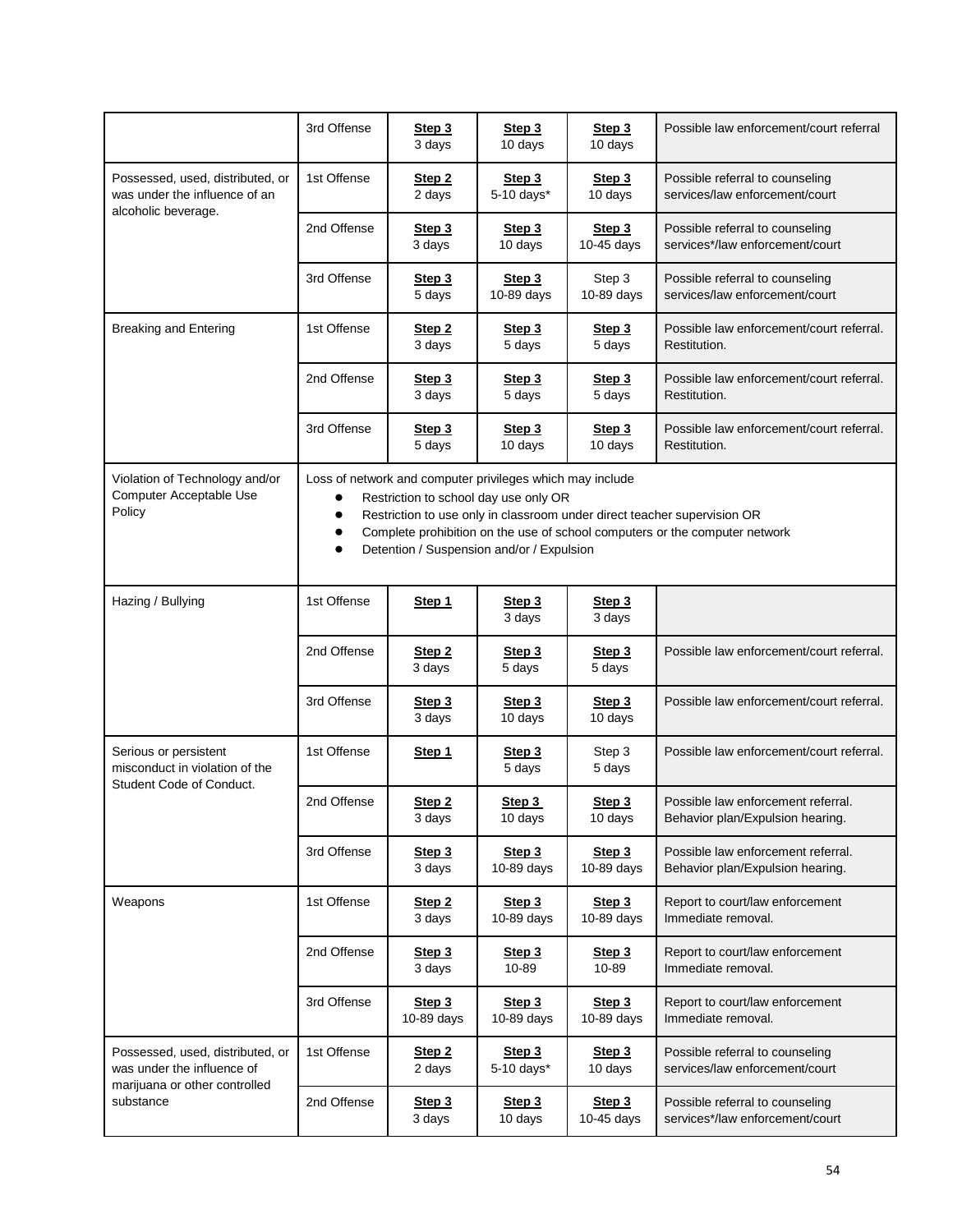|                                                   | 3rd Offense | Step 3<br>5 days     | Step 3<br>$10-89$ days | Step 3<br>$10-89$ days | Possible referral to counseling<br>services/law enforcement/court   |
|---------------------------------------------------|-------------|----------------------|------------------------|------------------------|---------------------------------------------------------------------|
| Threats made to the school (ie.<br>bomb/shooting) | 1st Offense | Step 3<br>3 days     | Step 3<br>10 days      | Step 3<br>10 days      | Report to court/law enforcement.<br>Immediate removal. Restitution. |
|                                                   | 2nd Offense | Step 3<br>10 days    | Step 3<br>$10-89$ days | Step 3<br>$10-89$ days | Report to court/law enforcement.<br>Immediate removal. Restitution. |
|                                                   | 3rd Offense | Step 3<br>10-89 days | Step 3<br>$10-89$ days | Step 3<br>$10-89$ days | Report to court/law enforcement.<br>Immediate removal. Restitution. |

It is important to remember that the School's rules apply going to and from school, at school, on school property, at school-sponsored events, on school transportation, and on property not owned or controlled by the Board but that is connected to activities or incidents that have occurred on property owned or controlled by the Board. Furthermore, students may be disciplined for conduct that, regardless of where or when it occurs, is directed at a Board official or employee, or the property of such official or employee. In some cases, a student can be suspended from school transportation for infractions of school bus rules.

The School is committed to providing prompt, reasonable discipline consistent with the severity of the incident. The consequences for misbehavior are designed to be fair, firm and consistent for all students in the School.

Because it is not possible to list every misbehavior that occurs, misbehaviors not listed above will be responded to as necessary by staff.

Two (2) types of discipline are possible, informal and formal.

## <span id="page-60-0"></span>*INFORMAL DISCIPLINE*

Informal discipline takes place within the School. It includes: writing assignments; change of seating or location; pre-school, lunch-time, after-school detention; in-school discipline; Saturday school.

## <span id="page-60-1"></span>*DETENTIONS*

A student may be detained after school or asked to come to school early by a teacher, after giving the student and his/her parents one day's notice. The student or his/her parents are responsible for transportation.

#### <span id="page-60-2"></span>*FORMAL DISCIPLINE*

Formal discipline involves removal of the student from school. It includes emergency removal for up to three (3) school days, suspension for up to ten (10) school days, expulsion for up to eighty (80) school days or the number of days remaining in a semester, whichever is greater, and permanent exclusion. Expulsions may carry over into the next school year. Any student who is expelled from school for more than twenty (20) days or for any period of time if the expulsion will extend into the following semester or school year will be provided with information about services or programs offered by public and private agencies that work toward improving those aspects of the student's attitude and behavior that contributed to the incident that gave rise to the student's expulsion. The Superintendent at his/her discretion may require/allow a student to perform community service in conjunction with or in place of an expulsion. The Superintendent may impose a community service requirement beyond the end of the school year in lieu of applying the expulsion to the following school year. Removal for less than one (1)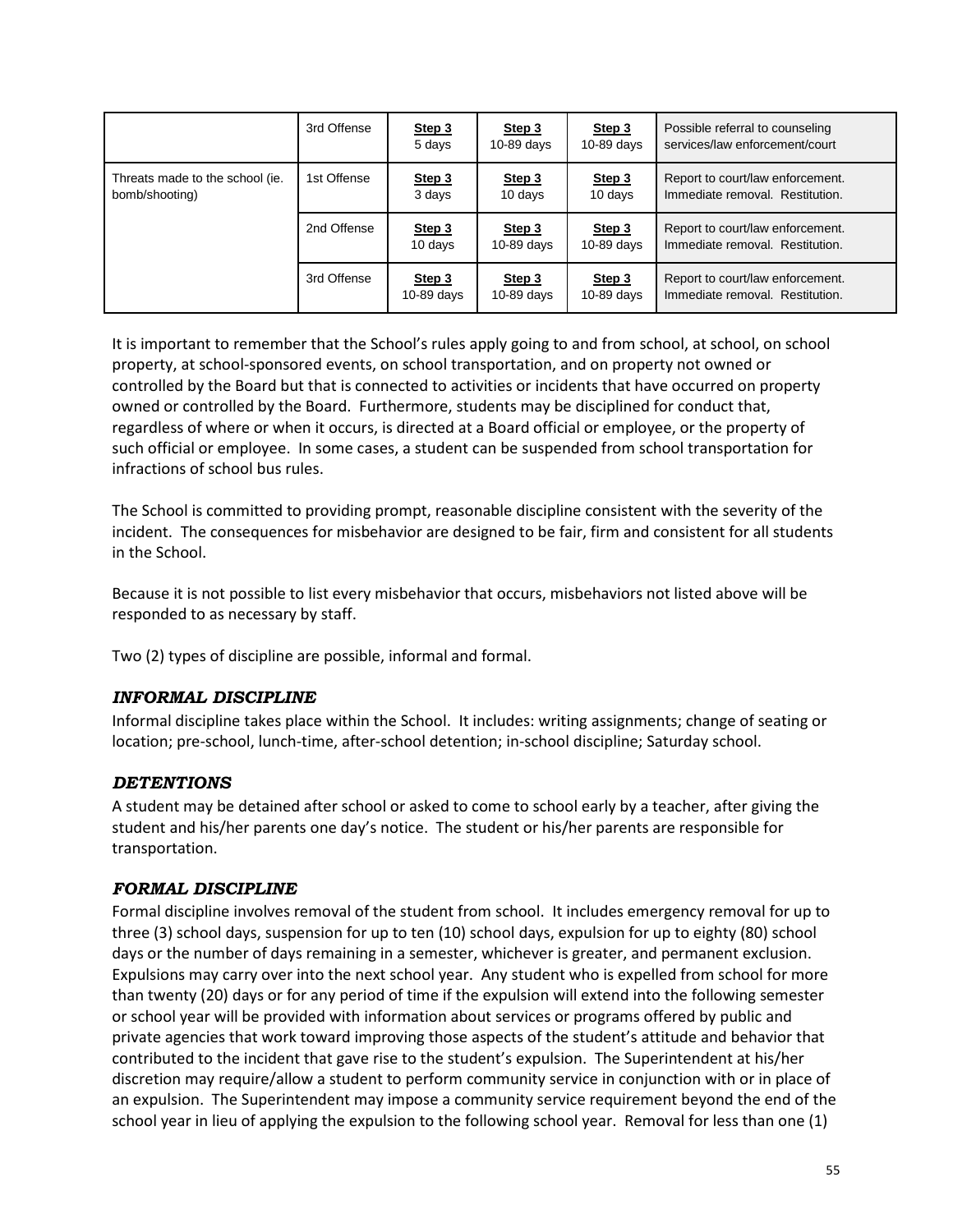school day without the possibility of suspension or expulsion may not be appealed. Suspension, expulsion, and permanent exclusion may be appealed.

Students being considered for suspension are entitled to an informal meeting with the building administrator prior to removal. Also, students being considered for expulsion are entitled to an informal meeting with the Superintendent or designee prior to removal. During the informal meeting, the student will be notified of the charges and given the opportunity to respond.

Students involved in co-curricular and extra-curricular activities such as band and athletics can lose their eligibility for violation of the School rules.

If a student commits a crime while under the School's jurisdiction, s/he may be subject to school disciplinary action as well as action through local law enforcement.

## <span id="page-61-0"></span>*DUE PROCESS RIGHTS*

Before a student is suspended, expelled, or permanently excluded from school, there are specific procedures that must be followed. As long as the in-school discipline is served entirely in the school setting, it will not require any notice or meeting, or be subject to appeal.

#### Suspension from School

When a student is being considered for a suspension, the administrator in charge will notify the student of the basis for the proposed suspension. The student will be given an opportunity to explain his/her view of the underlying facts. After that informal hearing, the Principal [or assistant principal or other administrator] will determine whether or not to suspend the student. If the decision is made to suspend the student, s/he and his/her parents will be given written notification of the suspension within one (1) day setting forth the reason for the suspension, the length of the suspension, and the process for appeal. The suspension may be appealed, within 14 days after receipt of the suspension notice, to the Superintendent's office. The request for an appeal must be in writing. During the appeal process, the student shall not be allowed to remain in school.

If the appeal is heard by the Board's designee, the appeal shall be conducted in a private hearing. If the appeal is heard by the Board of Education, the appeal shall be conducted in executive session unless the student or his/her representative requests otherwise. A verbatim transcript will be made and witnesses will be sworn in prior to giving testimony. If the appeal decision is to uphold the suspension, the next step in the appeal process is to the Court of Common Pleas.

#### <span id="page-61-1"></span>*EMERGENCY REMOVAL*

If a student's presence poses a continuing danger to persons or property, or an ongoing threat of disrupting the academic process taking place either in a classroom or elsewhere on the school premises, the Superintendent, principal or assistant principal may remove the student from any curricular or extracurricular activity or from the school premises. A teacher may remove the student from any curricular or extracurricular activity under the teacher's supervision, but not from the premises.

If a teacher makes an emergency removal, the teacher will notify a building administrator of the circumstances surrounding the removal in writing within one (1) school day. No prior notice or hearing is required for any removal under this procedure. In all cases of normal disciplinary procedures where a student is removed from curricular or extracurricular activity for less than one school day, and is not subject to further suspension for expulsion, the following due process requirements do not apply.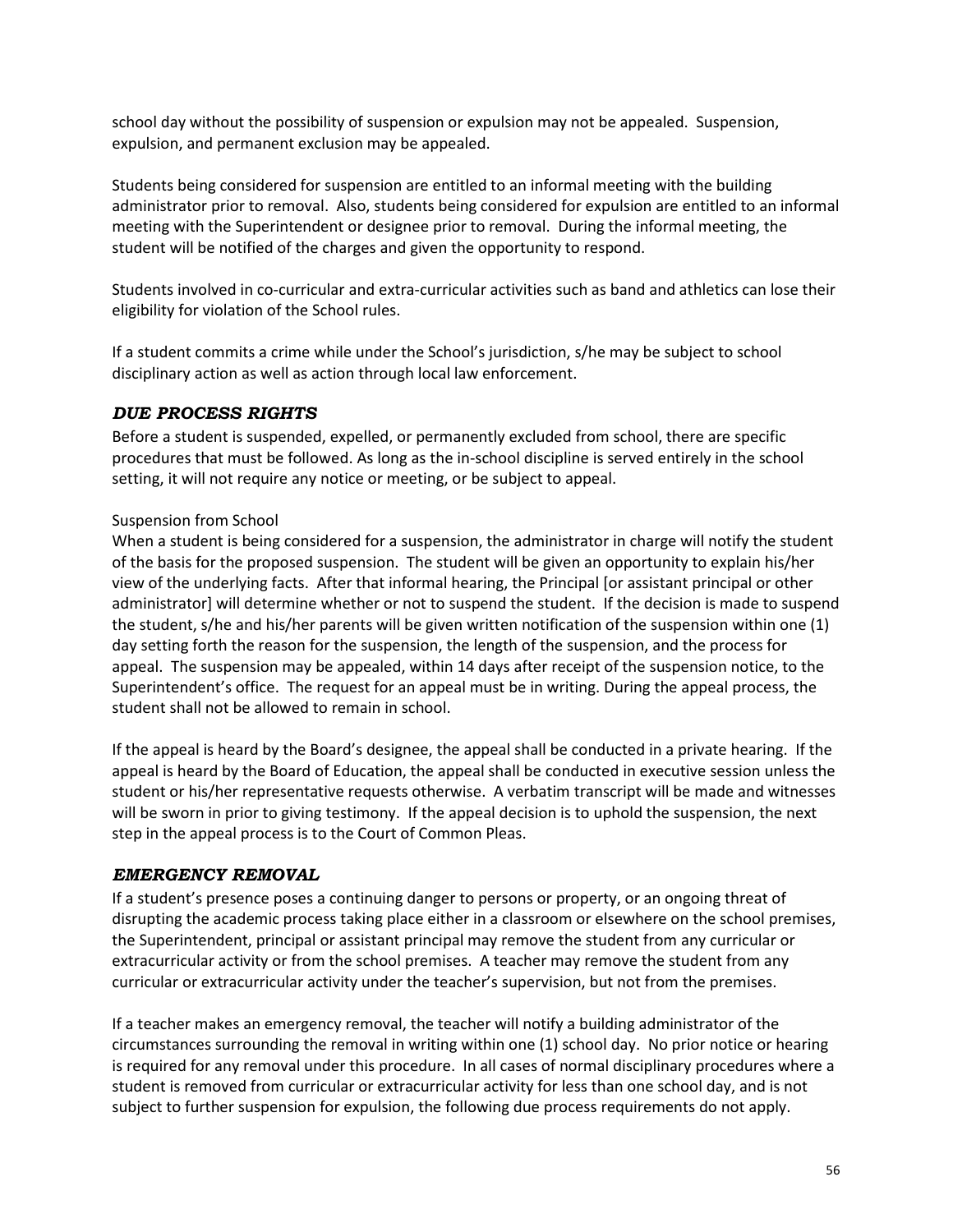If the emergency removal exceeds one (1) school day, then a hearing will be held on the next school day after the removal is ordered. Written notice of the hearing and the reasons for removal and any intended disciplinary action will be provided to the student, as soon as practical prior to the hearing. If the student is subject to an out of school suspension, the student will have the opportunity to appear at an informal hearing before the principal, assistant principal, Superintendent or a designee, and may challenge the reasons for the removal or otherwise explain his/her actions.

A student in any of grades pre-kindergarten through 3 may be removed only for the remainder of the school day, and shall be permitted to return to any curricular and extra-curricular activities on the next school day (following the day in which the student was removed or excluded). When a student in any of grades pre-kindergarten through 3 is removed and returned to his/her curricular and extra-curricular activities the next school day, the Principal is not required to hold a hearing (or provide written notice of same).

Within one (1) school day of the decision to suspend, written notification will be given to the parent(s)/guardian(s) or custodian(s) of the student. This notice will include the reasons for the suspension, the right of the student or his/her parent(s)/guardian(s) or custodian(s) to appeal to the Board or its designee, and the student's right to be represented in all appeal proceedings. If it is likely that the student may be subject to expulsion, the hearing will take place within three (3) school days and will be held in accordance with the procedures outlined in the Student Expulsion Policy. The person who ordered or requested the removal will be present at the hearing. In an emergency removal, a student may be kept from class until the matter of the alleged misconduct is resolved either by reinstatement, suspension or expulsion.

## <span id="page-62-0"></span>*EXPULSION FROM SCHOOL*

When a student is being considered for expulsion, the student and parent will be provided with a formal notice of the proposed expulsion. This written notice will include the reasons for the intended expulsion, notification of the opportunity to appear in person before the Superintendent or the Superintendent's designee to challenge the reasons for the expulsion and/or explain the student's action, and notification of the time and place to appear. Students being considered for expulsion may be removed immediately. A hearing will be scheduled no earlier than three (3), nor no later than five (5) school days after the notice is given. Parents may request an extension of time for the hearing. The student may be represented by his/her parents, legal counsel, and/or by a person of his/her choice at the hearing.

In accordance with Board Policy 5610, the Superintendent shall initiate expulsion proceedings against a student who has committed an act that warrants expulsion under Board policy even if the student withdraws from school prior to the hearing or decision to impose the expulsion. The expulsion will be imposed for the same duration that it would have been had the student remained enrolled.

If a student is expelled, the student and the student's parents will be provided with written notice within one (1) school day of the imposed expulsion. The notice will include the reasons for the expulsion, the right of the student, or the student's parent(s)/guardian(s) or custodian(s) to appeal the expulsion to the Board or its designee, the right to be represented in all appeal proceedings, the right to be granted a hearing before the Board or its designee, and the right to request that the hearing be held in executive session.

Within 14 days after the Superintendent notifies the parents of the expulsion, the expulsion may be appealed, in writing, to the Board of Education or its designee. A hearing on the requested appeal will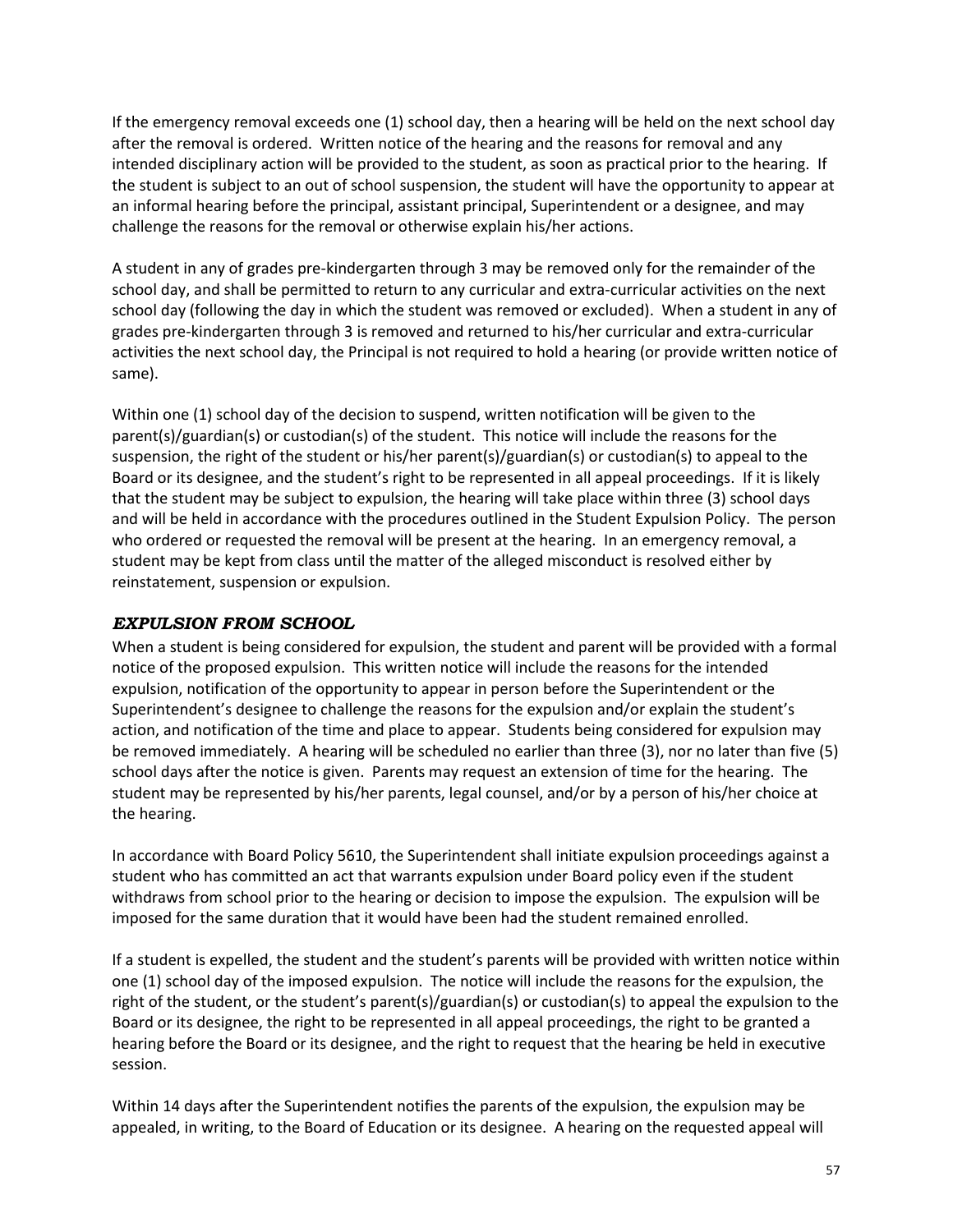be formal with an opportunity for sworn testimony. If the expulsion is upheld on appeal, a student's parents may pursue further appeal to the Court of Common Pleas.

Students serving expulsions will not be awarded grades or credit during the period of expulsion. Expulsion for certain violations including use or possession of alcohol or drugs, may result in revocation of student's driver's license. When a student is expelled, the Superintendent will notify any college in which the expelled student is enrolled under the Postsecondary Enrollment Option at the time the expulsion is imposed.

# <span id="page-63-0"></span>*DISCIPLINE OF STUDENTS WITH DISABILITIES*

Students with disabilities are entitled to the rights and procedures afforded by the Individuals with Disabilities Education Improvement Act (I.D.E.I.A.), and, where applicable, the Americans with Disabilities Act (A.D.A.), and/or Section 504 of the Rehabilitation Act of 1973.

# <span id="page-63-1"></span>*SUSPENSION OF RIDING SCHOOL BUS/TRANSPORTATION PRIVILEGES*

When a student is being considered for suspension of bus riding/transportation privileges, the administrator in charge will notify the student of the reason. The student will be given an opportunity to address the basis for the proposed suspension at an informal hearing. After that informal hearing, the principal [or assistant principal or other administrator] will decide whether or not to suspend his/her bus riding/transportation privileges for all or part of the school year.

If a student's bus riding/transportation privileges are suspended, s/he and his/her parents will be notified, in writing within one day, of the reason for and the length of the suspension.

## <span id="page-63-2"></span>*SEARCH AND SEIZURE*

Administrators may search a student or his/her property (including vehicles, purses, knapsacks, gym bags, etc.) with or without the student's consent, whenever they reasonably suspect that a search will lead to the discovery of evidence of a violation of law or school rules. The extent of the search will be governed by the seriousness of the alleged infraction and the student's age. General housekeeping inspection of school property may be conducted with reasonable notice. Student lockers are the property of the District and students have no reasonable expectation of privacy in their contents or in the contents of any other District property including desks or other containers. School authorities may conduct random searches of the lockers and their contents at any time without announcement. Unannounced and random canine searches may also be conducted.

Additionally, students have NO reasonable expectation of privacy in their actions in public areas including but not limited to, common areas, hallways, cafeterias, classrooms and gymnasiums. The District may use video cameras in such areas and on all school vehicles transporting students to and from regular and extracurricular activities.

Anything that is found in the course of a search may be used as evidence of a violation of school rules or the law, and may be taken, held or turned over to the police. The School reserves the right not to return items that have been confiscated.

## <span id="page-63-3"></span>*INTERROGATION OF STUDENTS*

The School is committed to protecting students from harm that may be connected with the school environment and also recognizes its responsibility to cooperate with law enforcement and public child welfare agencies. While the School believes these agencies should conduct their investigations off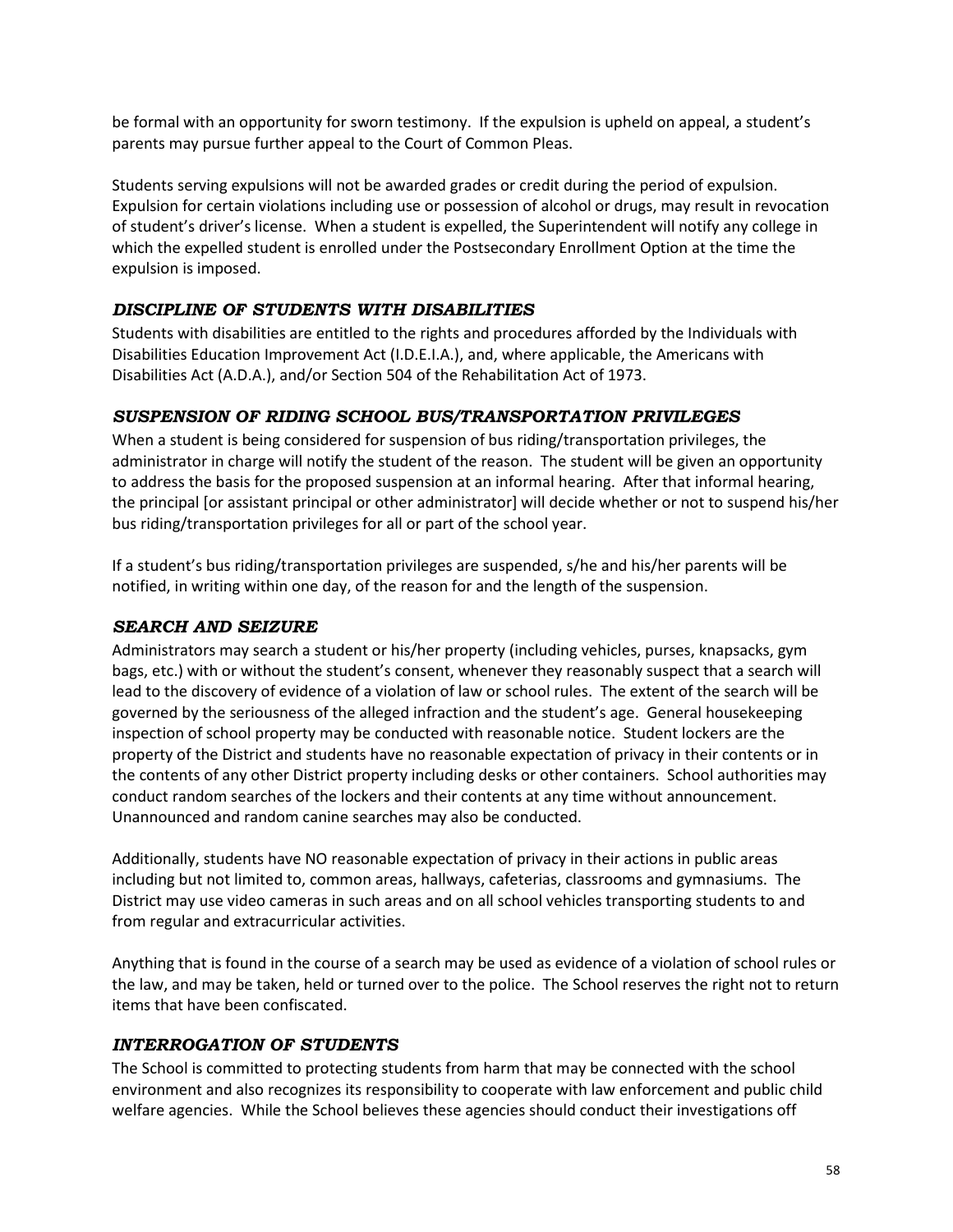school property if possible, investigations can take place at school in emergency situations or if the violation being investigated occurred on school property.

Before students are questioned as witnesses or suspects in an alleged criminal violation, the building administrator will attempt to contact a parent prior to questioning and shall remain in the room during questioning.

If a student is questioned as the subject of alleged child abuse or neglect, the building administrator will attempt to contact a parent prior to questioning, and s/he (or a designated guidance counselor) will remain in the room during questioning. If the agency investigating the alleged child abuse or neglect suspects the parent is the perpetrator, neither parent will be contacted prior to questioning, but the building administrator (or a designated guidance counselor) will remain in the room during questioning.

If law enforcement or children's services agency removes a student from school, the building administrator will notify a parent.

## <span id="page-64-0"></span>*STUDENT RIGHTS OF EXPRESSION*

The School recognizes the right of students to express themselves. With the right of expression comes the responsibility to do so appropriately. Students may distribute or display, at appropriate times, nonsponsored, noncommercial written material and petitions; buttons, badges, or other insignia; clothing, insignia, and banners; and audio and video materials. All items must meet school guidelines.

- A. Material cannot be displayed if it:
	- 1. is obscene to minors, libelous, or pervasively indecent or vulgar;
	- 2. advertises any product or service not permitted to minors by law;
	- 3. intends to be insulting or harassing;
	- 4. intends to incite fighting; or
	- 5. presents a clear and present likelihood that, either because of its content or manner of distribution or display, it will cause or is likely to cause a material and substantial disruption of school or school activities, a violation of school regulations, or the commission of an unlawful act.
- B. Material may not be displayed or distributed during class periods, or between classes. Permission may be granted for display or distribution during lunch periods, and/or before or after school in designated locations, as long as exits are not blocked and there is proper access and egress to the building.

Students who are unsure whether materials they wish to display meet school guidelines may present them to the Superintendent twenty-four (24) hours prior to display.

# <span id="page-64-1"></span>SECTION V – TRANSPORTATION

## <span id="page-64-2"></span>*BUS TRANSPORTATION TO SCHOOL*

The School provides transportation for all students who live farther than 1 mile from school. The transportation schedule and routes are available by contacting the Transportation Department at 532- 6705. Students may only ride assigned buses and must board and depart from the bus at assigned bus stop. Students will be assigned one bus stop for traveling to school and one bus stop when traveling back home. Students may not have multiple stops or different stops on different days.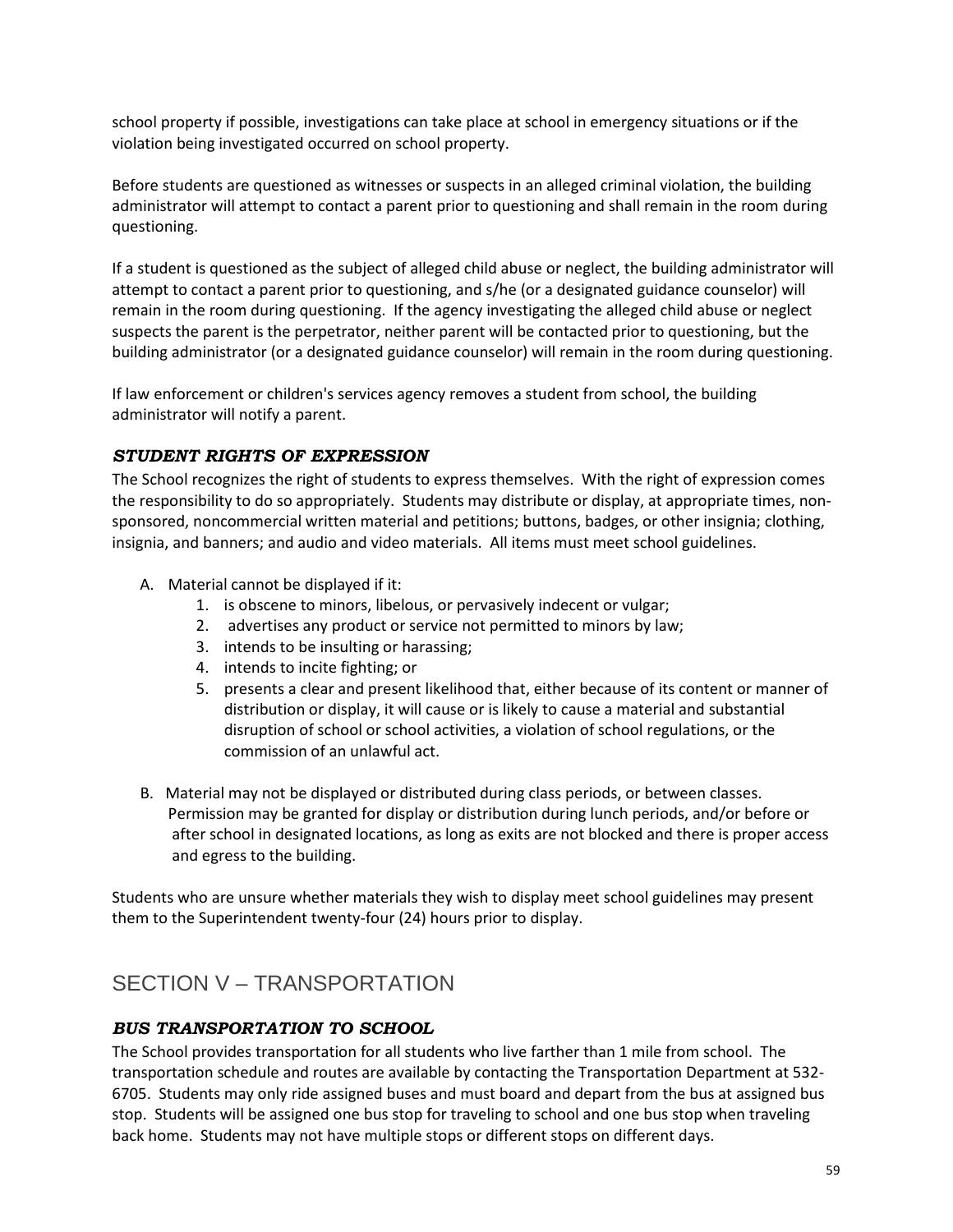To make any changes to a bus stop, a parent or guardian must complete a Change of Transportation Request Form which is available in the school office. All changes take two (2) school days to approve or deny. Students will not be allowed on a bus to which they have not been assigned.

Students who regularly ride a bus home will continue to ride a bus home unless a written note is sent for the student to be picked up by an approved adult on the student's emergency medical card. Notes may not be written to switch a student from their assigned bus to another bus.

All kindergarten and first-grade students who ride the bus are required to have a parent at the bus stop with them at pick-up and a parent present at the bus stop for drop off. If no parents are visible and at the bus stop, the student will not be allowed to exit the bus. Bus Conduct

Students who are riding to and from school on District-provided transportation must follow all basic safety rules. This applies to school-owned buses as well as any contracted transportation.

The driver may assign seating or direct students in any reasonable manner to maintain transportation safety.

Students must comply with the following basic safety rules:

Prior to loading (on the road and at school)

Each student shall:

- be on time at the designated loading zone 10 minutes prior to scheduled stop);
- stay off the road at all times while walking to and waiting for school transportation;
- line up single file off the roadway to enter;
- wait until the school transportation is completely stopped before moving forward to enter;
- refrain from crossing a highway until the driver signals it is safe to cross;
- properly board and depart the vehicle;
- go immediately to a seat and be seated.
- Drivers will not wait for students who are not at their designated stops on time.

#### During the trip

Each student shall:

- remain seated while the school transportation is in motion;
- keep head, hands, arms, and legs inside the school transportation at all times;
- not push, shove or engage in scuffling;
- not litter in the school vehicle or throw anything in, into, or from the vehicle;
- keep books, packages, coats, and all other objects out of the aisle;
- be courteous to the driver and to other riders;
- not eat or play games, cards, etc.;
- not use nuisance devices (e.g., laser pointers) on the bus in a way that disrupts the safe transportation of students and/or endangers students or employees;
- not tamper with the school vehicle or any of its equipment (including, but not limited to emergency and/or safety equipment).

#### Exiting the school vehicle

Each student shall:

● remain seated until the vehicle has stopped;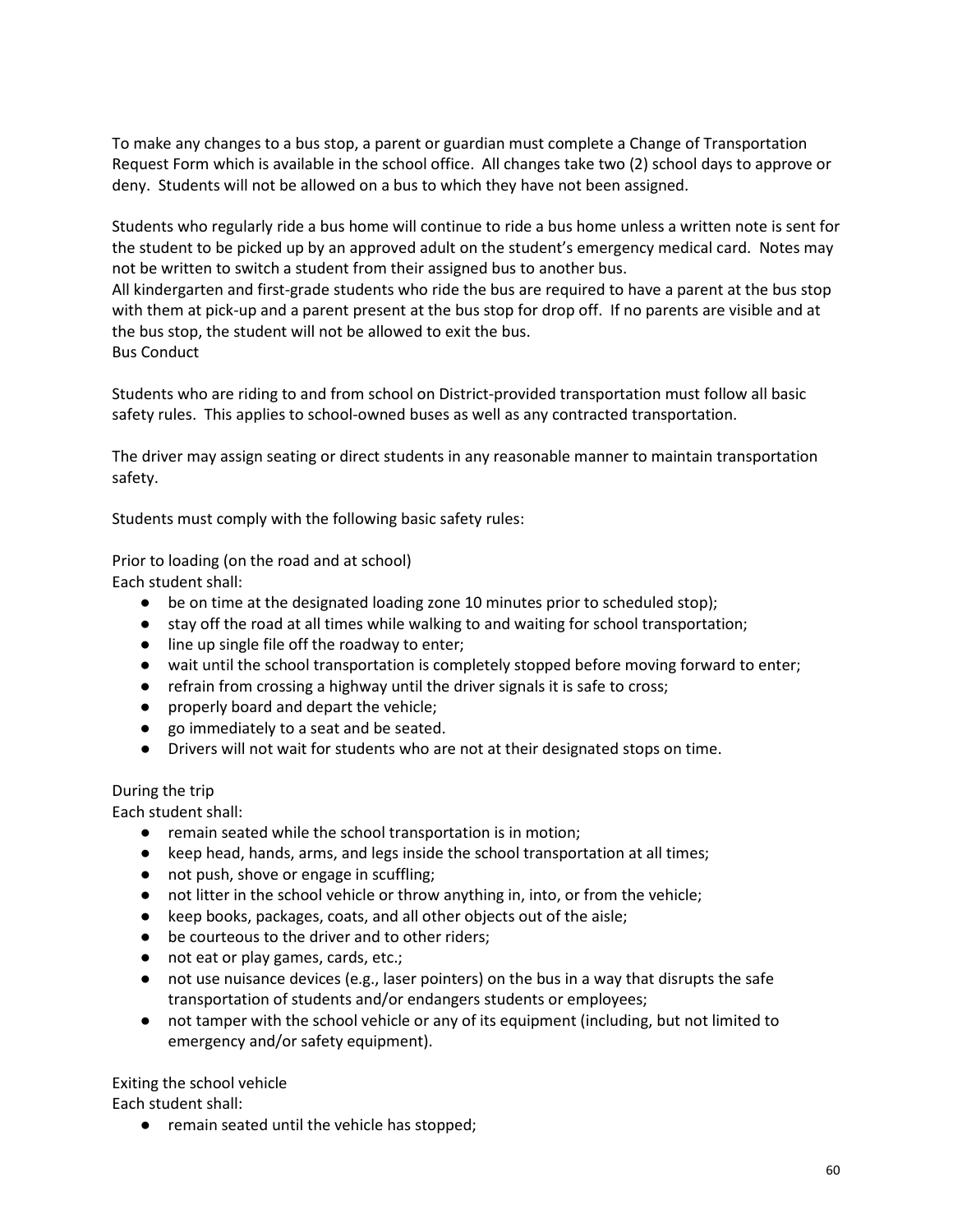- cross the road, when necessary, at least 10 feet in front of the vehicle, but only after the driver signals that it is safe;
- be alert to a possible danger signal from the driver.

The driver will not discharge students at places other than their regular stop at home or at school unless s/he has proper authorization from school officials.

## <span id="page-66-0"></span>*VIDEO RECORDINGS ON SCHOOL BUSES*

The Board of Education has installed video cameras on school buses to monitor student behavior.

If a student misbehaves on a bus and his/her actions are recorded, the recording will be submitted to the Principal and may be used as evidence of misbehavior.

## <span id="page-66-1"></span>*PENALTIES FOR INFRACTIONS*

A student who misbehaves on the bus shall be disciplined in accordance with the Student Discipline Code and may lose the privilege of riding on the bus.

## <span id="page-66-2"></span>*TRANSPORTATION OF STUDENTS BY PRIVATE VEHICLE*

When transportation by District vehicle is either not available or feasible, there may be a need to provide transportation to students by private vehicle. However, no students will be permitted to ride in a private vehicle unless written consent is provided by each student's parent using Form 8660 F2 – Parental Consent for Transportation by Private Vehicle. Upon request, parents of participating students will be given the name of the driver, the owner of the vehicle, and the description of the vehicle.